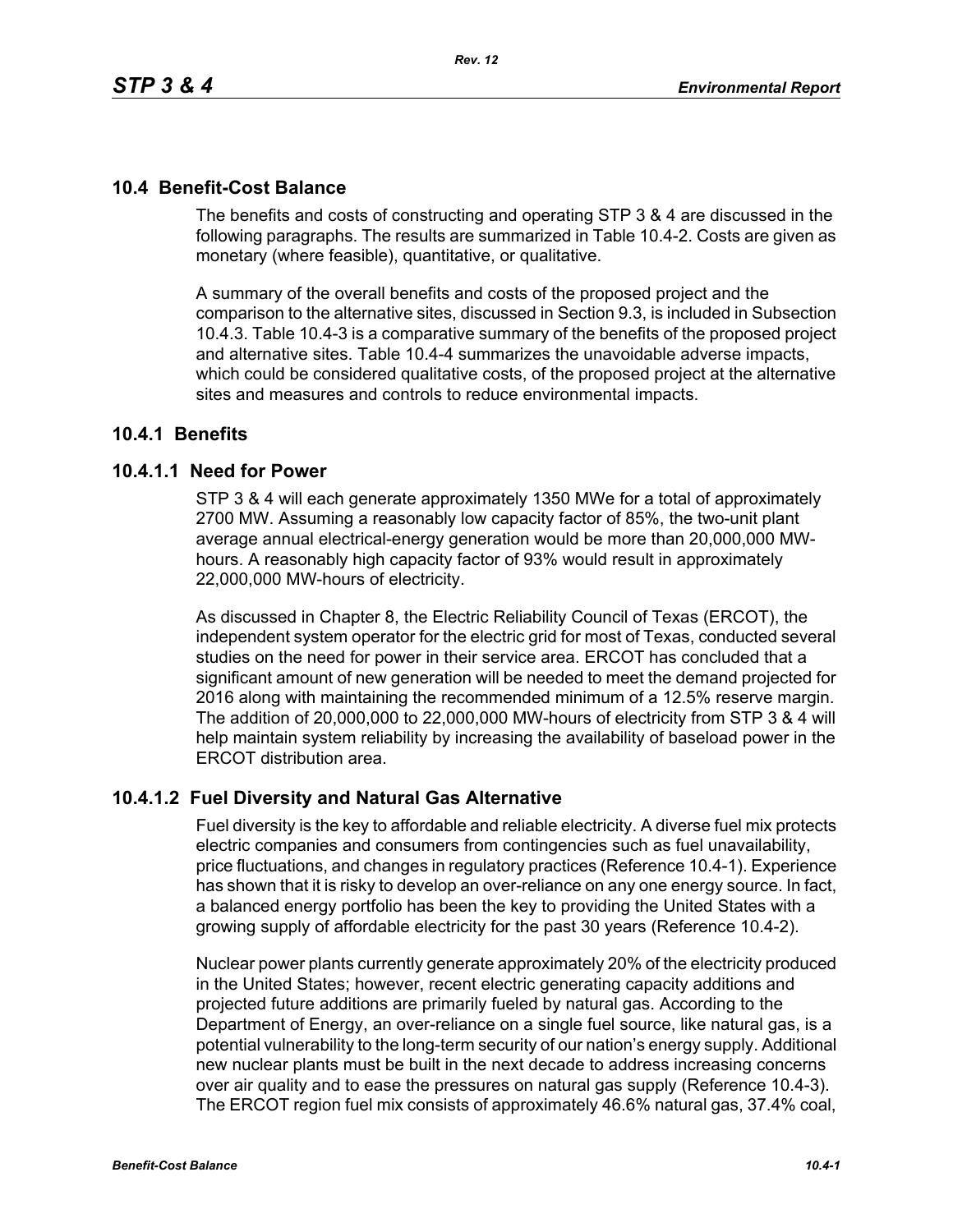13.6% nuclear, 1.9% renewables and 0.4% from other sources (actual energy production values June 2005–May 2006) (Reference 10.4-4).

Maintaining fuel diversity is a matter of maintaining a balance of fuel mixes. Relying heavily on natural gas is a matter of choosing a limited resource over more abundant fuels. High prices for natural gas and the intense, recurring periods of price volatility experienced over the last several years are influenced partly by demand for natural gas in the electric generation sector. Electric sector demand for natural gas is being driven by new gas-fired electric generating capacity built in the United States during the last decade. More than 90% of all new electric generating capacity added over the past 5 years is fueled with natural gas. New nuclear plants provide forward price stability that is not available from generating plants fueled with natural gas. The intense volatility in natural gas prices experienced over the last several years is likely to continue, and leaves the U.S. economy vulnerable. Although nuclear plants are capital-intensive to build, the operating costs are stable and dampen the volatility elsewhere in the electricity market (Reference 10.4-5). Natural gas has uses that are not readily served by other fuel choices, such as many manufacturing processes. This led the U. S. House of Representatives to prepare a Majority Staff report that included the following findings (Reference 10.4-6):

- To enhance competitiveness and protect American jobs, natural gas must not be used for baseload electricity generation or for new generating capacity. Natural gas should be reserved for industries that use it as a feedstock or for primary energy—and cannot substitute for it by fuel-switching.
- **Nuclear energy must become the primary generator of base load electricity,** thereby relieving the pressure on natural gas prices and dramatically improving atmospheric emissions.

For Texas, the addition of STP 3 & 4 would represent a step towards maintaining what has been a successful mix of fuel types for generating electricity. STP 3 & 4 will help maintain the state's fuel diversity while meeting state and national goals of creating new baseload generation that would not use natural gas as a fuel.

# **10.4.1.3 Emissions Reduction**

Nuclear generation contributes considerable air quality benefits to the nation. Unlike electricity generated from coal and natural gas, nuclear energy does not result in significant emissions of air pollutants associated with global warming and climate change (e.g., nitrogen oxides, sulfur dioxide, carbon dioxide) or methyl mercury (Reference 10.4-6). Fossil fuel-fired power plants are responsible for 64% of the nation's sulfur dioxide emissions, 26% of nitrogen oxide emissions, 33% of mercury emissions, and 36% of man-made carbon dioxide emissions. The majority of the industry's emissions are from coal-fired plants (Reference 10.4-6).

Subsections 9.2.3.1 and 9.2.3.2 analyze coal- and gas-fired alternatives to STP 3 & 4, respectively. Air emissions from these alternatives and for nuclear power are summarized in Table 10.4-1.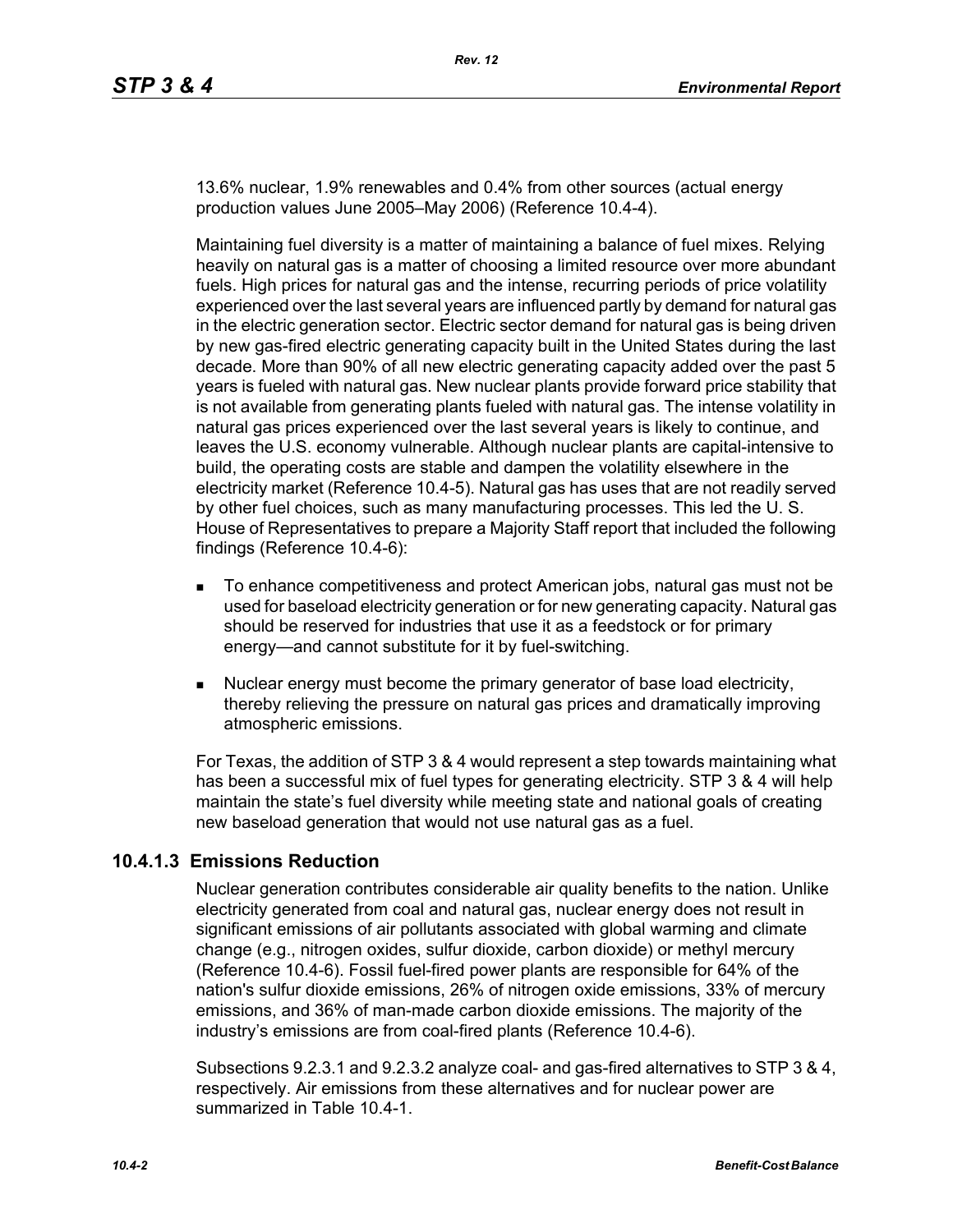Regardless of which reasonable alternative one compares to nuclear power, STP 3 & 4 would represent a substantial benefit in emission reduction, or emission avoidance, assuming that an alternative power source would be constructed if STP 3 & 4 were not.

# **10.4.1.4 Advantages of Nuclear Power**

Concerns about global warming and climatic change make it reasonable to expect that, eventually, the United States may have to strictly curb emissions from fossil-fuel electric generation plants, conceivably to the point of displacing coal- and gas-fired electricity generation. If environmental policies greatly restrict carbon emissions in the future, the cost of building and operating fossil-fired plants could increase by 50% to 100%. Nuclear power is the only technology currently available that is a viable alternative to fossil-fired plants for baseload generation. In view of the time that it takes the nuclear industry to regain its capacity for construction and operation, the prospect of needing nuclear power to displace fossil-fuel power is one of the reasons for national concern with maintaining a nuclear energy capability (Reference 10.4-7).

# **10.4.1.5 Licensing Certainty**

The regulatory scheme used for the existing domestic fleet of nuclear plants, under 10 CFR 50, was a two-step process that resulted in much uncertainty about cost projections and, in retrospect, final costs. This was due, in part, to the fact that the industry had to make large capital investments before resolving licensing issues. In large, capital-intensive construction projects, interest costs are a significant portion of the project cost. Interest charges on overnight capital costs account for a quarter of the levelized cost of electricity from nuclear power plants (Reference 10.4-7). For existing nuclear power plants built under 10 CFR 50, licensing delays quickly and substantially increased project cost. Design changes, whether driven by licensing concerns, backfit requirements, or other factors, had similar effects.

STPNOC is looking to NRC's 10 CFR 52 process to increase the licensing certainty of proposed new nuclear power plants. This new regulatory process provides for early resolution of siting issues before making large investments of financial capital and human resources in new plant design and construction, early resolution of issues on the environmental impacts of construction and operation of proposed reactors, the ability to bank sites on which nuclear plants may be located, and the facilitation of future decisions on whether to build new nuclear plants. STPNOC believes that the resultant increase in licensing certainty will reduce project costs by decreasing premiums associated with uncertainty and making licensing and construction scheduling more controllable and reliable.

# **10.4.1.6 Tax Payments**

During construction, STPNOC has projected the sales tax payments to be an estimated \$23.9 million per unit, with \$5.8 million due to Bay City and \$18.1 million to the state of Texas over the construction period. These payments would provide a total of \$11.6 million to Bay City over the 7-year construction period. Increased tax revenues will also come from housing purchases by the incoming workforce and increased school and property taxes as a result of the construction of STP 3 & 4.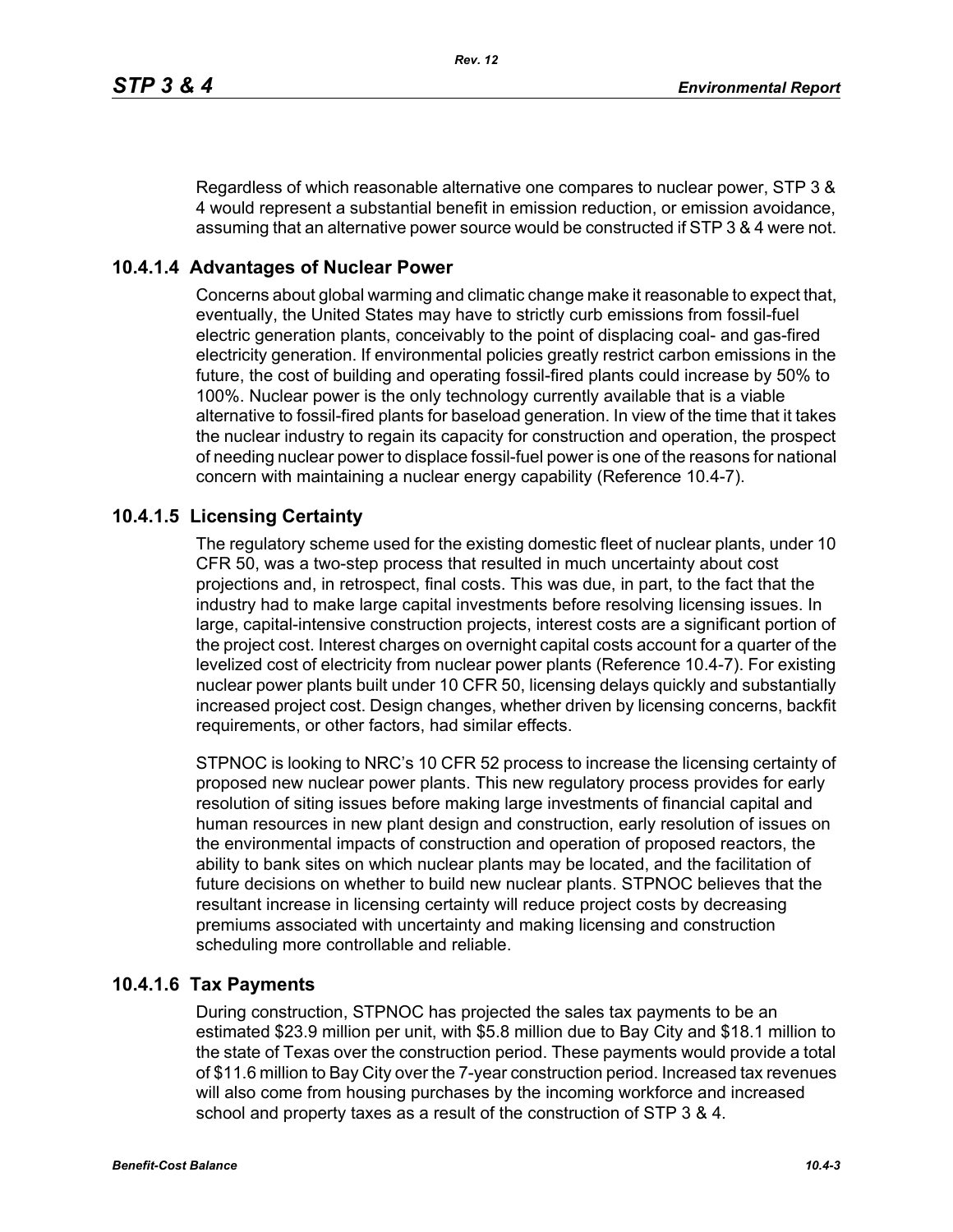*Rev. 12*

The owners will pay property taxes on STP 3 & 4 for the duration of the 40-year operating licenses. Matagorda County receives the taxes paid on STP property. As described in Subsection 5.8.2.2.2, over the life of the plant, annual franchise tax payments could range from approximately \$4.7 million during initial operations to approximately \$10 million in the last years of the 40-year operational life. Additional tax revenue would be generated from sales and use taxes, and property taxes on the operational workforce housing. Most people consider large tax payments a benefit to the taxing entity because they support the development of infrastructure which supports further economic development.

# **10.4.1.7 Local Economy**

STP 3 & 4 would require a construction peak workforce of 5950 people. As presented in Subsection 4.4.2.2.1, 4790 direct and indirect jobs would be created during the 7 year construction period, assuming that 50% of the workforce migrates into the 50-mile region. The creation of these jobs could inject between \$67.6 and \$676 million dollars into the regional economy during the life of the construction project, reduce unemployment by up to 20%, and create business opportunities for housing and service-related industries.

STP 3 & 4 would require an operations workforce of about 888 people. Of this total, 444 are assumed to migrate into the 50-mile region. According to the multiplier effect, for every one job at STP 3 & 4, an estimated 1.47 jobs would be created within the 50 mile region. This would result in the creation of 653 additional indirect jobs. In total, 1097 new jobs within about a 50-mile radius of the plant (Subsection 5.8.2.2.1) would be created by the startup of STP 3 & 4 and would be maintained throughout the life of the plant. Many of these indirect jobs would be in the service sector and could be filled by local residents, lessening demands on social service agencies in addition to strengthening the economy. The economic multiplier effect of the increased spending by the direct and indirect labor force created as a result of STP 3 & 4 would increase the economic activity in the region, most noticeably in rural Matagorda County. The dollar impact of these jobs, as discussed in Subsection 5.8.2.2.1, would be approximately \$45,000,000 to \$55,000,000 per year within the 50-mile region.

Nuclear plants such as the STP site are estimated to generate approximately \$350 million in total output for the local community and roughly \$60 million in total labor income. The Southern States Energy Board reference (Reference 10.4-8) does not provide specific years for the \$350 and \$60 million figures, nor does it specifically identify the studies done by the NEI to support this statement. However, the Southern States Energy Board is considered a reliable source of data. STPNOC believes that the Southern States Energy Board's interpretation of NEI's data is correct, reasonably current (within the late 1990s to early 2000s), and useful for this analysis, even if the exact years of the data cannot be determined. These figures include direct effects, which reflect expenditures for goods, services, and labor, and indirect effects, which include subsequent spending in the community. The economic multiplier effect is one way of measuring indirect effects. Every dollar spent by nuclear plants results in the creation of an additional \$1.13 in the community (Reference 10.4-8).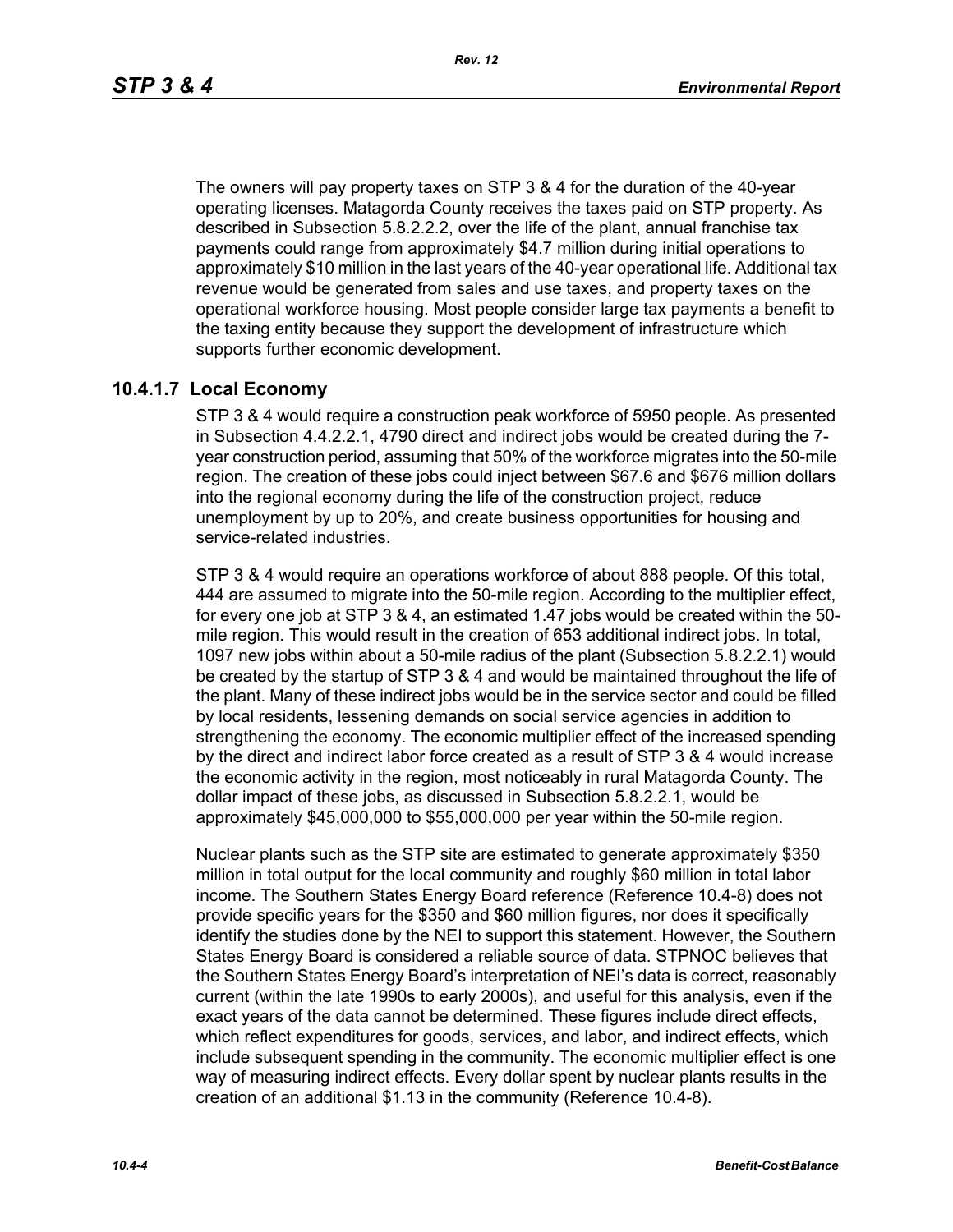# **10.4.1.8 Benefit Summary**

Table 10.4-2 includes a summary of the benefits of the proposed project (STP Units 3 & 4). In ER Section 9.3, STPNOC evaluated environmental impacts of construction and operation of the proposed project at three alternate sites (Red 2 greenfield site, Allens Creek greenfield site, and Trinity 2 greenfield site). Two additional sites were previously selected and evaluated as alternate sites in other revisions of the ER: Malakoff and Limestone. For completeness, similar evaluations of these two sites are also included in ER Section 9.3. Table 10.4-3 provides a comparison of the benefits of construction and operation of STP Units 3 & 4 to those at the three alternate sites and the two additional sites.

# **10.4.2 Costs**

# **10.4.2.1 Monetary–Construction**

In evaluating the STP 3 & 4 monetary cost, STPNOC reviewed published literature, vendor information, internally generated general information, and internally generated site-specific information. There are many cost studies available in the literature with a wide range of cost estimates. STPNOC found four studies to be most authoritative due to the breadth and depth of their analyses and the fact that other studies tend to be based on them. These are:

- **University of Chicago Study (Reference 10.4-7)**
- **MIT Study (Reference 10.4-9)**
- OECD Study (Reference 10.4-10)
- EIA Study (Reference 10.4-11)

The phrase commonly used to describe the monetary cost of constructing a nuclear plant is "overnight capital cost." The capital costs are those incurred during construction, when the actual outlays for equipment, construction, and engineering are expended. Overnight costs are exclusive of interest and include engineering, procurement, and construction costs, owner's costs, and contingencies (Reference 10.4-7).

Estimates of overnight capital costs in 2003 dollars range from \$1000 per kW to \$2500 per kW (Reference 10.4-10), with \$1500 to \$2000 per kW being the most representative range (Reference 10.4-10). Many factors account for the range in cost, such as:

- The specific technology used
- Assumptions about the number of like-units built
- Allocation of first-of-a-kind cost
- Site location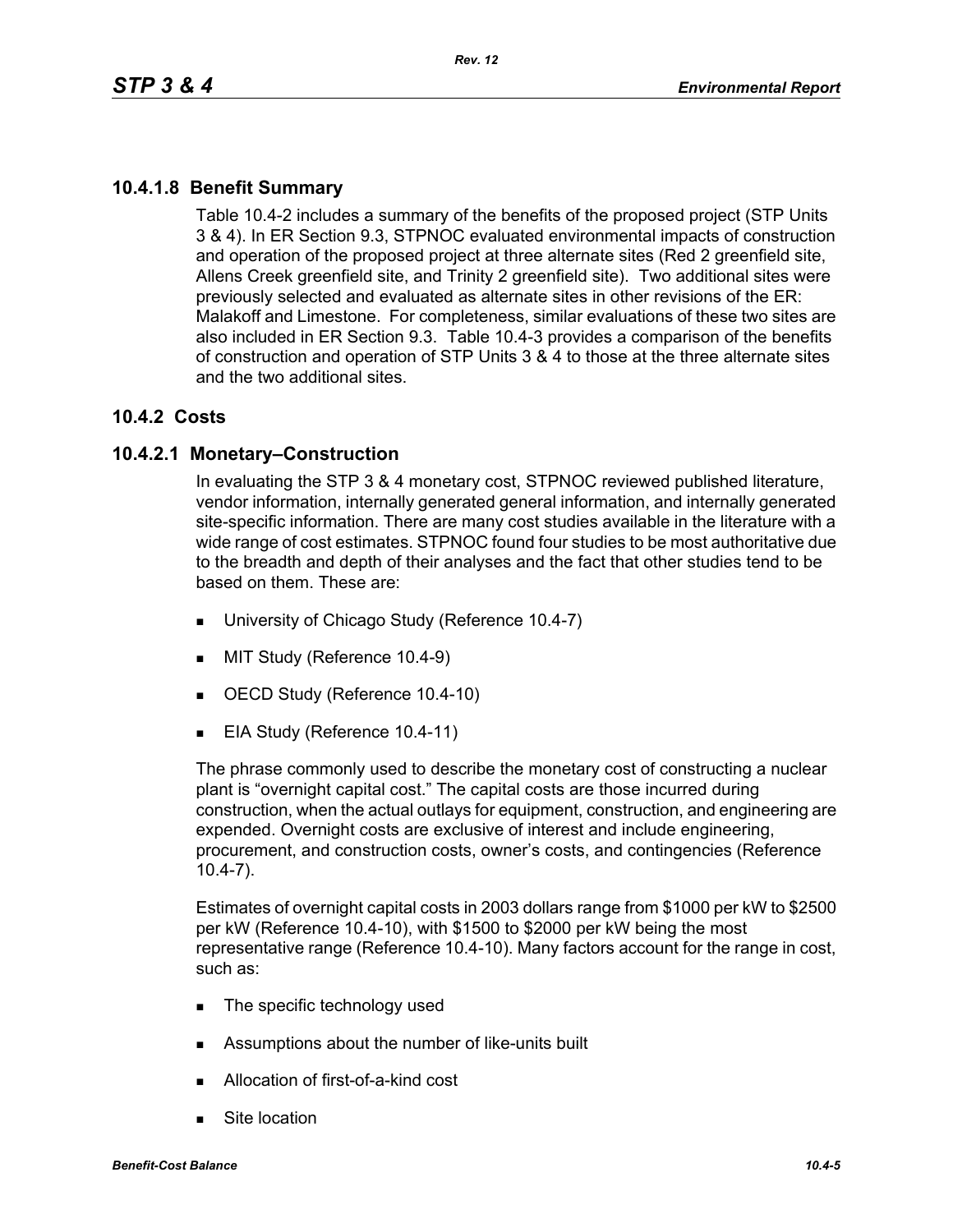- Parity adjustments to allow comparison between countries
- Allowances for contingencies

The estimates are not based on nuclear plant construction experience in this country, which is more than 20 years old. Actual construction costs overseas have been less than the most recent domestic construction, suggesting that the industry has learned from the domestic experience. There is an assumption that the overseas experience can be applied domestically and the studies have found the overseas experience to be most applicable to estimating the cost of new domestic nuclear plant construction (Reference 10.4-7). There is reason to believe that new reactors will be less expensive to build than those currently in operation in the United States. Over the past 30 years, there have been technological advances in construction techniques that would reduce costs. In addition, simplified, standardized, and pre-approved designs clearly result in cost savings. The newer plants have fewer components and therefore would be less expensive. Because the designs of advanced reactors are pre-approved by the NRC, much of the design work will be done before construction begins, and this will lower the costs (Reference 10.4-11)

The four studies tend to support \$2000 per kW as a reasonable high-end overnight capital cost estimate. The \$2500 value is based on construction in Japan. While no explanation is offered as to why the cost in Japan is so high in this study, it is reasonable to suggest that contributing factors are the high cost of living in Japan (labor accounts for more than 20% of costs) and difficulties associated with construction on an island. Construction experience with ABWR plants worldwide will be used to minimize First of a Kind Engineering (FOAKE) costs discussed in the studies. For the purposes of analysis in this environmental report, to avoid understating the cost, STPNOC has chosen to use the \$2000 per kW value (year 2003 dollars). Together with an installed capacity of 2700 MWe, \$2000 per kW results in a STP 3 & 4 construction cost of approximately \$5.4 billion in 2003 dollars.

# **10.4.2.2 Monetary–Operation**

The four studies discussed in Subsection 10.4.2.1 show a wide range of operation cost estimates. Operation costs are frequently expressed as levelized cost of electricity, which is the price at the busbar needed to cover operating costs and annualized capital costs. The levelized cost of a project is equivalent to the constant dollar ("real") price of electricity that would be necessary over the life of the plant to cover all operating expenses, interest, and principal repayment obligations on project debt, taxes, and provide an acceptable return to equity investors over the economic life of the project (Reference 10.4-9). Overnight capital costs account for a third of the levelized cost, and interest costs on the overnight costs account for another 25%. Levelized cost estimates range from \$36 to \$65 per MW-hour (3.6 to 6.5 cents per kW hour) (Reference 10.4-7). Factors affecting the range include choices for discount rate, construction duration, plant lifespan, capacity factor, cost of debt and equity and split between debt and equity financing, depreciation time, tax rates, and premium for uncertainty. It is concluded that \$65 per MW-hour (6.5 cents per kW-hour) is a reasonably conservative high-end levelized cost of electricity for nuclear generation. This includes nuclear fixed operation and maintenance and fuel costs of approximately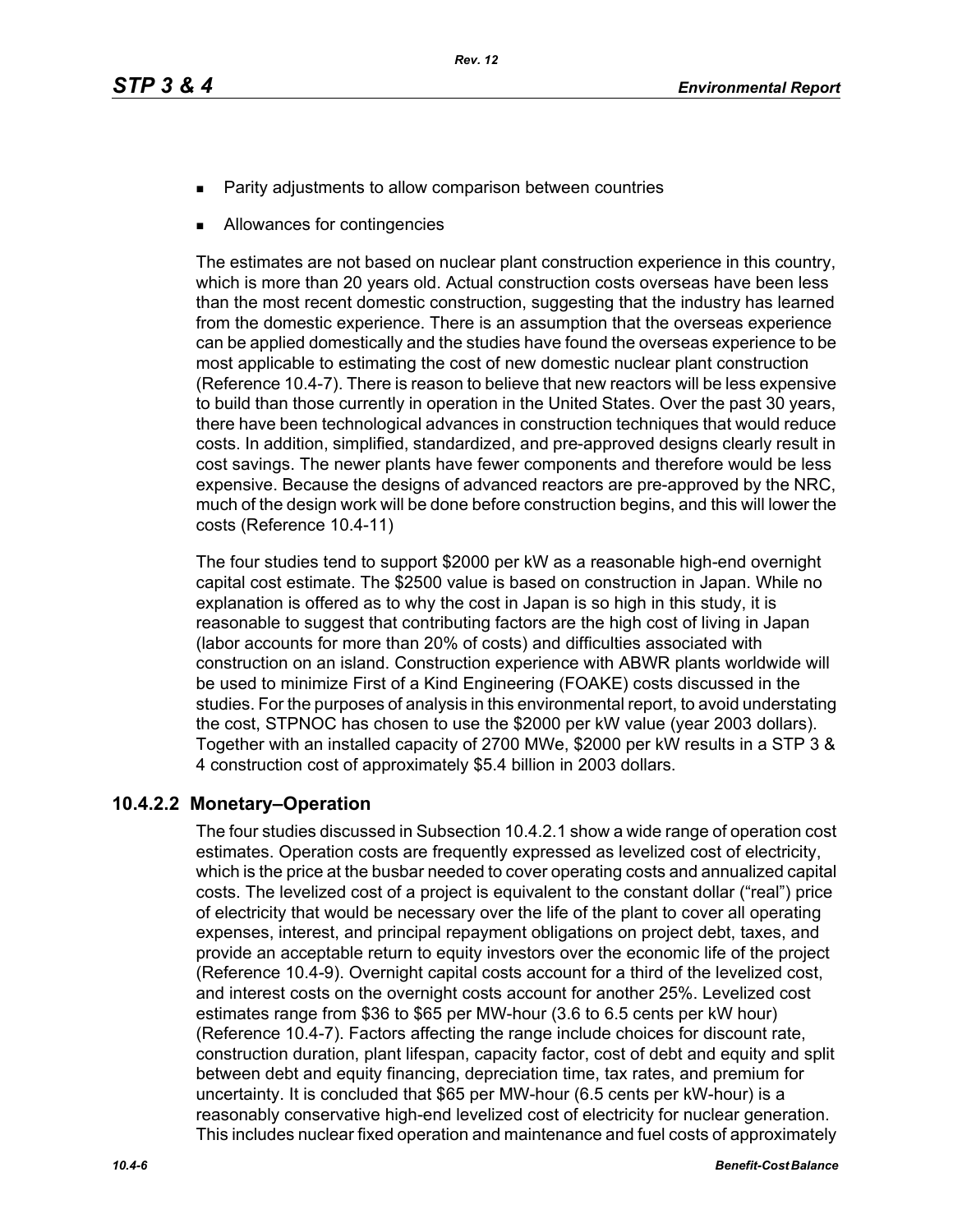\$60,000 per MW-hr (\$60 per kW – hour) and \$4.35 per MW-hr (0.435 cents per kWhour), respectively. Decommissioning costs have been estimated for one reactor at STP to be approximately \$517 million (in year 2006 dollars), consistent with the formula established by the NRC in 10 CFR 50.75.

In addition to nuclear plant costs, the four studies provide coal- and gas-fired generation costs for comparison to nuclear generation costs. One study shows nuclear costs competitive with coal and gas (Reference 10.4-10). The other studies show nuclear costs that exceed those of coal and gas. The MIT study indicates that new nuclear power is not economically competitive but goes on to suggest steps that the government could take to improve nuclear economic viability (Reference 10.4-9). Since this study, the government has undertaken those steps as follows:

- U. S. Department of Energy has provided financial support for plants testing the U. S. NRC licensing processes for early site permits and combined operating **licenses**
- The U. S. government has endorsed nuclear energy as a viable carbon-free generation option.
- The Energy Policy Act of 2005 instituted a production tax credit for the first advanced reactors brought on line in the United States.

STPNOC has concluded that the government steps have negated the MIT study's conclusion that new nuclear power is not economically competitive.

# **10.4.2.3 Environmental and Material**

Section 10.1 identifies unavoidable adverse impacts of the proposed action (i.e., impacts after consideration of proposed mitigation actions), and Section 10.2 identifies irretrievable commitments of resources. Table 10.4-2 includes these costs. The qualitative costs that are unavoidable impacts to the environment are in the general categories of land and water.

Environmental impacts of construction and operation of the proposed project at three alternate sites (Red 2 greenfield site, Allens Creek greenfield site, and Trinity 2 greenfield site) are discussed in ER Section 9.3. Two additional sites were previously selected and evaluated as alternate sites in other revisions of the ER: Malakoff and Limestone. For completeness, similar evaluations of these two sites are also included in ER Section 9.3. Table 10.4-4 describes the impacts of construction and operation of the proposed project at the three alternate sites and the two additional sites, and provides details regarding potential mitigation, and the unavoidable adverse impacts after mitigation has been considered.

Consistent with Regulatory Guide (RG) 4.2, each site was evaluated using publicly available and reconnaissance level information. Consequently, the costs of mitigation must be estimated. Many costs would be built into the project design (e.g., scheduling to ensure that construction is completed in the shortest possible time; using construction best management practices to limit erosion, fugitive dust, runoff, spills,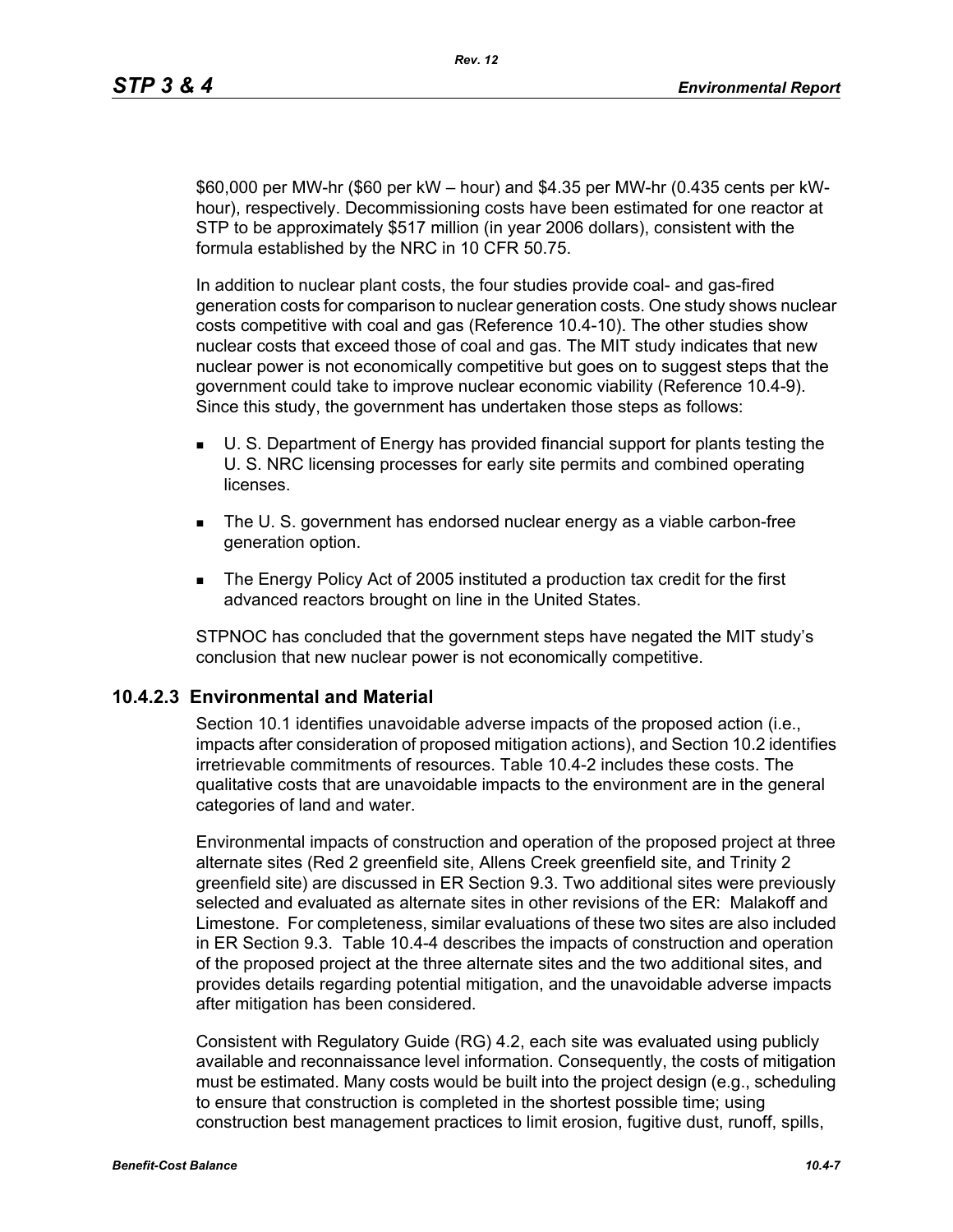and air emissions; providing first aid stations at the construction site). Other cost categories would be dependent on communications between STPNOC and the affected communities to mitigate the impacts and associated costs.

# **10.4.3 Summary**

Table 10.4-3 summarizes benefits of the proposed action in comparison to the benefits of constructing the units at alternate sites, as identified in Section 9.3. Table 10.4-4 summarizes the environmental costs (adverse impacts) associated with construction and operation of the proposed project at the three alternate sites. Most of the impacts associated with construction of the proposed project, particularly operational impacts, would be the similar regardless of the location of the site.

# **10.4.4 References**

- 10.4-1 "Fuel Diversity," Edison Electric Institute 2006. Available at http://www. eei.org/industry\_issues/energy\_infrastructure/fuel\_diversity/index.htm, accessed March 19, 2007.
- 10.4-2 "Fuel Diversity," Center for Energy and Economic Development 2006. Available at http://www.ceednet.org/ceed/index.cfm?cid=7500,7583, accessed March 19, 2007.
- 10.4-3 "Nuclear Power 2010," U.S. Department of Energy, available at http://nuclear.energy.gov/np2010/neNP2010a.html, accessed March 22, 2007.
- 10.4-4 "Electric Reliability and Resource Adequacy Update," Electric Reliability Council of Texas July 13, 2006. Available at http://www.ercot.com/news/ presentations/2006/index.html, accessed August 7, 2007.
- 10.4-5 "Nuclear Energy's Role in Reducing Demand for Natural Gas Through Diversification of Energy Sources Used for Electricity Generation," Nuclear Energy Institute 2005, January 24, 2005, responding to questions posed by the Senate Energy and Natural Resource Committee for its Natural Gas Supply and Demand Conference, Quotation from Report of the President's National Energy Policy Development Group, May 2001. Available at http://www.nei.org/ documents/White\_Paper\_Reducing\_Demand\_Natural\_Gas\_1-24-05.pdf, accessed March 19, 2007.
- 10.4-6 "U. S. House of Representatives, Securing America's Energy Future, Majority Staff Report to Committee on Government Reform and Subcommittee on Energy and resources," Nuclear Energy Institute 2005, May 8, 2006. Available at http://www.nei.org/documents/House\_Energy\_Report\_5-8-06.pdf, accessed March 19, 2007.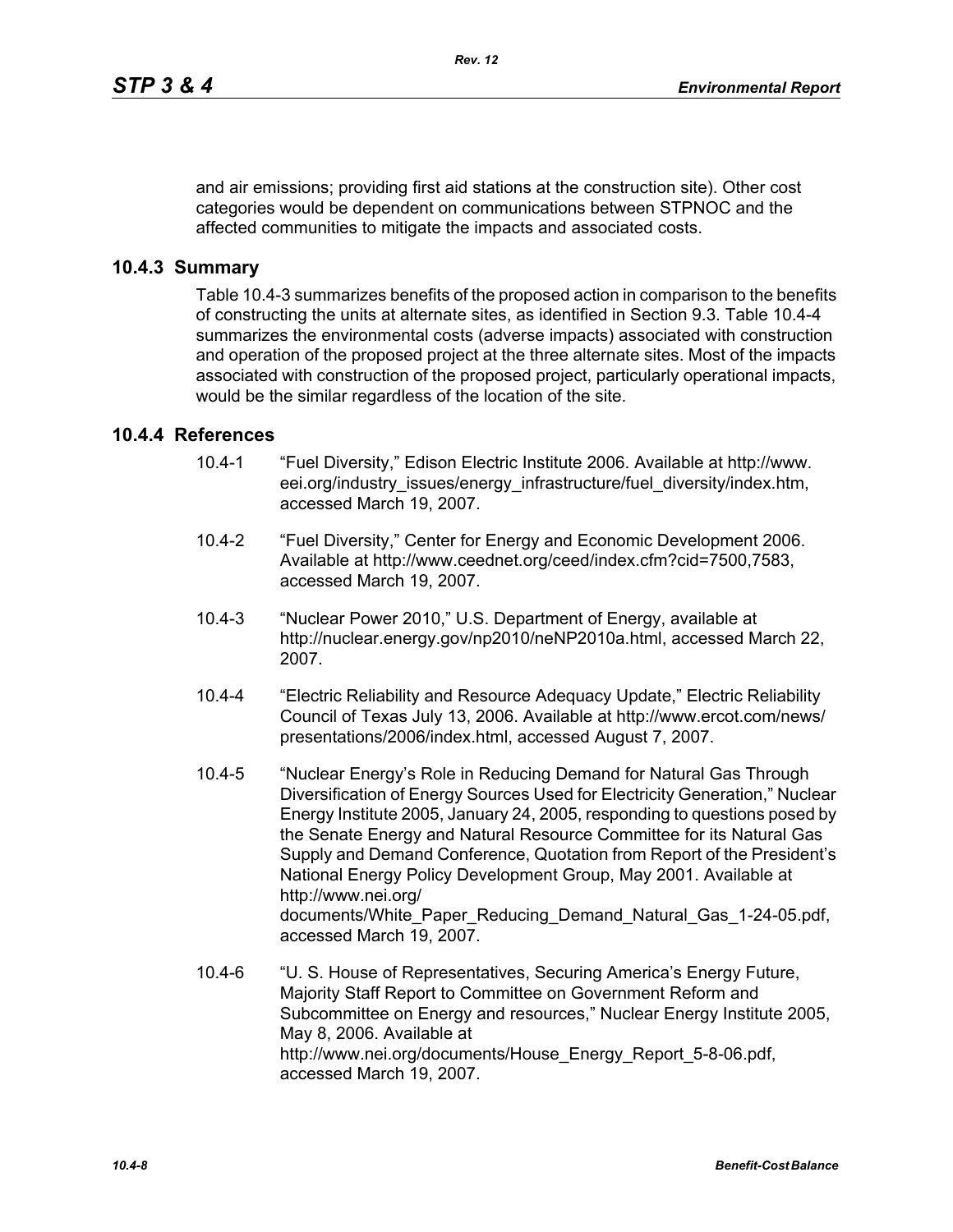| $10.4 - 7$ | "The Economic Future of Nuclear Power; A Study Conducted at The            |
|------------|----------------------------------------------------------------------------|
|            | University of Chicago," University of Chicago 2004, August 2004. Available |
|            | at http://np2010.ne.doe.gov/reports/NuclindustryStudy.pdf, accessed        |
|            | March 19, 2007.                                                            |

- 10.4-8 "Nuclear Energy: Cornerstone of Southern Living, Today and Tomorrow," Southern States Energy Board 2006. Available at http://np2010.ne.doe.gov/ reports/NuclIndustryStudy.pdf, accessed March 19, 2007.
- 10.4-9 "The Future of Nuclear Power, An Interdisciplinary MIT Study," Massachusetts Institute of Technology 2003. Available at http://web.mit.edu/nuclearpower/, accessed March 19, 2007.
- 10.4-10 International Energy Agency, Organization for Economic Co-operation and Development, and International Energy Agency, Projected Costs of Generating Electricity; 2005 Update, available at http://www.iea/org/Textbase/ publications/free\_new\_Desc.asp?PUBS\_ID=1472, accessed March 23, 2007.
- 10.4-11 "Annual Energy Outlook 2004,"Energy Information Administration. Available at http://www.eia.doe.gov/oiaf/archive/aeo04/pdf/0383(2004).pdf, accessed April 2, 2007.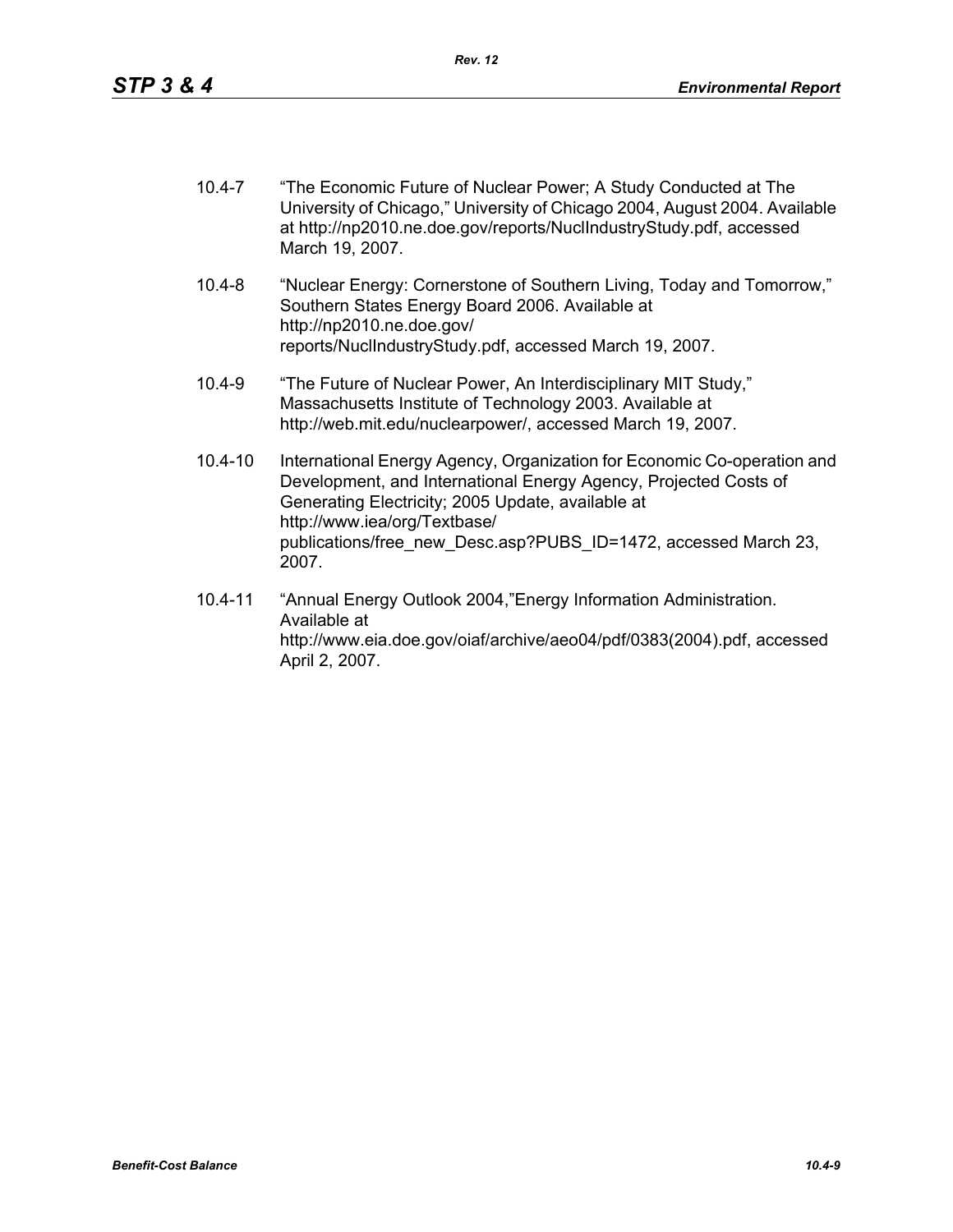| <b>Pollutant</b>                                           | <b>Coal Emissions</b><br>(tons per year/<br>2700 MWe) [1] | <b>Gas Emissions</b><br>(tons per year/<br>2700 MWe) [1] | <b>Nuclear</b><br><b>Emissions</b><br>(tons per year)<br>[2] |
|------------------------------------------------------------|-----------------------------------------------------------|----------------------------------------------------------|--------------------------------------------------------------|
| Sulfur dioxide                                             | 2,900                                                     | 41                                                       |                                                              |
| Nitrogen oxides                                            | 2,000                                                     | 680                                                      | 0                                                            |
| Carbon monoxide                                            | 2,800                                                     | 141                                                      | 0                                                            |
| Carbon dioxide                                             | 27,000,000                                                | 6,900,000                                                | 0                                                            |
| Mercury                                                    | 0.46                                                      | 0                                                        | 0                                                            |
| Particulates having a diameter<br>of less than 10 microns  | 50                                                        | 0                                                        | O                                                            |
| Particulates having a diameter<br>of less than 2.5 microns | 13                                                        | 119                                                      |                                                              |

|  |  | <b>Table 10.4-1 Avoided Air Pollutant Emissions</b> |  |
|--|--|-----------------------------------------------------|--|
|--|--|-----------------------------------------------------|--|

[1] Based on constructing two units to replace the power produced by STP 3 & 4 (gross power) (see Section 9.2).

[2] Nuclear power plants have emergency and auxiliary equipment that is fossil-fuelfired and emits pollutants. The equipment is generally operated only for testing purposes for less than 250 hours per year. As such, the emissions are considered minimal and are excluded here.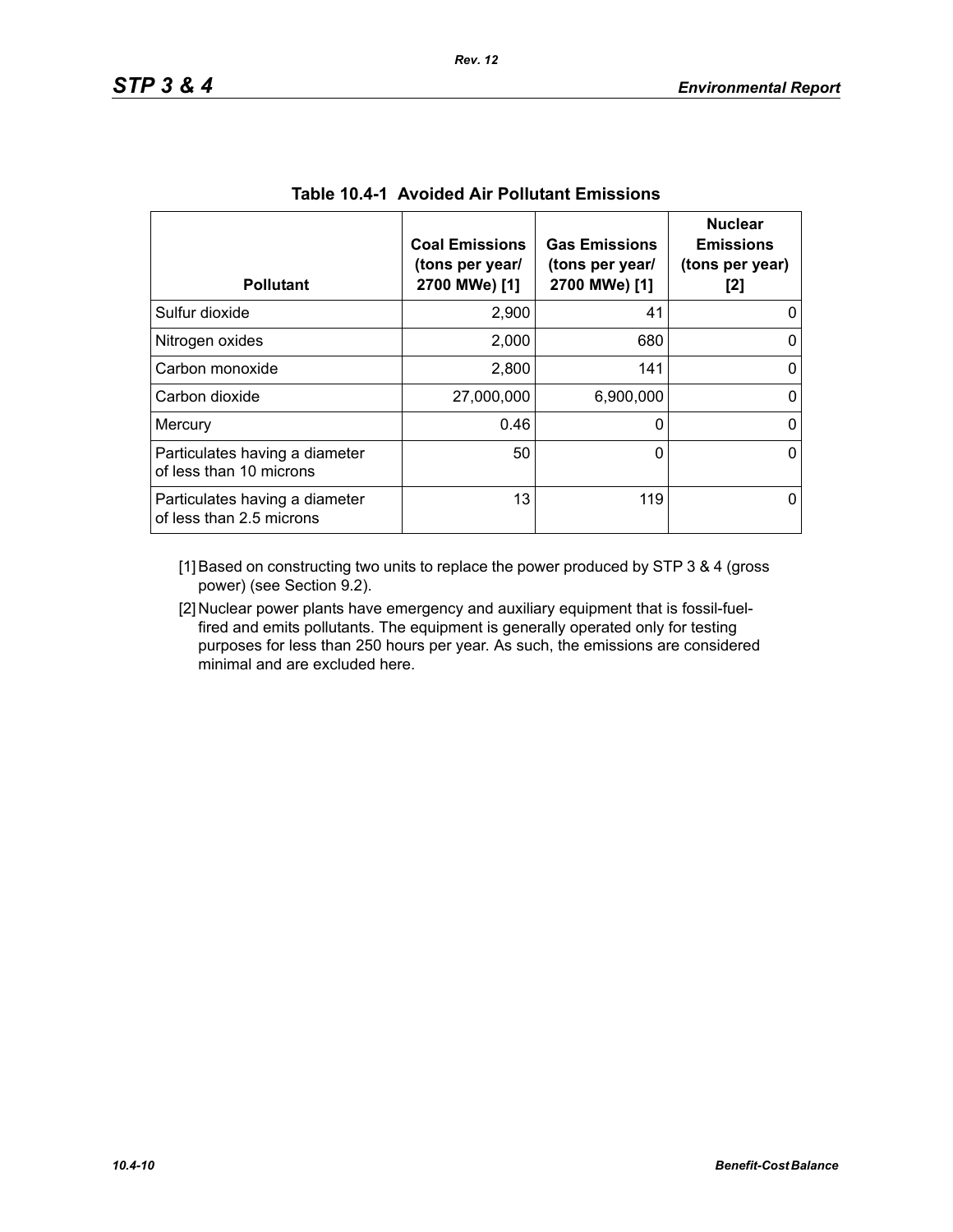| <b>Benefit-Cost Category</b>               | <b>Description</b>                                                                                                                                                                                                                                                                                                                                                                                                                                                                                                                                                                                                                                              |
|--------------------------------------------|-----------------------------------------------------------------------------------------------------------------------------------------------------------------------------------------------------------------------------------------------------------------------------------------------------------------------------------------------------------------------------------------------------------------------------------------------------------------------------------------------------------------------------------------------------------------------------------------------------------------------------------------------------------------|
|                                            | <b>Benefits</b>                                                                                                                                                                                                                                                                                                                                                                                                                                                                                                                                                                                                                                                 |
| <b>Electricity generated</b>               | 20,000,000 (85% capacity) to 22,000,000 (93% capacity)<br>MW-hours per year                                                                                                                                                                                                                                                                                                                                                                                                                                                                                                                                                                                     |
| Generating capacity                        | 2700 MW (gross)                                                                                                                                                                                                                                                                                                                                                                                                                                                                                                                                                                                                                                                 |
| Fuel diversity and natural gas alternative | Nuclear option to coal- and gas-fired baseload generation                                                                                                                                                                                                                                                                                                                                                                                                                                                                                                                                                                                                       |
| <b>Emissions reduction</b>                 | Avoidance of 41 to 2900 tons per year sulfur dioxide<br>Avoidance of 680 to 2000 tons per year nitrogen oxides<br>Avoidance of 141 to 2800 tons per year carbon monoxide<br>Avoidance of 6,900,000 to 27,000,000 tons per year<br>carbon dioxide<br>Avoidance of 13 to 119 tons per year fine particulates                                                                                                                                                                                                                                                                                                                                                      |
| Advanced Light Water Reactor development   | Maintaining domestic nuclear technology capability as<br>hedge against possible need to control global warming                                                                                                                                                                                                                                                                                                                                                                                                                                                                                                                                                  |
| Tax payments (construction and operation)  | Projected sales tax payments on construction goods at an<br>estimated \$23.9 million per unit, with \$5.8 million due to<br>Bay City and \$18.1 million to the State of Texas over the 7<br>yr construction period.<br>\$4.7 to \$5.4 million in franchise taxes in 2015, the first<br>year of operation for STP 3, and an estimated \$8.6 to<br>\$10.0 million in 2016, when STP 4 comes on line, and in<br>subsequent years.                                                                                                                                                                                                                                  |
| Socioeconomics                             | 2975 direct and 1815 indirect jobs added to local<br>economy during construction.<br>444 direct jobs and 653 indirect jobs added to local<br>economy during operation.<br>The creation of jobs during construction could inject<br>between \$67.6 and \$676 million dollars into the regional<br>economy during the life of the construction project,<br>reduce unemployment by up to 20 percent, and create<br>business opportunities for housing and service-related<br>industries. The operations workforce impact on the<br>regional economy would be estimated at between<br>approximately \$45,000,000 to \$55,000,000 per year in<br>the 50-mile region. |

# **Table 10.4-2 Benefit-Cost Summary**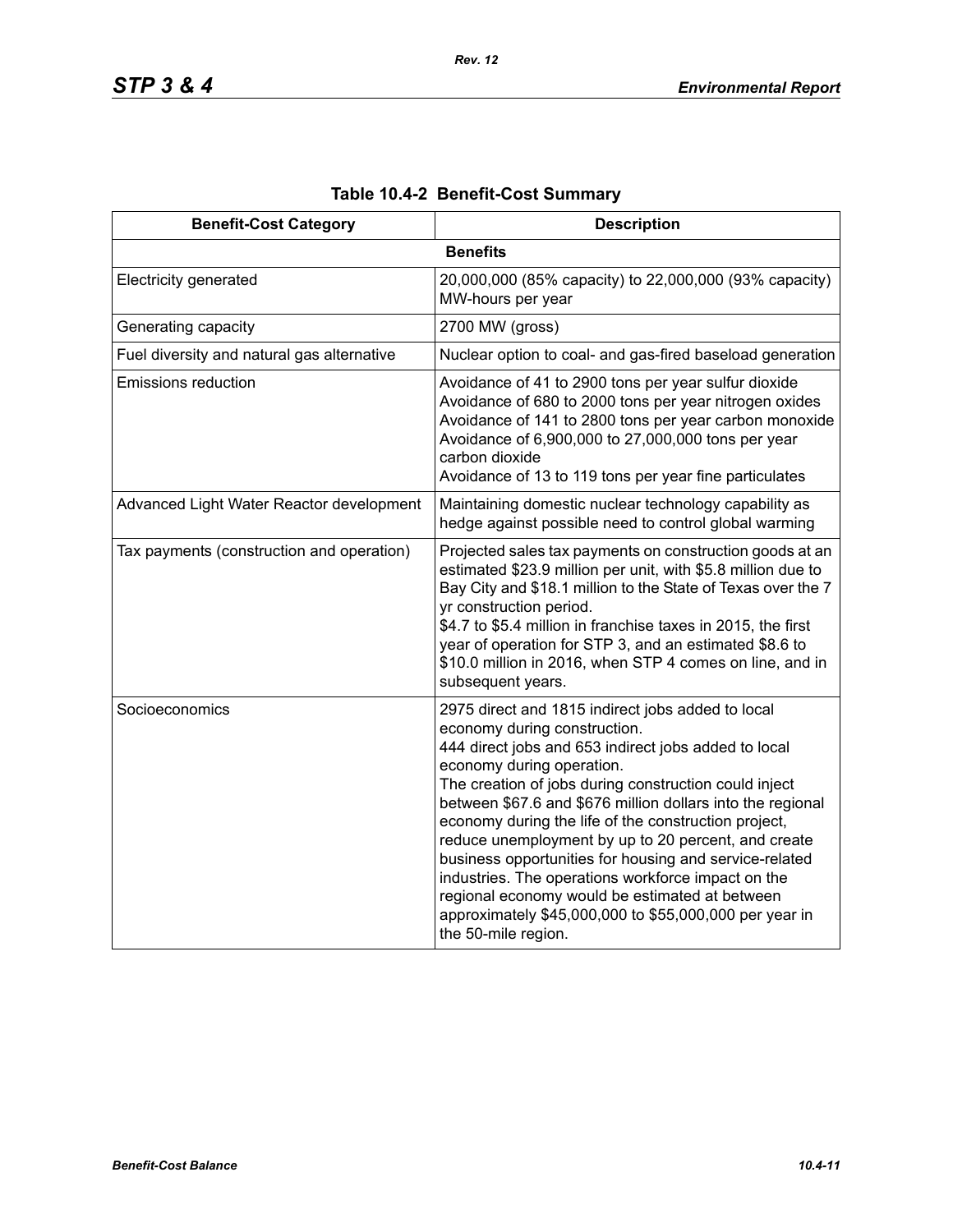| <b>Benefit-Cost Category</b>    | <b>Description</b>                                                                                                                                                                                                                                                                                  |
|---------------------------------|-----------------------------------------------------------------------------------------------------------------------------------------------------------------------------------------------------------------------------------------------------------------------------------------------------|
|                                 | <b>Costs</b>                                                                                                                                                                                                                                                                                        |
| Construction cost               | \$5.4 billion dollars (overnight capital cost)                                                                                                                                                                                                                                                      |
| Operating cost                  | 6.5 cents per kW-hour (levelized cost of electricity)<br>\$60 per kW fixed O&M cost<br>0.435 cents per kW hour nuclear fuel cost<br>\$517 million for decommissioning of one reactor                                                                                                                |
| Land use                        | 90 acres (excluding the Main Cooling Reservoir [MCR])<br>occupied on long-term basis by STP 3 & 4 and associated<br>infrastructure. On-site landfill may restrict future uses of<br>that land.                                                                                                      |
|                                 | Total annual land requirements for fuel cycle support<br>would be 21 permanently committed acres and 160<br>temporarily committed acres per unit.                                                                                                                                                   |
| Hydrology - Groundwater use     | During operations, the expected average rate of<br>groundwater removal for STP 3 & 4 would be 975 gpm for<br>normal operations and 3434 gpm for maximum (peak)<br>operations. During the construction period, dewatering of<br>shallow, water-table aquifer would have only small, local<br>effect. |
| Hydrology - Surface water use   | The expected rate of withdrawal of Colorado River water<br>to replace water losses from the MCR (attributable to STP<br>Units 3 & 4) will be 22,799 gpm for normal two-unit<br>operations and 47,489 gpm during maximum (peak) use<br>operations                                                    |
| Material (per reactor building) | 240,000 yards concrete<br>13,000 tons structural steel<br>2,500,000 linear feet cable for reactor building<br>6,500,000 linear feet of cable for a single reactor<br>55,000 feet of piping having diameter > 2.5 inches<br>17,000 metric tons of uranium                                            |

|  | Table 10.4-2 Benefit-Cost Summary (Continued) |  |  |
|--|-----------------------------------------------|--|--|
|--|-----------------------------------------------|--|--|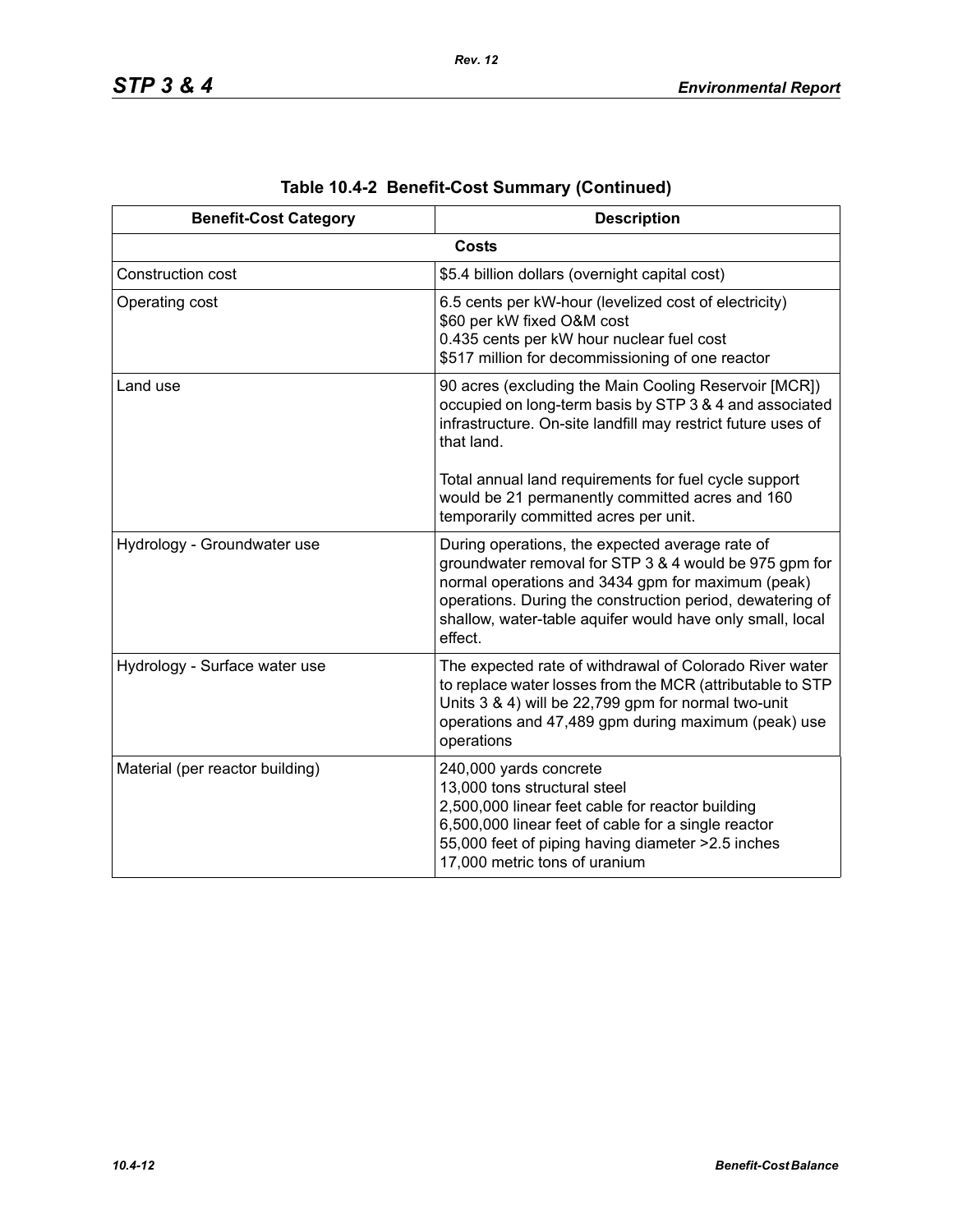| <b>Benefit Category</b>          | Project as<br><b>Proposed</b>                                                                                                                                                                                                                                                                                                                                                                                        | <b>Alternate Site #1</b>                                                                                                                                                    | <b>Alternate Site #2</b>                                                                                                                                                    | <b>Alternate Site #3</b>                                                                                                                                                              | <b>Additional Site #1</b>                                                                                                                                                             | <b>Additional Site #2</b>                                                                                                                                                             |
|----------------------------------|----------------------------------------------------------------------------------------------------------------------------------------------------------------------------------------------------------------------------------------------------------------------------------------------------------------------------------------------------------------------------------------------------------------------|-----------------------------------------------------------------------------------------------------------------------------------------------------------------------------|-----------------------------------------------------------------------------------------------------------------------------------------------------------------------------|---------------------------------------------------------------------------------------------------------------------------------------------------------------------------------------|---------------------------------------------------------------------------------------------------------------------------------------------------------------------------------------|---------------------------------------------------------------------------------------------------------------------------------------------------------------------------------------|
| <b>Description of</b><br>Project | STP Units 3 & 4                                                                                                                                                                                                                                                                                                                                                                                                      | <b>Proposed Project</b><br>at Red 2 Site<br>(Greenfield)                                                                                                                    | <b>Proposed Project</b><br>at Allens Creek<br>Site (Greenfield)                                                                                                             | <b>Proposed Project</b><br>at Trinity 2 Site<br>(Greenfield)                                                                                                                          | <b>Proposed Project</b><br>at Malakoff Site<br>(Greenfield)                                                                                                                           | <b>Proposed Project</b><br>at Limestone Site<br>(Greenfield)                                                                                                                          |
|                                  |                                                                                                                                                                                                                                                                                                                                                                                                                      |                                                                                                                                                                             | <b>Monetary Benefits</b>                                                                                                                                                    |                                                                                                                                                                                       |                                                                                                                                                                                       |                                                                                                                                                                                       |
| Electricity<br>Generated         |                                                                                                                                                                                                                                                                                                                                                                                                                      | The following description applies to all proposed/alternate/additional sites.<br>20,000,000 to 22,000,000 MW-hours per year                                                 |                                                                                                                                                                             |                                                                                                                                                                                       |                                                                                                                                                                                       |                                                                                                                                                                                       |
| Generating<br>Capacity           | 2,700 MW                                                                                                                                                                                                                                                                                                                                                                                                             | The following description applies to all proposed/alternate/additional sites.                                                                                               |                                                                                                                                                                             |                                                                                                                                                                                       |                                                                                                                                                                                       |                                                                                                                                                                                       |
|                                  |                                                                                                                                                                                                                                                                                                                                                                                                                      |                                                                                                                                                                             | <b>State and Local Tax Payments</b>                                                                                                                                         |                                                                                                                                                                                       |                                                                                                                                                                                       |                                                                                                                                                                                       |
| <b>During Construction</b>       | During the 7-year<br>construction period<br>for STP 3&4, NRG<br>would not pay<br>franchise tax, but<br>would pay<br>additional property<br>taxes, and state will<br>see an increase in<br>sales tax revenues.<br>Projected sales tax<br>payments on<br>construction goods<br>at an estimated<br>\$23.9 million per<br>unit, with \$5.8<br>million due to Bay<br>City and \$18.1<br>million to the State<br>of Texas. | During the 7-year<br>construction period,<br>additional property<br>tax will be paid to<br>Fannin County and<br>the state will see an<br>increase in sales<br>tax revenues. | During the 7-year<br>construction period,<br>additional property<br>tax will be paid to<br>Austin County and<br>the state will see an<br>increase in sales<br>tax revenues. | During the 7-year<br>construction period,<br>additional property<br>tax will be paid to<br><b>Freestone County</b><br>and the state will<br>see an increase in<br>sales tax revenues. | During the 7-year<br>construction period,<br>additional property<br>tax will be paid to<br><b>Henderson County</b><br>and the state will<br>see an increase in<br>sales tax revenues. | During the 7-year<br>construction period,<br>additional property<br>tax will be paid to<br><b>Freestone County</b><br>and the state will<br>see an increase in<br>sales tax revenues. |

*STP 3 & 4*

 $10.4 - 13$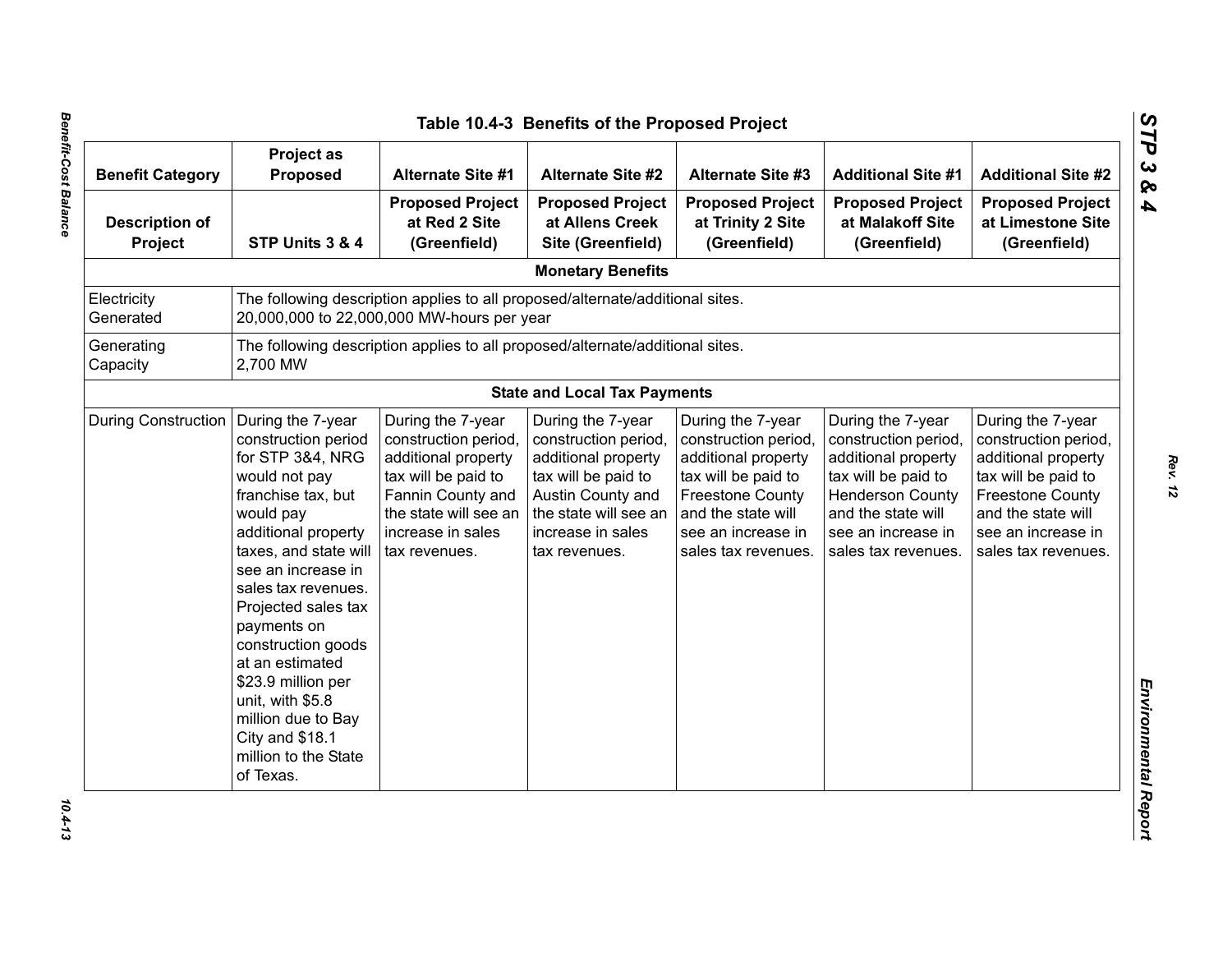|                                                              |                                                                                                                                                                                                                                                                                                                                                         | Table 10.4-3 Benefits of the Proposed Project (Continued)                                     |                                                                                               |                                                                                                              |                                                                                                  |                                                                                                  |
|--------------------------------------------------------------|---------------------------------------------------------------------------------------------------------------------------------------------------------------------------------------------------------------------------------------------------------------------------------------------------------------------------------------------------------|-----------------------------------------------------------------------------------------------|-----------------------------------------------------------------------------------------------|--------------------------------------------------------------------------------------------------------------|--------------------------------------------------------------------------------------------------|--------------------------------------------------------------------------------------------------|
| <b>Benefit Category</b>                                      | <b>Project as</b><br>Proposed                                                                                                                                                                                                                                                                                                                           | <b>Alternate Site #1</b>                                                                      | <b>Alternate Site #2</b>                                                                      | <b>Alternate Site #3</b>                                                                                     | <b>Additional Site #1</b>                                                                        | <b>Additional Site #2</b>                                                                        |
| <b>Description of</b><br>Project                             | STP Units 3 & 4                                                                                                                                                                                                                                                                                                                                         | <b>Proposed Project</b><br>at Red 2 Site<br>(Greenfield)                                      | <b>Proposed Project</b><br>at Allens Creek<br>Site (Greenfield)                               | <b>Proposed Project</b><br>at Trinity 2 Site<br>(Greenfield)                                                 | <b>Proposed Project</b><br>at Malakoff Site<br>(Greenfield)                                      | <b>Proposed Project</b><br>at Limestone Site<br>(Greenfield)                                     |
| <b>During Operations</b>                                     | \$4.7 to \$5.4 million<br>in franchise taxes in<br>2015, the first year<br>of operation for STP<br>3, and an estimated<br>\$8.6 to \$10.0 million<br>in 2016, when STP<br>4 comes on line,<br>and in subsequent<br>years.                                                                                                                               | During operation,<br>tax payments for<br>the 2 new units will<br>be made to Fannin<br>County. | During operation,<br>tax payments for<br>the 2 new units will<br>be made to Austin<br>County. | During operation,<br>tax payments for<br>the 2 new units will<br>be made to<br>Freestone County.             | During operation,<br>tax payments for<br>the 2 new units will<br>be made to<br>Henderson County. | During operation,<br>tax payments for<br>the 2 new units will<br>be made to<br>Freestone County. |
|                                                              |                                                                                                                                                                                                                                                                                                                                                         |                                                                                               | <b>Effects on Regional Productivity</b>                                                       |                                                                                                              |                                                                                                  |                                                                                                  |
| <b>During Construction</b>                                   | The following description applies to all proposed/alternate/additional sites.<br>5,950 direct jobs (2,975 would in-migrate) and 1,815 indirect jobs added to local economy. The creation of jobs during<br>construction could inject between \$67.6 and \$676 million dollars into the regional economy during the life of the construction<br>project. |                                                                                               |                                                                                               |                                                                                                              |                                                                                                  |                                                                                                  |
| <b>During Operation</b>                                      | The following description applies to all proposed/alternate/additional sites.<br>888 direct jobs and 1,305 indirect jobs added to local economy. The operations workforce impact on the regional economy is<br>estimated at between \$45,090,864 to \$55,064,880 per year.                                                                              |                                                                                               |                                                                                               |                                                                                                              |                                                                                                  |                                                                                                  |
|                                                              |                                                                                                                                                                                                                                                                                                                                                         |                                                                                               | <b>Technical and Other Non-Monetary Benefits</b>                                              |                                                                                                              |                                                                                                  |                                                                                                  |
| <b>Fuel Diversity</b>                                        | The following description applies to all proposed/alternate/additional sites.<br>Nuclear option to coal- and gas-fired baseload generation.                                                                                                                                                                                                             |                                                                                               |                                                                                               |                                                                                                              |                                                                                                  |                                                                                                  |
| Emissions<br>Reduction                                       | The following description applies to all proposed/alternate/additional sites.<br>Avoidance of 41 to 2,900 tons per year sulfur dioxide, 680 to 2,000 tons per year nitrogen oxides; 141 to 2,800 tons per year<br>carbon monoxide; 6,900,000 to 27,000,000 tons per year carbon dioxide; 13 to 119 tons per year fine particulates.                     |                                                                                               |                                                                                               |                                                                                                              |                                                                                                  |                                                                                                  |
| <b>Advanced Light</b><br><b>Water Reactor</b><br>Development |                                                                                                                                                                                                                                                                                                                                                         | The following description applies to all proposed/alternate/additional sites.                 |                                                                                               | Maintaining domestic nuclear technology capability as hedge against possible need to control global warming. |                                                                                                  |                                                                                                  |

*10.4-14*

*Benefit-Cost Balance* 

**Benefit-Cost Balance** 

*STP 3 & 4*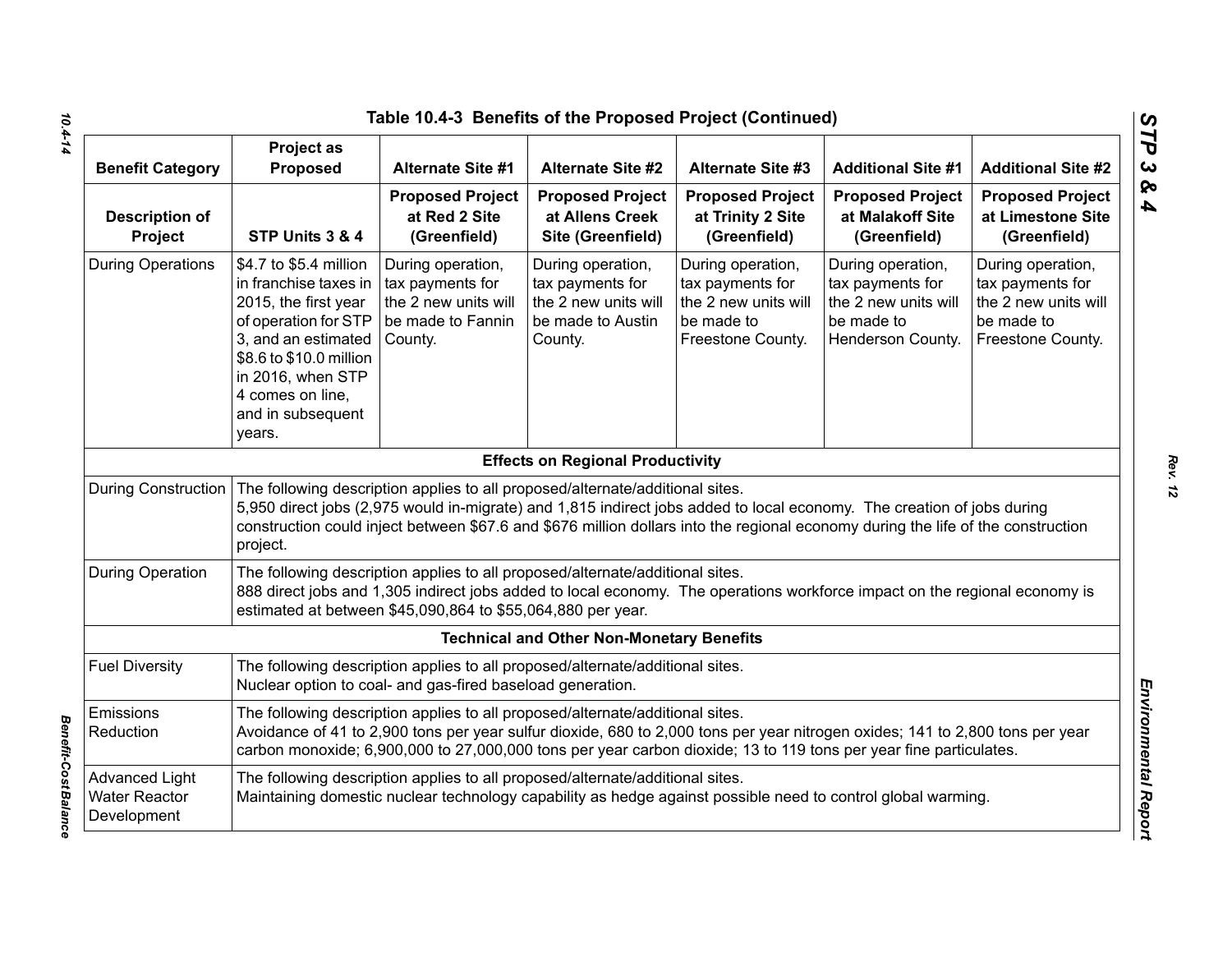| <b>Proposed Project at</b><br><b>Proposed Project at</b><br><b>Proposed Project at</b><br><b>Proposed Project at</b><br><b>Allens Creek Site</b><br><b>Trinity 2 Site</b><br><b>Malakoff Site</b><br><b>Description of</b><br><b>Red 2 Site (Greenfield)</b><br>Project<br>(Greenfield)<br>(Greenfield)<br>(Greenfield)<br><b>Construction-Related</b><br>Adverse Impact-<br>Adverse Impact-<br>Adverse Impact-<br>Land Use<br>Adverse Impact-<br>Approximately 2,500 acres<br>Approximately 10,300 acres<br>Approximately 2,500 acres<br>Approximately 3,100 acres<br>of the site would be<br>of the site would be<br>of the site would be<br>of the site would be<br>disturbed during<br>disturbed during<br>disturbed during<br>disturbed during<br>construction. This includes<br>construction (including<br>construction (including<br>construction (including<br>construction of a cooling<br>9,500 acres (cumulative) for<br>construction of a cooling<br>construction of a cooling<br>reservoir up to 1,700-acres<br>a cooling water reservoir to<br>reservoir up to 1,700-acres<br>reservoir up to 2,300-acres<br>in size, based on existing<br>support the nuclear plant<br>in size, based on existing<br>in size, based on existing<br>combined with a water<br>topography).<br>topography).<br>topography).<br>Land devoted to<br>supply reservoir currently<br>Land devoted to<br>Land devoted to<br>planned for the same<br>construction of access<br>construction of access<br>construction of access<br>location by the Brazos River<br>roads (27 acres), rail spur<br>roads (20 acres), rail spur<br>roads (29 acres), rail spur<br>line (26 acres), and makeup $\vert$ Authority to supply future<br>line (120 acres), and<br>line (16 acres), and makeup<br>water intake line (35 acres)<br>water supply needs of the<br>makeup water intake line<br>water intake line (42 acres)<br>City of Houston; the<br>would not be available for<br>would not be available for<br>(36 acres), would not be<br>proposed reservoir size is<br>available for other uses.<br>other uses.<br>other uses.<br>based in part on existing<br>Mitigation Measure -<br>Mitigation Measure -<br>Mitigation Measure -<br>Comply with applicable<br>Comply with applicable<br>topography.<br>Comply with applicable<br>laws, regulations, zoning<br>Land devoted to<br>laws, regulations, zoning<br>laws, regulations, zoning<br>and permit requirements<br>and permit requirements<br>and permit requirements<br>construction of access<br>and use good engineering<br>and use good engineering<br>and use good engineering<br>roads (11 acres), rail spur<br>construction practices (Best line (5 acres), and makeup<br>construction practices (Best<br>construction practices (Best<br>Management Practices or<br>Management Practices or<br>Management Practices or<br>water intake line (36 acres)<br>BMP). Implement<br>BMP). Implement<br>BMP). Implement<br>would not be available for<br>environmental controls<br>environmental controls<br>environmental controls<br>other uses.<br>required in a Stormwater<br>required in a Stormwater<br>Mitigation Measure -<br>required in a Stormwater<br>Comply with applicable<br>Pollution Protection Plan<br>Pollution Protection Plan<br>Pollution Protection Plan<br>(SWPPP) such as weekly<br>laws, regulations, zoning<br>(SWPPP) such as weekly<br>(SWPPP) such as weekly | Category | <b>Alternate Site #1</b> | <b>Alternate Site #2</b> | <b>Alternate Site #3</b> | <b>Additional Site #1</b> | <b>Additional Site #2</b>     |
|---------------------------------------------------------------------------------------------------------------------------------------------------------------------------------------------------------------------------------------------------------------------------------------------------------------------------------------------------------------------------------------------------------------------------------------------------------------------------------------------------------------------------------------------------------------------------------------------------------------------------------------------------------------------------------------------------------------------------------------------------------------------------------------------------------------------------------------------------------------------------------------------------------------------------------------------------------------------------------------------------------------------------------------------------------------------------------------------------------------------------------------------------------------------------------------------------------------------------------------------------------------------------------------------------------------------------------------------------------------------------------------------------------------------------------------------------------------------------------------------------------------------------------------------------------------------------------------------------------------------------------------------------------------------------------------------------------------------------------------------------------------------------------------------------------------------------------------------------------------------------------------------------------------------------------------------------------------------------------------------------------------------------------------------------------------------------------------------------------------------------------------------------------------------------------------------------------------------------------------------------------------------------------------------------------------------------------------------------------------------------------------------------------------------------------------------------------------------------------------------------------------------------------------------------------------------------------------------------------------------------------------------------------------------------------------------------------------------------------------------------------------------------------------------------------------------------------------------------------------------------------------------------------------------------------------------------------------------------------------------------------------------------------------------------------------------------------------------------------------------------------------------------------------------------------------------------------------------------------------------------------------------------------------------------------------------------------------------------------------------------------------------------------------------------------|----------|--------------------------|--------------------------|--------------------------|---------------------------|-------------------------------|
|                                                                                                                                                                                                                                                                                                                                                                                                                                                                                                                                                                                                                                                                                                                                                                                                                                                                                                                                                                                                                                                                                                                                                                                                                                                                                                                                                                                                                                                                                                                                                                                                                                                                                                                                                                                                                                                                                                                                                                                                                                                                                                                                                                                                                                                                                                                                                                                                                                                                                                                                                                                                                                                                                                                                                                                                                                                                                                                                                                                                                                                                                                                                                                                                                                                                                                                                                                                                                                 |          |                          |                          |                          |                           | <b>Proposed Project at</b>    |
|                                                                                                                                                                                                                                                                                                                                                                                                                                                                                                                                                                                                                                                                                                                                                                                                                                                                                                                                                                                                                                                                                                                                                                                                                                                                                                                                                                                                                                                                                                                                                                                                                                                                                                                                                                                                                                                                                                                                                                                                                                                                                                                                                                                                                                                                                                                                                                                                                                                                                                                                                                                                                                                                                                                                                                                                                                                                                                                                                                                                                                                                                                                                                                                                                                                                                                                                                                                                                                 |          |                          |                          |                          |                           | <b>Limestone Site</b>         |
|                                                                                                                                                                                                                                                                                                                                                                                                                                                                                                                                                                                                                                                                                                                                                                                                                                                                                                                                                                                                                                                                                                                                                                                                                                                                                                                                                                                                                                                                                                                                                                                                                                                                                                                                                                                                                                                                                                                                                                                                                                                                                                                                                                                                                                                                                                                                                                                                                                                                                                                                                                                                                                                                                                                                                                                                                                                                                                                                                                                                                                                                                                                                                                                                                                                                                                                                                                                                                                 |          |                          |                          |                          |                           | (Greenfield)                  |
|                                                                                                                                                                                                                                                                                                                                                                                                                                                                                                                                                                                                                                                                                                                                                                                                                                                                                                                                                                                                                                                                                                                                                                                                                                                                                                                                                                                                                                                                                                                                                                                                                                                                                                                                                                                                                                                                                                                                                                                                                                                                                                                                                                                                                                                                                                                                                                                                                                                                                                                                                                                                                                                                                                                                                                                                                                                                                                                                                                                                                                                                                                                                                                                                                                                                                                                                                                                                                                 |          |                          |                          |                          |                           |                               |
|                                                                                                                                                                                                                                                                                                                                                                                                                                                                                                                                                                                                                                                                                                                                                                                                                                                                                                                                                                                                                                                                                                                                                                                                                                                                                                                                                                                                                                                                                                                                                                                                                                                                                                                                                                                                                                                                                                                                                                                                                                                                                                                                                                                                                                                                                                                                                                                                                                                                                                                                                                                                                                                                                                                                                                                                                                                                                                                                                                                                                                                                                                                                                                                                                                                                                                                                                                                                                                 |          |                          |                          |                          |                           | Adverse Impact-               |
|                                                                                                                                                                                                                                                                                                                                                                                                                                                                                                                                                                                                                                                                                                                                                                                                                                                                                                                                                                                                                                                                                                                                                                                                                                                                                                                                                                                                                                                                                                                                                                                                                                                                                                                                                                                                                                                                                                                                                                                                                                                                                                                                                                                                                                                                                                                                                                                                                                                                                                                                                                                                                                                                                                                                                                                                                                                                                                                                                                                                                                                                                                                                                                                                                                                                                                                                                                                                                                 |          |                          |                          |                          |                           | Approximately 4,000 acres     |
|                                                                                                                                                                                                                                                                                                                                                                                                                                                                                                                                                                                                                                                                                                                                                                                                                                                                                                                                                                                                                                                                                                                                                                                                                                                                                                                                                                                                                                                                                                                                                                                                                                                                                                                                                                                                                                                                                                                                                                                                                                                                                                                                                                                                                                                                                                                                                                                                                                                                                                                                                                                                                                                                                                                                                                                                                                                                                                                                                                                                                                                                                                                                                                                                                                                                                                                                                                                                                                 |          |                          |                          |                          |                           | of the site would be          |
|                                                                                                                                                                                                                                                                                                                                                                                                                                                                                                                                                                                                                                                                                                                                                                                                                                                                                                                                                                                                                                                                                                                                                                                                                                                                                                                                                                                                                                                                                                                                                                                                                                                                                                                                                                                                                                                                                                                                                                                                                                                                                                                                                                                                                                                                                                                                                                                                                                                                                                                                                                                                                                                                                                                                                                                                                                                                                                                                                                                                                                                                                                                                                                                                                                                                                                                                                                                                                                 |          |                          |                          |                          |                           | disturbed during              |
|                                                                                                                                                                                                                                                                                                                                                                                                                                                                                                                                                                                                                                                                                                                                                                                                                                                                                                                                                                                                                                                                                                                                                                                                                                                                                                                                                                                                                                                                                                                                                                                                                                                                                                                                                                                                                                                                                                                                                                                                                                                                                                                                                                                                                                                                                                                                                                                                                                                                                                                                                                                                                                                                                                                                                                                                                                                                                                                                                                                                                                                                                                                                                                                                                                                                                                                                                                                                                                 |          |                          |                          |                          |                           | construction (including       |
|                                                                                                                                                                                                                                                                                                                                                                                                                                                                                                                                                                                                                                                                                                                                                                                                                                                                                                                                                                                                                                                                                                                                                                                                                                                                                                                                                                                                                                                                                                                                                                                                                                                                                                                                                                                                                                                                                                                                                                                                                                                                                                                                                                                                                                                                                                                                                                                                                                                                                                                                                                                                                                                                                                                                                                                                                                                                                                                                                                                                                                                                                                                                                                                                                                                                                                                                                                                                                                 |          |                          |                          |                          |                           | construction of a cooling     |
|                                                                                                                                                                                                                                                                                                                                                                                                                                                                                                                                                                                                                                                                                                                                                                                                                                                                                                                                                                                                                                                                                                                                                                                                                                                                                                                                                                                                                                                                                                                                                                                                                                                                                                                                                                                                                                                                                                                                                                                                                                                                                                                                                                                                                                                                                                                                                                                                                                                                                                                                                                                                                                                                                                                                                                                                                                                                                                                                                                                                                                                                                                                                                                                                                                                                                                                                                                                                                                 |          |                          |                          |                          |                           | reservoir up to 3,200-acres   |
|                                                                                                                                                                                                                                                                                                                                                                                                                                                                                                                                                                                                                                                                                                                                                                                                                                                                                                                                                                                                                                                                                                                                                                                                                                                                                                                                                                                                                                                                                                                                                                                                                                                                                                                                                                                                                                                                                                                                                                                                                                                                                                                                                                                                                                                                                                                                                                                                                                                                                                                                                                                                                                                                                                                                                                                                                                                                                                                                                                                                                                                                                                                                                                                                                                                                                                                                                                                                                                 |          |                          |                          |                          |                           | in size, based on existing    |
|                                                                                                                                                                                                                                                                                                                                                                                                                                                                                                                                                                                                                                                                                                                                                                                                                                                                                                                                                                                                                                                                                                                                                                                                                                                                                                                                                                                                                                                                                                                                                                                                                                                                                                                                                                                                                                                                                                                                                                                                                                                                                                                                                                                                                                                                                                                                                                                                                                                                                                                                                                                                                                                                                                                                                                                                                                                                                                                                                                                                                                                                                                                                                                                                                                                                                                                                                                                                                                 |          |                          |                          |                          |                           | topography).                  |
|                                                                                                                                                                                                                                                                                                                                                                                                                                                                                                                                                                                                                                                                                                                                                                                                                                                                                                                                                                                                                                                                                                                                                                                                                                                                                                                                                                                                                                                                                                                                                                                                                                                                                                                                                                                                                                                                                                                                                                                                                                                                                                                                                                                                                                                                                                                                                                                                                                                                                                                                                                                                                                                                                                                                                                                                                                                                                                                                                                                                                                                                                                                                                                                                                                                                                                                                                                                                                                 |          |                          |                          |                          |                           | Land devoted to               |
|                                                                                                                                                                                                                                                                                                                                                                                                                                                                                                                                                                                                                                                                                                                                                                                                                                                                                                                                                                                                                                                                                                                                                                                                                                                                                                                                                                                                                                                                                                                                                                                                                                                                                                                                                                                                                                                                                                                                                                                                                                                                                                                                                                                                                                                                                                                                                                                                                                                                                                                                                                                                                                                                                                                                                                                                                                                                                                                                                                                                                                                                                                                                                                                                                                                                                                                                                                                                                                 |          |                          |                          |                          |                           | construction of makeup        |
|                                                                                                                                                                                                                                                                                                                                                                                                                                                                                                                                                                                                                                                                                                                                                                                                                                                                                                                                                                                                                                                                                                                                                                                                                                                                                                                                                                                                                                                                                                                                                                                                                                                                                                                                                                                                                                                                                                                                                                                                                                                                                                                                                                                                                                                                                                                                                                                                                                                                                                                                                                                                                                                                                                                                                                                                                                                                                                                                                                                                                                                                                                                                                                                                                                                                                                                                                                                                                                 |          |                          |                          |                          |                           | water intake line (582 acres) |
|                                                                                                                                                                                                                                                                                                                                                                                                                                                                                                                                                                                                                                                                                                                                                                                                                                                                                                                                                                                                                                                                                                                                                                                                                                                                                                                                                                                                                                                                                                                                                                                                                                                                                                                                                                                                                                                                                                                                                                                                                                                                                                                                                                                                                                                                                                                                                                                                                                                                                                                                                                                                                                                                                                                                                                                                                                                                                                                                                                                                                                                                                                                                                                                                                                                                                                                                                                                                                                 |          |                          |                          |                          |                           | would not be available for    |
|                                                                                                                                                                                                                                                                                                                                                                                                                                                                                                                                                                                                                                                                                                                                                                                                                                                                                                                                                                                                                                                                                                                                                                                                                                                                                                                                                                                                                                                                                                                                                                                                                                                                                                                                                                                                                                                                                                                                                                                                                                                                                                                                                                                                                                                                                                                                                                                                                                                                                                                                                                                                                                                                                                                                                                                                                                                                                                                                                                                                                                                                                                                                                                                                                                                                                                                                                                                                                                 |          |                          |                          |                          |                           | other uses.                   |
|                                                                                                                                                                                                                                                                                                                                                                                                                                                                                                                                                                                                                                                                                                                                                                                                                                                                                                                                                                                                                                                                                                                                                                                                                                                                                                                                                                                                                                                                                                                                                                                                                                                                                                                                                                                                                                                                                                                                                                                                                                                                                                                                                                                                                                                                                                                                                                                                                                                                                                                                                                                                                                                                                                                                                                                                                                                                                                                                                                                                                                                                                                                                                                                                                                                                                                                                                                                                                                 |          |                          |                          |                          |                           | Mitigation Measure -          |
|                                                                                                                                                                                                                                                                                                                                                                                                                                                                                                                                                                                                                                                                                                                                                                                                                                                                                                                                                                                                                                                                                                                                                                                                                                                                                                                                                                                                                                                                                                                                                                                                                                                                                                                                                                                                                                                                                                                                                                                                                                                                                                                                                                                                                                                                                                                                                                                                                                                                                                                                                                                                                                                                                                                                                                                                                                                                                                                                                                                                                                                                                                                                                                                                                                                                                                                                                                                                                                 |          |                          |                          |                          |                           | Comply with applicable        |
|                                                                                                                                                                                                                                                                                                                                                                                                                                                                                                                                                                                                                                                                                                                                                                                                                                                                                                                                                                                                                                                                                                                                                                                                                                                                                                                                                                                                                                                                                                                                                                                                                                                                                                                                                                                                                                                                                                                                                                                                                                                                                                                                                                                                                                                                                                                                                                                                                                                                                                                                                                                                                                                                                                                                                                                                                                                                                                                                                                                                                                                                                                                                                                                                                                                                                                                                                                                                                                 |          |                          |                          |                          |                           | laws, regulations, zoning     |
|                                                                                                                                                                                                                                                                                                                                                                                                                                                                                                                                                                                                                                                                                                                                                                                                                                                                                                                                                                                                                                                                                                                                                                                                                                                                                                                                                                                                                                                                                                                                                                                                                                                                                                                                                                                                                                                                                                                                                                                                                                                                                                                                                                                                                                                                                                                                                                                                                                                                                                                                                                                                                                                                                                                                                                                                                                                                                                                                                                                                                                                                                                                                                                                                                                                                                                                                                                                                                                 |          |                          |                          |                          |                           | and permit requirements       |
|                                                                                                                                                                                                                                                                                                                                                                                                                                                                                                                                                                                                                                                                                                                                                                                                                                                                                                                                                                                                                                                                                                                                                                                                                                                                                                                                                                                                                                                                                                                                                                                                                                                                                                                                                                                                                                                                                                                                                                                                                                                                                                                                                                                                                                                                                                                                                                                                                                                                                                                                                                                                                                                                                                                                                                                                                                                                                                                                                                                                                                                                                                                                                                                                                                                                                                                                                                                                                                 |          |                          |                          |                          |                           | and use good engineering      |
|                                                                                                                                                                                                                                                                                                                                                                                                                                                                                                                                                                                                                                                                                                                                                                                                                                                                                                                                                                                                                                                                                                                                                                                                                                                                                                                                                                                                                                                                                                                                                                                                                                                                                                                                                                                                                                                                                                                                                                                                                                                                                                                                                                                                                                                                                                                                                                                                                                                                                                                                                                                                                                                                                                                                                                                                                                                                                                                                                                                                                                                                                                                                                                                                                                                                                                                                                                                                                                 |          |                          |                          |                          |                           | construction practices (Best  |
|                                                                                                                                                                                                                                                                                                                                                                                                                                                                                                                                                                                                                                                                                                                                                                                                                                                                                                                                                                                                                                                                                                                                                                                                                                                                                                                                                                                                                                                                                                                                                                                                                                                                                                                                                                                                                                                                                                                                                                                                                                                                                                                                                                                                                                                                                                                                                                                                                                                                                                                                                                                                                                                                                                                                                                                                                                                                                                                                                                                                                                                                                                                                                                                                                                                                                                                                                                                                                                 |          |                          |                          |                          |                           | Management Practices or       |
|                                                                                                                                                                                                                                                                                                                                                                                                                                                                                                                                                                                                                                                                                                                                                                                                                                                                                                                                                                                                                                                                                                                                                                                                                                                                                                                                                                                                                                                                                                                                                                                                                                                                                                                                                                                                                                                                                                                                                                                                                                                                                                                                                                                                                                                                                                                                                                                                                                                                                                                                                                                                                                                                                                                                                                                                                                                                                                                                                                                                                                                                                                                                                                                                                                                                                                                                                                                                                                 |          |                          |                          |                          |                           | BMP). Implement               |
|                                                                                                                                                                                                                                                                                                                                                                                                                                                                                                                                                                                                                                                                                                                                                                                                                                                                                                                                                                                                                                                                                                                                                                                                                                                                                                                                                                                                                                                                                                                                                                                                                                                                                                                                                                                                                                                                                                                                                                                                                                                                                                                                                                                                                                                                                                                                                                                                                                                                                                                                                                                                                                                                                                                                                                                                                                                                                                                                                                                                                                                                                                                                                                                                                                                                                                                                                                                                                                 |          |                          |                          |                          |                           | environmental controls        |
|                                                                                                                                                                                                                                                                                                                                                                                                                                                                                                                                                                                                                                                                                                                                                                                                                                                                                                                                                                                                                                                                                                                                                                                                                                                                                                                                                                                                                                                                                                                                                                                                                                                                                                                                                                                                                                                                                                                                                                                                                                                                                                                                                                                                                                                                                                                                                                                                                                                                                                                                                                                                                                                                                                                                                                                                                                                                                                                                                                                                                                                                                                                                                                                                                                                                                                                                                                                                                                 |          |                          |                          |                          |                           | required in a Stormwater      |
|                                                                                                                                                                                                                                                                                                                                                                                                                                                                                                                                                                                                                                                                                                                                                                                                                                                                                                                                                                                                                                                                                                                                                                                                                                                                                                                                                                                                                                                                                                                                                                                                                                                                                                                                                                                                                                                                                                                                                                                                                                                                                                                                                                                                                                                                                                                                                                                                                                                                                                                                                                                                                                                                                                                                                                                                                                                                                                                                                                                                                                                                                                                                                                                                                                                                                                                                                                                                                                 |          |                          |                          |                          |                           | Pollution Protection Plan     |
|                                                                                                                                                                                                                                                                                                                                                                                                                                                                                                                                                                                                                                                                                                                                                                                                                                                                                                                                                                                                                                                                                                                                                                                                                                                                                                                                                                                                                                                                                                                                                                                                                                                                                                                                                                                                                                                                                                                                                                                                                                                                                                                                                                                                                                                                                                                                                                                                                                                                                                                                                                                                                                                                                                                                                                                                                                                                                                                                                                                                                                                                                                                                                                                                                                                                                                                                                                                                                                 |          |                          |                          |                          |                           | (SWPPP) such as weekly        |
|                                                                                                                                                                                                                                                                                                                                                                                                                                                                                                                                                                                                                                                                                                                                                                                                                                                                                                                                                                                                                                                                                                                                                                                                                                                                                                                                                                                                                                                                                                                                                                                                                                                                                                                                                                                                                                                                                                                                                                                                                                                                                                                                                                                                                                                                                                                                                                                                                                                                                                                                                                                                                                                                                                                                                                                                                                                                                                                                                                                                                                                                                                                                                                                                                                                                                                                                                                                                                                 |          |                          |                          |                          |                           | compliance inspections,       |
|                                                                                                                                                                                                                                                                                                                                                                                                                                                                                                                                                                                                                                                                                                                                                                                                                                                                                                                                                                                                                                                                                                                                                                                                                                                                                                                                                                                                                                                                                                                                                                                                                                                                                                                                                                                                                                                                                                                                                                                                                                                                                                                                                                                                                                                                                                                                                                                                                                                                                                                                                                                                                                                                                                                                                                                                                                                                                                                                                                                                                                                                                                                                                                                                                                                                                                                                                                                                                                 |          |                          |                          |                          |                           | documentation of runoff       |
|                                                                                                                                                                                                                                                                                                                                                                                                                                                                                                                                                                                                                                                                                                                                                                                                                                                                                                                                                                                                                                                                                                                                                                                                                                                                                                                                                                                                                                                                                                                                                                                                                                                                                                                                                                                                                                                                                                                                                                                                                                                                                                                                                                                                                                                                                                                                                                                                                                                                                                                                                                                                                                                                                                                                                                                                                                                                                                                                                                                                                                                                                                                                                                                                                                                                                                                                                                                                                                 |          | compliance inspections,  | and permit requirements  | compliance inspections,  | compliance inspections,   | controls, etc. Restrict       |
| documentation of runoff<br>and use good engineering<br>documentation of runoff<br>documentation of runoff                                                                                                                                                                                                                                                                                                                                                                                                                                                                                                                                                                                                                                                                                                                                                                                                                                                                                                                                                                                                                                                                                                                                                                                                                                                                                                                                                                                                                                                                                                                                                                                                                                                                                                                                                                                                                                                                                                                                                                                                                                                                                                                                                                                                                                                                                                                                                                                                                                                                                                                                                                                                                                                                                                                                                                                                                                                                                                                                                                                                                                                                                                                                                                                                                                                                                                                       |          |                          |                          |                          |                           | construction to designated    |
| controls, etc. Restrict<br>controls, etc. Restrict<br>construction practices (Best<br>controls, etc. Restrict                                                                                                                                                                                                                                                                                                                                                                                                                                                                                                                                                                                                                                                                                                                                                                                                                                                                                                                                                                                                                                                                                                                                                                                                                                                                                                                                                                                                                                                                                                                                                                                                                                                                                                                                                                                                                                                                                                                                                                                                                                                                                                                                                                                                                                                                                                                                                                                                                                                                                                                                                                                                                                                                                                                                                                                                                                                                                                                                                                                                                                                                                                                                                                                                                                                                                                                   |          |                          |                          |                          |                           | areas within the site. Re-    |

10.4-15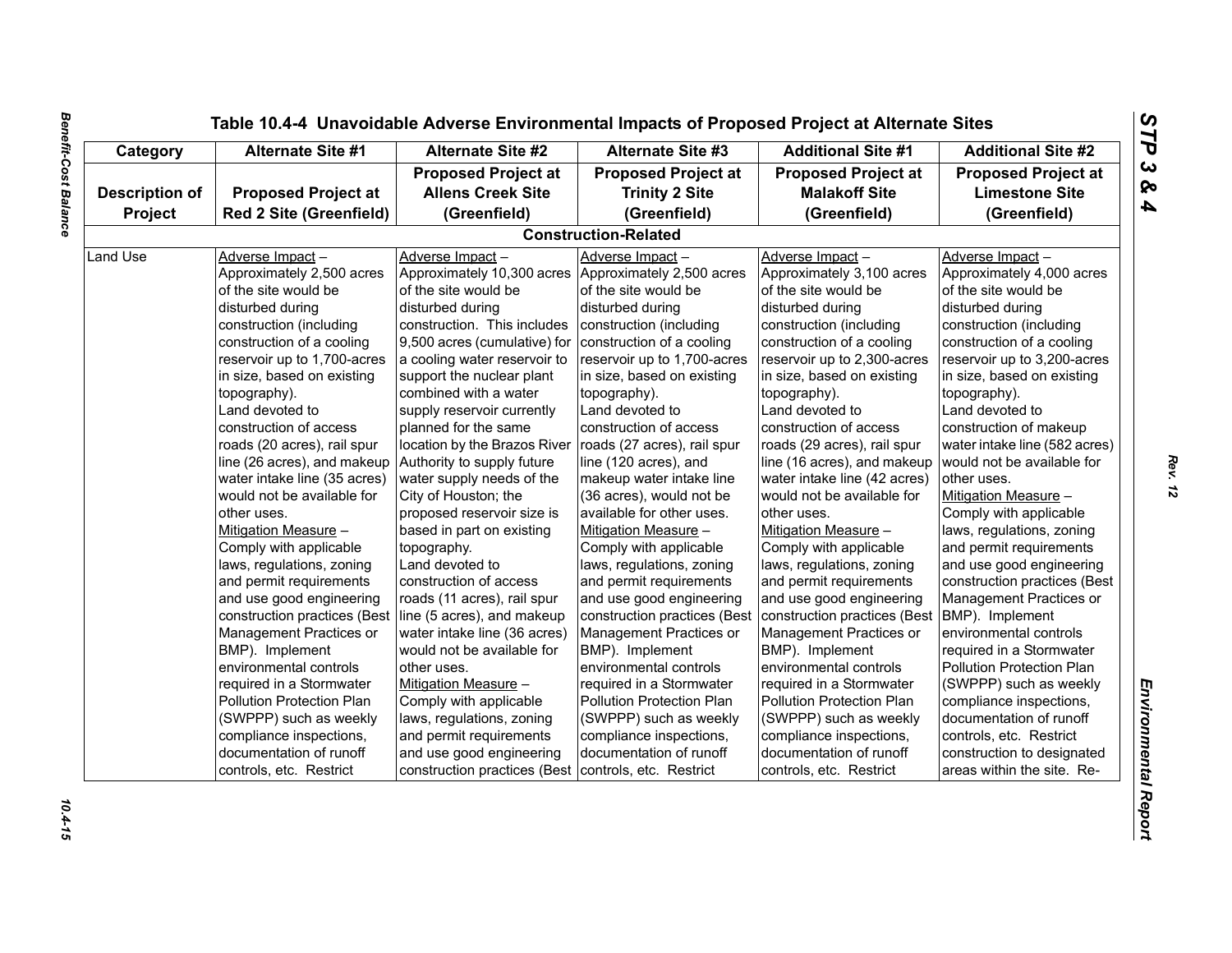| Category                       | <b>Alternate Site #1</b>                                                                                                                                                                                                                                                                                                                                                                                                                                                                                                                                          | <b>Alternate Site #2</b>                                                                                                                                                                                                                                                                                                                                                                                                                                                                                                                                       | Alternate Site #3                                                                                                                                                                                                                                                                                                                                                                                                                                                                                                                                                     | <b>Additional Site #1</b>                                                                                                                                                                                                                                                                                                                                                                                                                                                                                                                                         | <b>Additional Site #2</b>                                                                                                                                                                                                                                                                                                                                                                                                                                                                                                                                            |
|--------------------------------|-------------------------------------------------------------------------------------------------------------------------------------------------------------------------------------------------------------------------------------------------------------------------------------------------------------------------------------------------------------------------------------------------------------------------------------------------------------------------------------------------------------------------------------------------------------------|----------------------------------------------------------------------------------------------------------------------------------------------------------------------------------------------------------------------------------------------------------------------------------------------------------------------------------------------------------------------------------------------------------------------------------------------------------------------------------------------------------------------------------------------------------------|-----------------------------------------------------------------------------------------------------------------------------------------------------------------------------------------------------------------------------------------------------------------------------------------------------------------------------------------------------------------------------------------------------------------------------------------------------------------------------------------------------------------------------------------------------------------------|-------------------------------------------------------------------------------------------------------------------------------------------------------------------------------------------------------------------------------------------------------------------------------------------------------------------------------------------------------------------------------------------------------------------------------------------------------------------------------------------------------------------------------------------------------------------|----------------------------------------------------------------------------------------------------------------------------------------------------------------------------------------------------------------------------------------------------------------------------------------------------------------------------------------------------------------------------------------------------------------------------------------------------------------------------------------------------------------------------------------------------------------------|
|                                |                                                                                                                                                                                                                                                                                                                                                                                                                                                                                                                                                                   | <b>Proposed Project at</b>                                                                                                                                                                                                                                                                                                                                                                                                                                                                                                                                     | <b>Proposed Project at</b>                                                                                                                                                                                                                                                                                                                                                                                                                                                                                                                                            | <b>Proposed Project at</b>                                                                                                                                                                                                                                                                                                                                                                                                                                                                                                                                        | <b>Proposed Project at</b>                                                                                                                                                                                                                                                                                                                                                                                                                                                                                                                                           |
| <b>Description of</b>          | <b>Proposed Project at</b>                                                                                                                                                                                                                                                                                                                                                                                                                                                                                                                                        | <b>Allens Creek Site</b>                                                                                                                                                                                                                                                                                                                                                                                                                                                                                                                                       | <b>Trinity 2 Site</b>                                                                                                                                                                                                                                                                                                                                                                                                                                                                                                                                                 | <b>Malakoff Site</b>                                                                                                                                                                                                                                                                                                                                                                                                                                                                                                                                              | <b>Limestone Site</b>                                                                                                                                                                                                                                                                                                                                                                                                                                                                                                                                                |
| Project                        | <b>Red 2 Site (Greenfield)</b>                                                                                                                                                                                                                                                                                                                                                                                                                                                                                                                                    | (Greenfield)                                                                                                                                                                                                                                                                                                                                                                                                                                                                                                                                                   | (Greenfield)                                                                                                                                                                                                                                                                                                                                                                                                                                                                                                                                                          | (Greenfield)                                                                                                                                                                                                                                                                                                                                                                                                                                                                                                                                                      | (Greenfield)                                                                                                                                                                                                                                                                                                                                                                                                                                                                                                                                                         |
| <b>Land Use</b><br>(continued) | construction to designated<br>areas within the site. Re-<br>contour and re-vegetate<br>land used for temporary<br>construction purposes.<br>Identify and avoid wetlands<br>to the extent possible<br>(although no high quality<br>wetlands were identified on<br>the site). Install fencing<br>around wetlands during<br>construction to protect<br>against inadvertent<br>excursion into the area.<br>Stabilize and contour<br>permanently disturbed<br>locations in accordance with<br>design specifications.<br>Unavoidable Adverse<br>Environmental Impacts - | Management Practices or<br>BMP). Implement<br>environmental controls<br>required in a Stormwater<br>Pollution Protection Plan<br>(SWPPP) such as weekly<br>compliance inspections,<br>documentation of runoff<br>controls, etc. Restrict<br>construction to designated<br>areas within the site. Re-<br>contour and re-vegetate<br>land used for temporary<br>construction purposes.<br>Identify and avoid wetlands<br>to the extent possible (high<br>quality wetlands would be<br>affected by reservoir<br>construction). Install<br>fencing around wetlands | construction to designated<br>areas within the site. Re-<br>contour and re-vegetate<br>land used for temporary<br>construction purposes.<br>Identify and avoid wetlands<br>to the extent possible (high<br>quality wetlands would be<br>impacted by reservoir<br>construction). Install<br>fencing around wetlands<br>during construction to<br>protect against inadvertent<br>excursion into the area.<br>Stabilize and contour<br>permanently disturbed<br>locations in accordance with<br>design specifications.<br>Unavoidable Adverse<br>Environmental Impacts - | construction to designated<br>areas within the site. Re-<br>contour and re-vegetate<br>land used for temporary<br>construction purposes.<br>Identify and avoid wetlands<br>to the extent possible<br>(although no high quality<br>wetlands were identified on<br>the site). Install fencing<br>around wetlands during<br>construction to protect<br>against inadvertent<br>excursion into the area.<br>Stabilize and contour<br>permanently disturbed<br>locations in accordance with<br>design specifications.<br>Unavoidable Adverse<br>Environmental Impacts - | contour and re-vegetate<br>land used for temporary<br>construction purposes.<br>Identify and avoid wetlands<br>to the extent possible<br>(although no high quality<br>wetlands were identified on<br>the site). Install fencing<br>around wetlands during<br>construction to protect<br>against inadvertent<br>excursion into the area.<br>Stabilize and contour<br>permanently disturbed<br>locations in accordance with<br>design specifications.<br>Unavoidable Adverse<br><b>Environmental Impacts -</b><br>Areas within the exclusion<br>zone would be excluded |
|                                | Areas within the exclusion<br>zone would be excluded<br>from future agricultural and<br>recreational use. Small to<br>moderate unavoidable<br>adverse impacts would be<br>expected during<br>construction of the plant.                                                                                                                                                                                                                                                                                                                                           | during construction to<br>protect against inadvertent<br>excursion into the area.<br>Stabilize and contour<br>permanently disturbed<br>locations in accordance with<br>design specifications.<br>Unavoidable Adverse<br>Environmental Impacts -<br>Areas within the exclusion<br>zone (if necessary) would<br>be excluded from future<br>agricultural and recreational                                                                                                                                                                                         | Areas within the exclusion<br>zone would be excluded<br>from future agricultural and<br>recreational use. Small to<br>moderate unavoidable<br>adverse impacts would be<br>expected during<br>construction of the plant.                                                                                                                                                                                                                                                                                                                                               | Areas within the exclusion<br>zone would be excluded<br>from future agricultural and<br>recreational use. Small to<br>moderate unavoidable<br>adverse impacts would be<br>expected during<br>construction of the plant,<br>depending on final size of<br>reservoir and extent to<br>which forested areas are<br>affected.                                                                                                                                                                                                                                         | from future agricultural and<br>recreational use. Small<br>unavoidable adverse<br>impacts would be expected<br>during construction within<br>immediate site footprint<br>(since most of area has<br>been previously disturbed);<br>small to moderate adverse<br>impacts at reservoir site<br>depending on final size of<br>reservoir and extent to<br>which forested areas are                                                                                                                                                                                       |

*Benefit-Cost Balance* 

**Benefit-Cost Balance**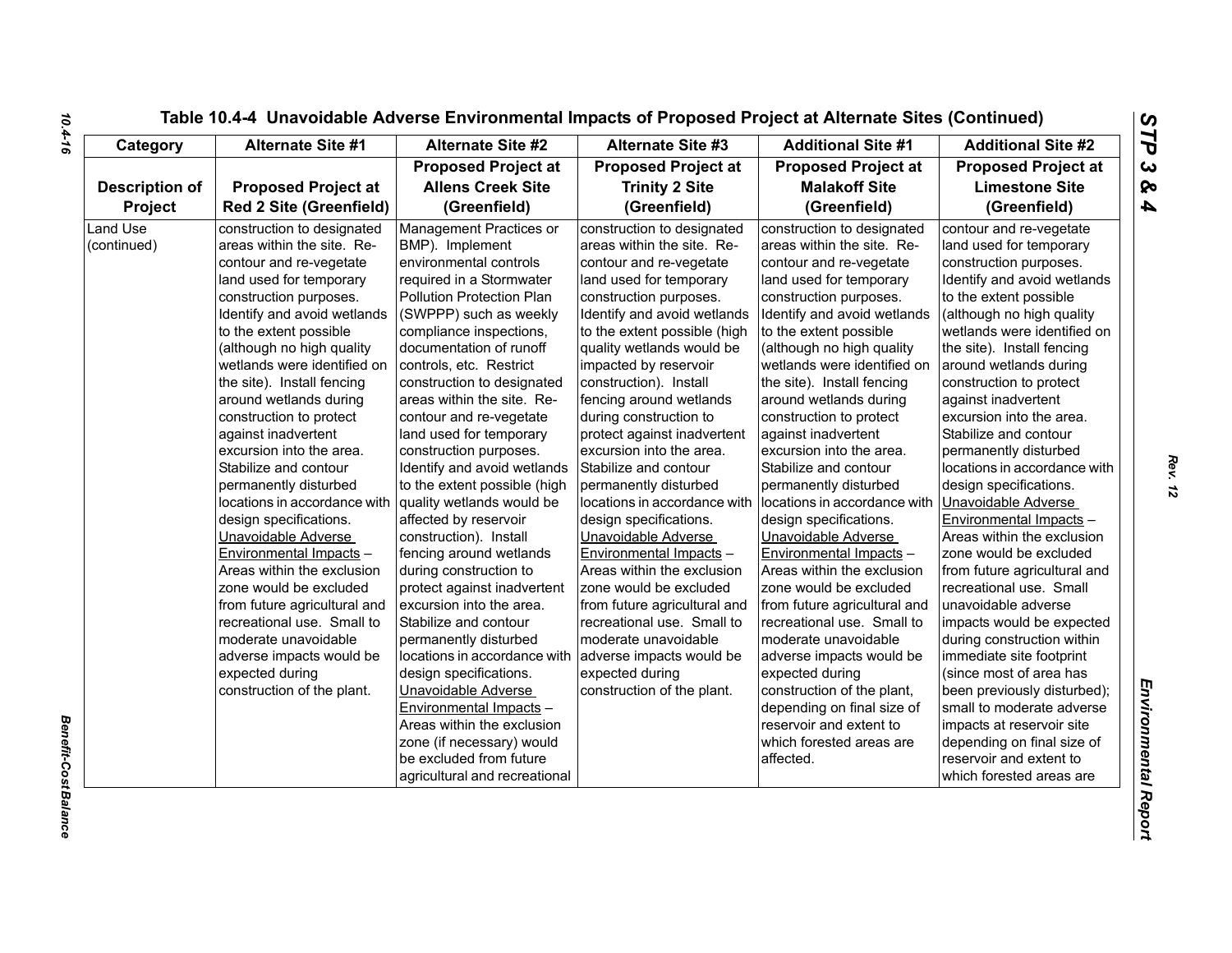# *STP 3 & 4*

| Category                                | <b>Alternate Site #1</b>                                                                                                                                                                                                                                                                                                                                                                                                                                                                                                                                                                                                                                                                                                         | <b>Alternate Site #2</b>                                                                                                                                                                                                                                                                                                                                                                                                                                                                                                                                                                                                                                                | <b>Alternate Site #3</b>                                                                                                                                                                                                                                                                                                                                                                                                                                                                                                                                                                                                                                                                                     | <b>Additional Site #1</b>                                                                                                                                                                                                                                                                                                                                                                                                                                                                                                                                                                                                                                                                                                        | <b>Additional Site #2</b>                                                                                                                                                                                                                                                                                                                                                                                                                                                                                                                                                                                                                                                                           |
|-----------------------------------------|----------------------------------------------------------------------------------------------------------------------------------------------------------------------------------------------------------------------------------------------------------------------------------------------------------------------------------------------------------------------------------------------------------------------------------------------------------------------------------------------------------------------------------------------------------------------------------------------------------------------------------------------------------------------------------------------------------------------------------|-------------------------------------------------------------------------------------------------------------------------------------------------------------------------------------------------------------------------------------------------------------------------------------------------------------------------------------------------------------------------------------------------------------------------------------------------------------------------------------------------------------------------------------------------------------------------------------------------------------------------------------------------------------------------|--------------------------------------------------------------------------------------------------------------------------------------------------------------------------------------------------------------------------------------------------------------------------------------------------------------------------------------------------------------------------------------------------------------------------------------------------------------------------------------------------------------------------------------------------------------------------------------------------------------------------------------------------------------------------------------------------------------|----------------------------------------------------------------------------------------------------------------------------------------------------------------------------------------------------------------------------------------------------------------------------------------------------------------------------------------------------------------------------------------------------------------------------------------------------------------------------------------------------------------------------------------------------------------------------------------------------------------------------------------------------------------------------------------------------------------------------------|-----------------------------------------------------------------------------------------------------------------------------------------------------------------------------------------------------------------------------------------------------------------------------------------------------------------------------------------------------------------------------------------------------------------------------------------------------------------------------------------------------------------------------------------------------------------------------------------------------------------------------------------------------------------------------------------------------|
| <b>Description of</b><br><b>Project</b> | <b>Proposed Project at</b><br><b>Red 2 Site (Greenfield)</b>                                                                                                                                                                                                                                                                                                                                                                                                                                                                                                                                                                                                                                                                     | <b>Proposed Project at</b><br><b>Allens Creek Site</b><br>(Greenfield)                                                                                                                                                                                                                                                                                                                                                                                                                                                                                                                                                                                                  | <b>Proposed Project at</b><br><b>Trinity 2 Site</b><br>(Greenfield)                                                                                                                                                                                                                                                                                                                                                                                                                                                                                                                                                                                                                                          | <b>Proposed Project at</b><br><b>Malakoff Site</b><br>(Greenfield)                                                                                                                                                                                                                                                                                                                                                                                                                                                                                                                                                                                                                                                               | <b>Proposed Project at</b><br><b>Limestone Site</b><br>(Greenfield)                                                                                                                                                                                                                                                                                                                                                                                                                                                                                                                                                                                                                                 |
| Land Use<br>(continued)                 |                                                                                                                                                                                                                                                                                                                                                                                                                                                                                                                                                                                                                                                                                                                                  | use. Moderate to large<br>unavoidable adverse<br>impacts would be expected<br>during construction of the<br>plant (considering<br>cumulative impacts from<br>planned construction of<br>water supply reservoir at<br>same location).                                                                                                                                                                                                                                                                                                                                                                                                                                    |                                                                                                                                                                                                                                                                                                                                                                                                                                                                                                                                                                                                                                                                                                              |                                                                                                                                                                                                                                                                                                                                                                                                                                                                                                                                                                                                                                                                                                                                  | affected.                                                                                                                                                                                                                                                                                                                                                                                                                                                                                                                                                                                                                                                                                           |
| Land Use<br>(Transmission)              | Adverse Impact - Three<br>new 345-kilovolt<br>transmission lines would be<br>required in a new 200-foot<br>wide corridor. Construction<br>of new transmission line<br>corridor (120 acres) would<br>occur in an area consisting<br>primarily of pasture and<br>crops.<br>Mitigation Measure - Where possible select corridors<br>possible select corridors<br>that follow existing rights-of-<br>way. Avoid impacts to<br>streams, ponds, reservoirs<br>and wetlands. If required,<br>conduct siting study that<br>takes into account<br>environmental impacts.<br>Incorporate<br>recommendations of federal<br>and state agencies into<br>route selection decisions.<br>Route new corridors to<br>avoid state or federal parks, | Adverse Impact - Three<br>new 345-kilovolt<br>transmission lines would be<br>required, each in a new<br>200-foot wide corridor.<br>Construction of new<br>transmission line corridors<br>(2,060 acres) would be<br>required.<br>Mitigation Measure - Where<br>that follow existing rights-of-<br>way. Avoid impacts to<br>streams, ponds, reservoirs<br>and wetlands. If required,<br>conduct siting study that<br>takes into account<br>environmental impacts.<br>Incorporate<br>recommendations of federal<br>and state agencies into<br>route selections. Site new<br>corridors to avoid state or<br>federal parks, and critical or<br>sensitive habitats or species | Adverse Impact - Three<br>new 345-kilovolt<br>transmission lines would be<br>required in a new 200-foot<br>wide corridor. Construction_<br>of new transmission line<br>corridor (120 acres) would<br>occur in area consisting<br>primarily of open pasture<br>and woodland.<br>Mitigation Measure - Where<br>possible select corridors<br>that follow existing rights-of-<br>way. Avoid impacts to<br>streams, ponds, reservoirs<br>and wetlands. If required,<br>conduct siting study that<br>takes into account<br>environmental impacts.<br>Incorporate<br>recommendations of federal<br>and state agencies into<br>route selection decisions.<br>Route new corridors to<br>avoid state or federal parks, | Adverse Impact - Three<br>new 345-kilovolt<br>transmission lines would be<br>required, each in a new<br>200-foot wide corridor.<br>Construction of new<br>transmission line corridors<br>(total of 970 acres) would<br>require new right-of-way,<br>and would occur in an area<br>consisting primarily of<br>farmland and woodlands.<br>Mitigation Measure - Where<br>possible select corridors<br>that follow existing rights-of- Once at the Limestone<br>way. Avoid impacts to<br>streams, ponds, reservoirs<br>and wetlands. If required,<br>conduct siting study that<br>takes into account<br>environmental impacts.<br>Incorporate<br>recommendations of federal<br>and state agencies into<br>route selection decisions. | Adverse Impact - Three<br>new 345-kilovolt<br>transmission lines would be<br>required in a new 200-foot<br>wide corridor. Construction<br>of new transmission lines<br>corridors (total of 24 acres)<br>would be required.<br>Mitigation Measure - The<br>proposed site is<br>approximately 1 mile east of<br>the existing Limestone<br>power plant where multiple<br>345 kV connections exist.<br>plant, it is assumed that the<br>lines could parallel existing<br>ROW (with potential need<br>for expansion). Minimal<br>impact given the short<br>distance between site and<br>transmission tie-in, and area<br>has been previously<br>disturbed. Additional siting<br>study not expected to be |

10.4-17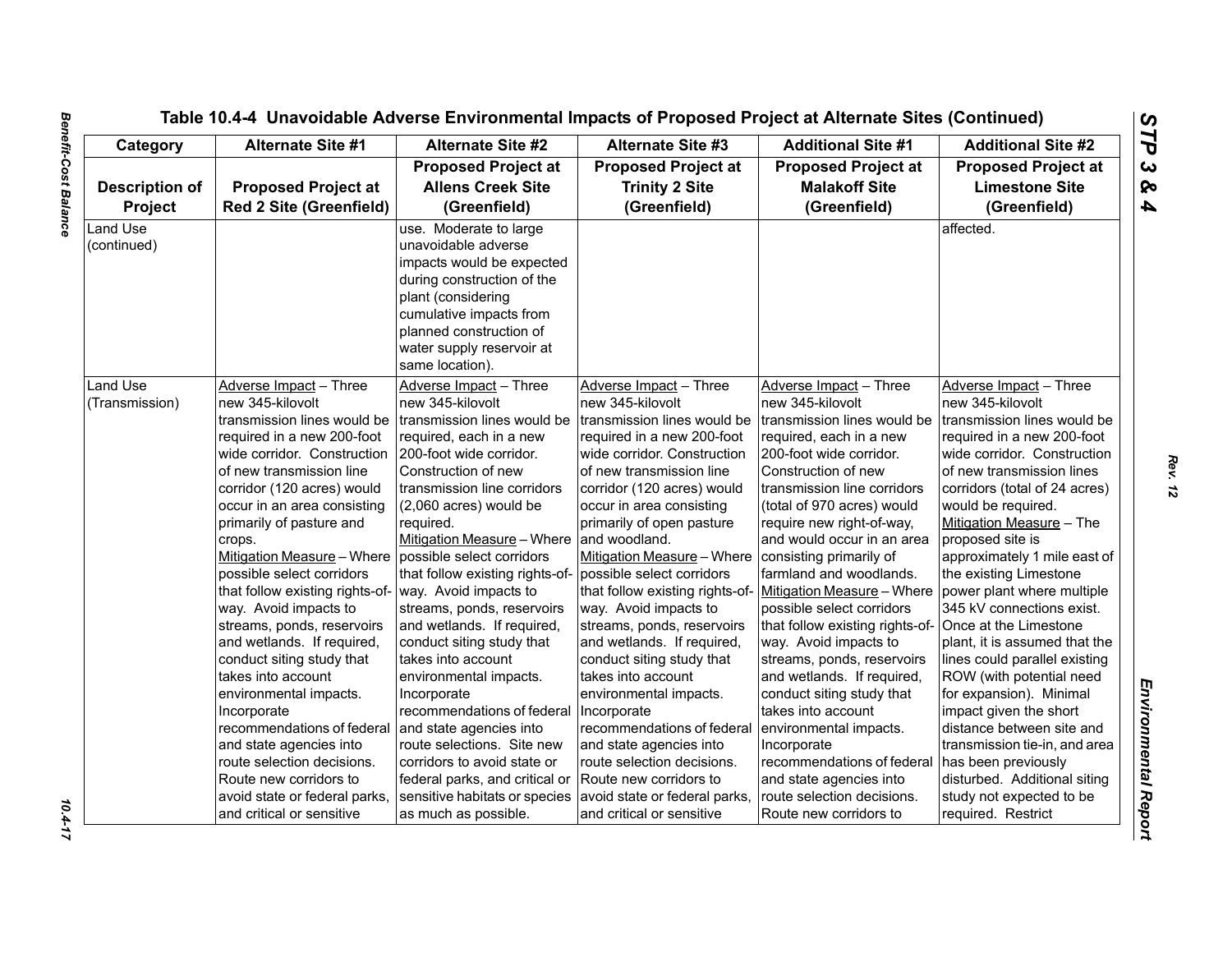| Table 10.4-4 Unavoidable Adverse Environmental Impacts of Proposed Project at Alternate Sites (Continued) |  |  |  |
|-----------------------------------------------------------------------------------------------------------|--|--|--|
|-----------------------------------------------------------------------------------------------------------|--|--|--|

| Category                                         | <b>Alternate Site #1</b>                                                                                                                                                                                                                                                                                                                                                                                                                                                                                                                                                                       | <b>Alternate Site #2</b>                                                                                                                                                                                                                                                                                                                                                                                                                                                                                                               | <b>Alternate Site #3</b>                                                                                                                                                                                                                                                                                                                                                                                                                                                                                                                                                                | <b>Additional Site #1</b>                                                                                                                                                                                                                                                                                                                                                                                                                                                                                                                                                                                                                                                                                                                               | <b>Additional Site #2</b>                                                                                                                                                                                                                                                                                                                                                                                                                                                                                                                                                                                            |
|--------------------------------------------------|------------------------------------------------------------------------------------------------------------------------------------------------------------------------------------------------------------------------------------------------------------------------------------------------------------------------------------------------------------------------------------------------------------------------------------------------------------------------------------------------------------------------------------------------------------------------------------------------|----------------------------------------------------------------------------------------------------------------------------------------------------------------------------------------------------------------------------------------------------------------------------------------------------------------------------------------------------------------------------------------------------------------------------------------------------------------------------------------------------------------------------------------|-----------------------------------------------------------------------------------------------------------------------------------------------------------------------------------------------------------------------------------------------------------------------------------------------------------------------------------------------------------------------------------------------------------------------------------------------------------------------------------------------------------------------------------------------------------------------------------------|---------------------------------------------------------------------------------------------------------------------------------------------------------------------------------------------------------------------------------------------------------------------------------------------------------------------------------------------------------------------------------------------------------------------------------------------------------------------------------------------------------------------------------------------------------------------------------------------------------------------------------------------------------------------------------------------------------------------------------------------------------|----------------------------------------------------------------------------------------------------------------------------------------------------------------------------------------------------------------------------------------------------------------------------------------------------------------------------------------------------------------------------------------------------------------------------------------------------------------------------------------------------------------------------------------------------------------------------------------------------------------------|
| <b>Description of</b><br>Project                 | <b>Proposed Project at</b><br><b>Red 2 Site (Greenfield)</b>                                                                                                                                                                                                                                                                                                                                                                                                                                                                                                                                   | <b>Proposed Project at</b><br><b>Allens Creek Site</b><br>(Greenfield)                                                                                                                                                                                                                                                                                                                                                                                                                                                                 | <b>Proposed Project at</b><br><b>Trinity 2 Site</b><br>(Greenfield)                                                                                                                                                                                                                                                                                                                                                                                                                                                                                                                     | <b>Proposed Project at</b><br><b>Malakoff Site</b><br>(Greenfield)                                                                                                                                                                                                                                                                                                                                                                                                                                                                                                                                                                                                                                                                                      | <b>Proposed Project at</b><br><b>Limestone Site</b><br>(Greenfield)                                                                                                                                                                                                                                                                                                                                                                                                                                                                                                                                                  |
| <b>Land Use</b><br>(Transmission)<br>(continued) | habitats or species as much<br>as possible. Restrict<br>construction activities to<br>transmission corridors and<br>access roads. Before site<br>disturbance, conduct<br>archaeological and<br>ecological surveys and<br>determine site-specific<br>erosion control measures.<br>Comply with all applicable<br>laws, regulations, permits,<br>zoning requirements, good<br>engineering, environmental<br>management, and<br>construction practices.<br>Unavoidable Adverse<br>Environmental Impacts -<br>Small unavoidable adverse<br>impacts of new transmission   use.<br>lines on land use. | Restrict construction<br>activities to transmission<br>corridors and access roads.<br>Before site disturbance,<br>conduct archaeological and<br>ecological surveys and<br>determine site-specific<br>erosion control measures.<br>Comply with all applicable<br>laws, regulations, permits,<br>zoning requirements, good<br>engineering, environmental<br>management, and<br>construction practices.<br>Unavoidable Adverse<br>Environmental Impacts -<br>Moderate unavoidable<br>adverse impacts of new<br>transmission lines on land | habitats or species as much<br>as possible. Restrict<br>construction activities to<br>transmission corridors and<br>access roads. Before site<br>disturbance, conduct<br>archaeological and<br>ecological surveys and<br>determine site-specific<br>erosion control measures.<br>Comply with all applicable<br>laws, regulations, permits,<br>zoning requirements, good<br>engineering, environmental<br>management, and<br>construction practices.<br>Unavoidable Adverse<br>Environmental Impacts -<br>Small unavoidable adverse<br>impacts of new transmission<br>lines on land use. | avoid state or federal parks,<br>and critical or sensitive<br>habitats or species as much<br>as possible. Restrict<br>construction activities to<br>transmission corridors and<br>access roads. Before site<br>disturbance, conduct<br>archaeological and<br>ecological surveys and<br>determine site-specific<br>erosion control measures.<br>Comply with all applicable<br>laws, regulations, permits,<br>zoning requirements, good<br>engineering, environmental<br>management, and<br>construction practices.<br>Unavoidable Adverse<br>Environmental Impacts -<br>Moderate unavoidable<br>adverse impacts of new<br>transmission lines on land<br>use, based on assumption<br>that portion would be in<br>previously undisturbed<br>rights-of-way. | construction activities to<br>transmission corridors and<br>access roads. Sensitive<br>resources not expected to<br>be found within the<br>corridors; however, before<br>site disturbance, conduct<br>archaeological and<br>ecological surveys and<br>determine site-specific<br>erosion control measures.<br>Comply with all applicable<br>laws, regulations, permits,<br>zoning requirements, good<br>engineering, environmental<br>management, and<br>construction practices.<br>Unavoidable Adverse<br>Environmental Impacts -<br>Small unavoidable adverse<br>impacts of new transmission<br>lines on land use. |
| Land Use (Waste<br>Management)                   |                                                                                                                                                                                                                                                                                                                                                                                                                                                                                                                                                                                                | The following description applies to all alternate/additional sites.<br>Mitigation Measure - Use waste minimization to reduce volume of debris.<br>construction debris and would not be available for disposal of other wastes.                                                                                                                                                                                                                                                                                                        | Adverse Impact - Construction debris would be disposed in onsite and/or offsite landfills.<br>Unavoidable Adverse Environmental Impacts - Small unavoidable adverse impacts to land use. Landfill space would be consumed for disposal of                                                                                                                                                                                                                                                                                                                                               |                                                                                                                                                                                                                                                                                                                                                                                                                                                                                                                                                                                                                                                                                                                                                         |                                                                                                                                                                                                                                                                                                                                                                                                                                                                                                                                                                                                                      |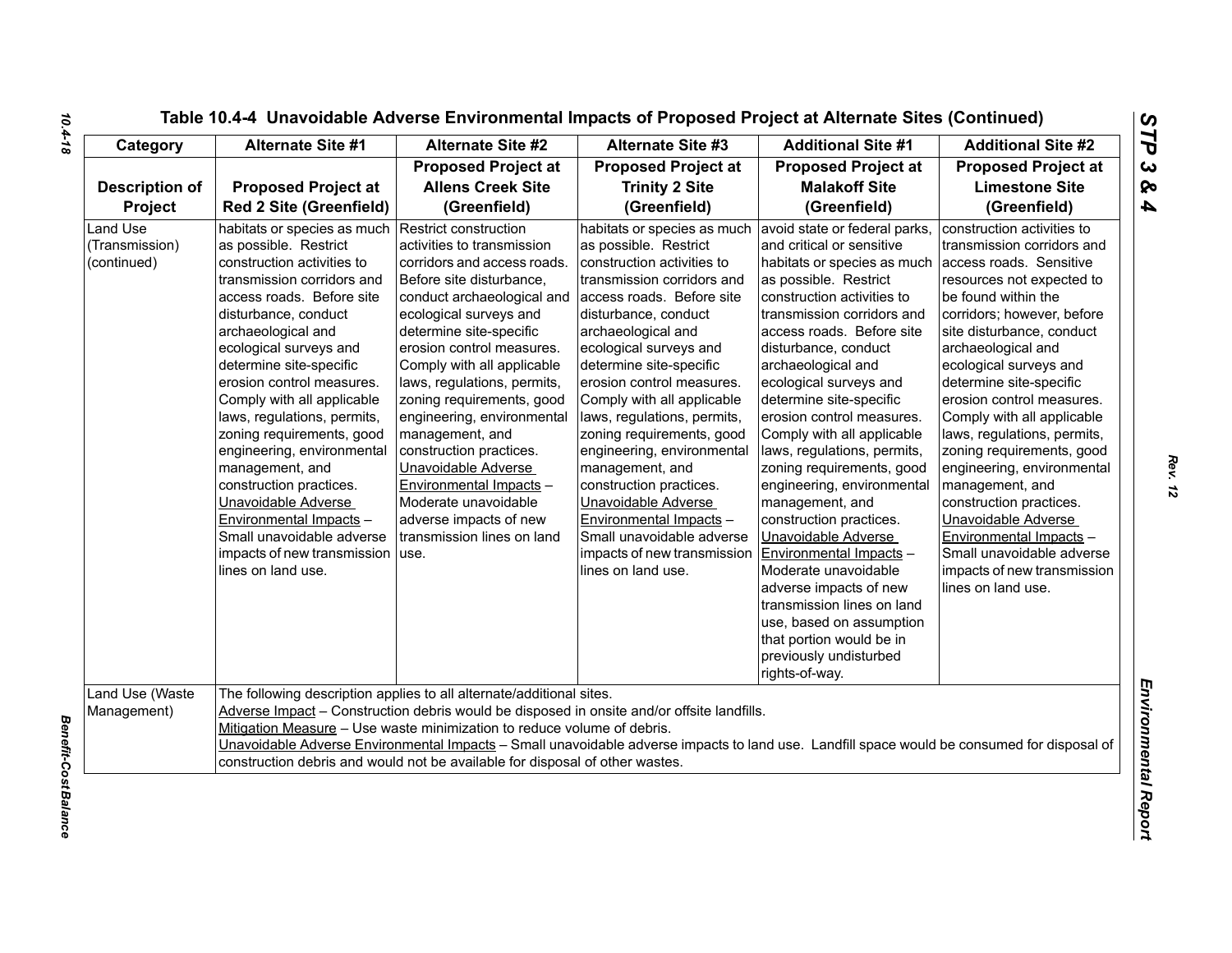| <b>Proposed Project at</b><br><b>Proposed Project at</b><br><b>Proposed Project at</b><br><b>Proposed Project at</b><br><b>Allens Creek Site</b><br><b>Trinity 2 Site</b><br><b>Limestone Site</b><br><b>Proposed Project at</b><br><b>Malakoff Site</b><br><b>Description of</b><br><b>Red 2 Site (Greenfield)</b><br>(Greenfield)<br>(Greenfield)<br>(Greenfield)<br>(Greenfield)<br><b>Project</b><br>Land Use (Cultural<br>The following description applies to all alternate/additional sites.<br>Adverse Impact - Potential to disturb buried historic, archaeological, or paleontological resources.<br>Resources)<br>Mitigation Measure – Consult State Historic Preservation Officer. Before site disturbance, conduct archaeological surveys. Develop and<br>implement procedures that include actions to protect or recover cultural, historic, or paleontological resources.<br>Unavoidable Adverse Environmental Impacts - Potential for destruction of unanticipated historic, cultural, or paleontological resources. Small<br>unavoidable adverse impacts to cultural resources from construction.<br>Hydrology and<br>The following description applies to all alternate/additional sites.<br>Adverse Impact - Construction would require up to approximately 600 gpm (normalized) of groundwater for use during construction.<br>Water Use<br>Mitigation Measure - Comply with applicable water rights requirements, laws, regulations, and permit requirements. Practice water conservation<br>as practical. No other measures or controls would be necessary.<br>Unavoidable Adverse Environmental Impacts - Small unavoidable adverse impacts.<br>Adverse Impact - Install excavation dewatering wells for use during construction.<br>Mitigation Measure - Install drainage system to divert dewatering runoff to settling basin before discharge through a permitted TPDES outfall.<br>Follow best management practices for erosion control.<br>Unavoidable Adverse Environmental Impacts - Small unavoidable adverse impacts.<br>Adverse Impact - Construction along river banks or stream banks could introduce sediments into waterways.<br>Mitigation Measure - Develop and implement a construction Storm Water Pollution Prevention Plan (SWPPP); conduct monitoring as required by<br>the storm water general permit. Stabilize upslope areas and adjacent to shoreline construction sites with erosion control devices and after<br>construction, re-seed the areas. | Category | <b>Alternate Site #1</b> | <b>Alternate Site #2</b> | <b>Alternate Site #3</b> | <b>Additional Site #1</b> | <b>Additional Site #2</b> |
|-----------------------------------------------------------------------------------------------------------------------------------------------------------------------------------------------------------------------------------------------------------------------------------------------------------------------------------------------------------------------------------------------------------------------------------------------------------------------------------------------------------------------------------------------------------------------------------------------------------------------------------------------------------------------------------------------------------------------------------------------------------------------------------------------------------------------------------------------------------------------------------------------------------------------------------------------------------------------------------------------------------------------------------------------------------------------------------------------------------------------------------------------------------------------------------------------------------------------------------------------------------------------------------------------------------------------------------------------------------------------------------------------------------------------------------------------------------------------------------------------------------------------------------------------------------------------------------------------------------------------------------------------------------------------------------------------------------------------------------------------------------------------------------------------------------------------------------------------------------------------------------------------------------------------------------------------------------------------------------------------------------------------------------------------------------------------------------------------------------------------------------------------------------------------------------------------------------------------------------------------------------------------------------------------------------------------------------------------------------------------------------------------------------------------------------------------------------------------------------------------------|----------|--------------------------|--------------------------|--------------------------|---------------------------|---------------------------|
|                                                                                                                                                                                                                                                                                                                                                                                                                                                                                                                                                                                                                                                                                                                                                                                                                                                                                                                                                                                                                                                                                                                                                                                                                                                                                                                                                                                                                                                                                                                                                                                                                                                                                                                                                                                                                                                                                                                                                                                                                                                                                                                                                                                                                                                                                                                                                                                                                                                                                                     |          |                          |                          |                          |                           |                           |
|                                                                                                                                                                                                                                                                                                                                                                                                                                                                                                                                                                                                                                                                                                                                                                                                                                                                                                                                                                                                                                                                                                                                                                                                                                                                                                                                                                                                                                                                                                                                                                                                                                                                                                                                                                                                                                                                                                                                                                                                                                                                                                                                                                                                                                                                                                                                                                                                                                                                                                     |          |                          |                          |                          |                           |                           |
|                                                                                                                                                                                                                                                                                                                                                                                                                                                                                                                                                                                                                                                                                                                                                                                                                                                                                                                                                                                                                                                                                                                                                                                                                                                                                                                                                                                                                                                                                                                                                                                                                                                                                                                                                                                                                                                                                                                                                                                                                                                                                                                                                                                                                                                                                                                                                                                                                                                                                                     |          |                          |                          |                          |                           |                           |
|                                                                                                                                                                                                                                                                                                                                                                                                                                                                                                                                                                                                                                                                                                                                                                                                                                                                                                                                                                                                                                                                                                                                                                                                                                                                                                                                                                                                                                                                                                                                                                                                                                                                                                                                                                                                                                                                                                                                                                                                                                                                                                                                                                                                                                                                                                                                                                                                                                                                                                     |          |                          |                          |                          |                           |                           |
|                                                                                                                                                                                                                                                                                                                                                                                                                                                                                                                                                                                                                                                                                                                                                                                                                                                                                                                                                                                                                                                                                                                                                                                                                                                                                                                                                                                                                                                                                                                                                                                                                                                                                                                                                                                                                                                                                                                                                                                                                                                                                                                                                                                                                                                                                                                                                                                                                                                                                                     |          |                          |                          |                          |                           |                           |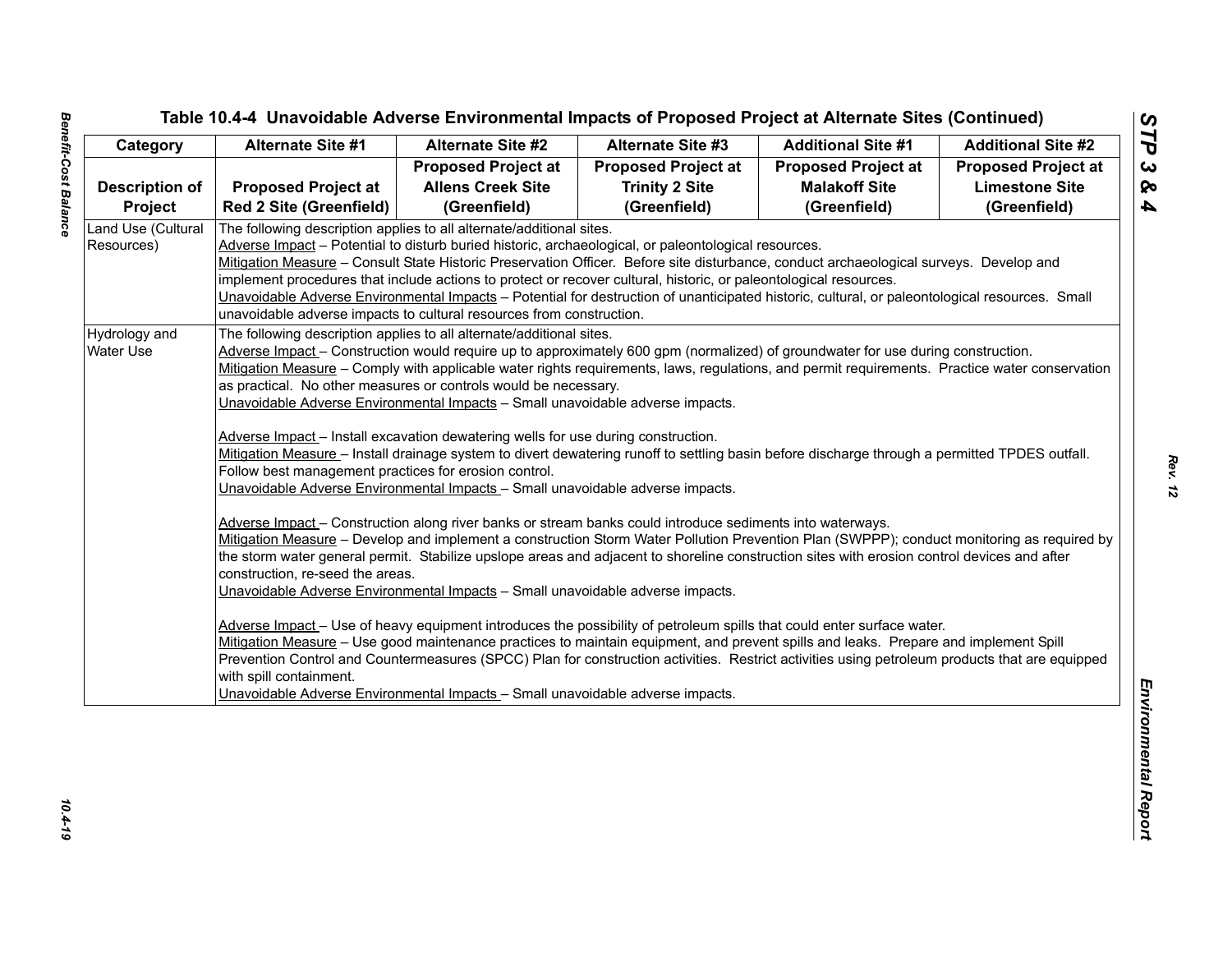| Category               | <b>Alternate Site #1</b>       | <b>Alternate Site #2</b>      | <b>Alternate Site #3</b>                          | <b>Additional Site #1</b>     | <b>Additional Site #2</b>     |
|------------------------|--------------------------------|-------------------------------|---------------------------------------------------|-------------------------------|-------------------------------|
|                        |                                | <b>Proposed Project at</b>    | <b>Proposed Project at</b>                        | <b>Proposed Project at</b>    | <b>Proposed Project at</b>    |
| <b>Description of</b>  | <b>Proposed Project at</b>     | <b>Allens Creek Site</b>      | <b>Trinity 2 Site</b>                             | <b>Malakoff Site</b>          | <b>Limestone Site</b>         |
| Project                | <b>Red 2 Site (Greenfield)</b> | (Greenfield)                  | (Greenfield)                                      | (Greenfield)                  | (Greenfield)                  |
| <b>Aquatic Ecology</b> | Adverse Impact - Reservoir     | Adverse Impact - Reservoir    | Adverse Impact - Reservoir                        | Adverse Impact - Reservoir    | Adverse Impact - Reservoir    |
|                        | construction would inundate    | construction would inundate   | construction would inundate                       | construction would inundate   | construction would inundate   |
|                        | the natural aquatic habitat    | the natural aquatic habitat   | the natural aquatic habitat                       | the natural aquatic habitat   | the natural aquatic habitat   |
|                        | along existing streams in      | along existing streams in     | along existing streams in                         | along existing streams in     | along existing streams in     |
|                        | the area (e.g., Bushy          | the area (e.g., Allens        | the area (e.g., Tehuacana                         | the area (Cedar Creek and     | the area (Red Hollow          |
|                        | Creek). Construction/          | Creek). Construction/         | Creek and Big Brown                               | Walnut Creek). Some high      | Channel and Lynn Creek).      |
|                        | dredging along the reservoir   | dredging along the reservoir  | Creek). Construction/                             | quality wetlands are in the   | Some high quality wetlands    |
|                        | shoreline, including an        | shoreline, including an       | dredging along the reservoir                      | site area.                    | along Lynn Creek are in the   |
|                        | intake structure, would        | intake structure, would       | shoreline, including an                           | Construction/dredging along   | potential reservoir area.     |
|                        | cause the loss of some         | cause the loss of some        | intake structure, would                           | the reservoir shoreline,      | Construction/dredging along   |
|                        | organisms, and temporary       | organisms, and temporary      | cause the loss of some                            | including an intake           | the reservoir shoreline,      |
|                        | degradation of habitat.        | degradation of habitat.       | organisms, and temporary                          | structure, would cause the    | including an intake           |
|                        | However, no Federally listed   | There are no Federally        | degradation of habitat.                           | loss of some organisms and    | structure, would cause the    |
|                        | aquatic species are found in   | listed aquatic species in     | However, no Federally listed                      | temporary degradation of      | loss of some organisms,       |
|                        | Fannin County/Red River.       | Austin County; however, a     | aquatic species are found in habitat. However, no |                               | and temporary degradation     |
|                        | Transmission line and rail     | candidate species             | <b>Freestone County/Trinity</b>                   | Federally listed aquatic      | of habitat. However, no       |
|                        | construction could require     | (sharpnose shiner) has        | River. Transmission line                          | species are found in          | Federally listed aquatic      |
|                        | crossing of waterbodies or     | potential to occur in the     | and rail construction could                       | Henderson County.             | species are found in          |
|                        | erection of towers within      | Brazos River. Transmission    | require crossing of                               | Transmission line and rail    | Freestone County/Trinity      |
|                        | waterbodies and would          | line and rail construction    | waterbodies or erection of                        | construction could require    | River. Construction of water  |
|                        | cause the loss of some         | could require crossing of     | towers within waterbodies                         | crossing of waterbodies or    | intake line could require     |
|                        | organisms and temporary        | waterbodies or erection of    | and would cause the loss of                       | erection of towers within     | crossing of waterbodies and   |
|                        | degradation of habitat.        | towers within waterbodies     | some organisms and                                | waterbodies and would         | would cause temporary         |
|                        | Mitigation Measure - Install   | and would cause the loss of   | temporary degradation of                          | cause the loss of some        | degradation of habitat.       |
|                        | cofferdam and store            | some organisms and            | habitat.                                          | organisms and temporary       | Mitigation Measure - Install  |
|                        | excavated sediment and         | temporary degradation of      | Mitigation Measure - Install                      | degradation of habitat.       | cofferdam and store           |
|                        | soils in spoils area designed  | habitat.                      | cofferdam and store                               | Mitigation Measure - Install  | excavated sediment and        |
|                        | to prevent loading in          | Mitigation Measure - Install  | excavated sediment and                            | cofferdam and store           | soils in spoils area designed |
|                        | wetlands and watercourses;     | cofferdam and store           | soils in spoils area designed                     | excavated sediment and        | to prevent loading in         |
|                        | use storm water retention      | excavated sediment and        | to prevent loading in                             | soils in spoils area designed | wetlands and watercourses;    |
|                        | basins as needed; re-seed      | soils in spoils area designed | wetlands and watercourses;                        | to prevent loading in         | use storm water retention     |
|                        | spoils area after              | to prevent loading in         | use storm water retention                         | wetlands and watercourses;    | basins as needed; re-seed     |
|                        | construction. Develop and      | wetlands and watercourses;    | basins as needed; re-seed                         | use storm water retention     | spoils area after             |
|                        | implement a construction       | use storm water retention     | spoils area after                                 | basins as needed; re-seed     | construction. Develop and     |

*Benefit-Cost Balance* 

**Benefit-Cost Balance**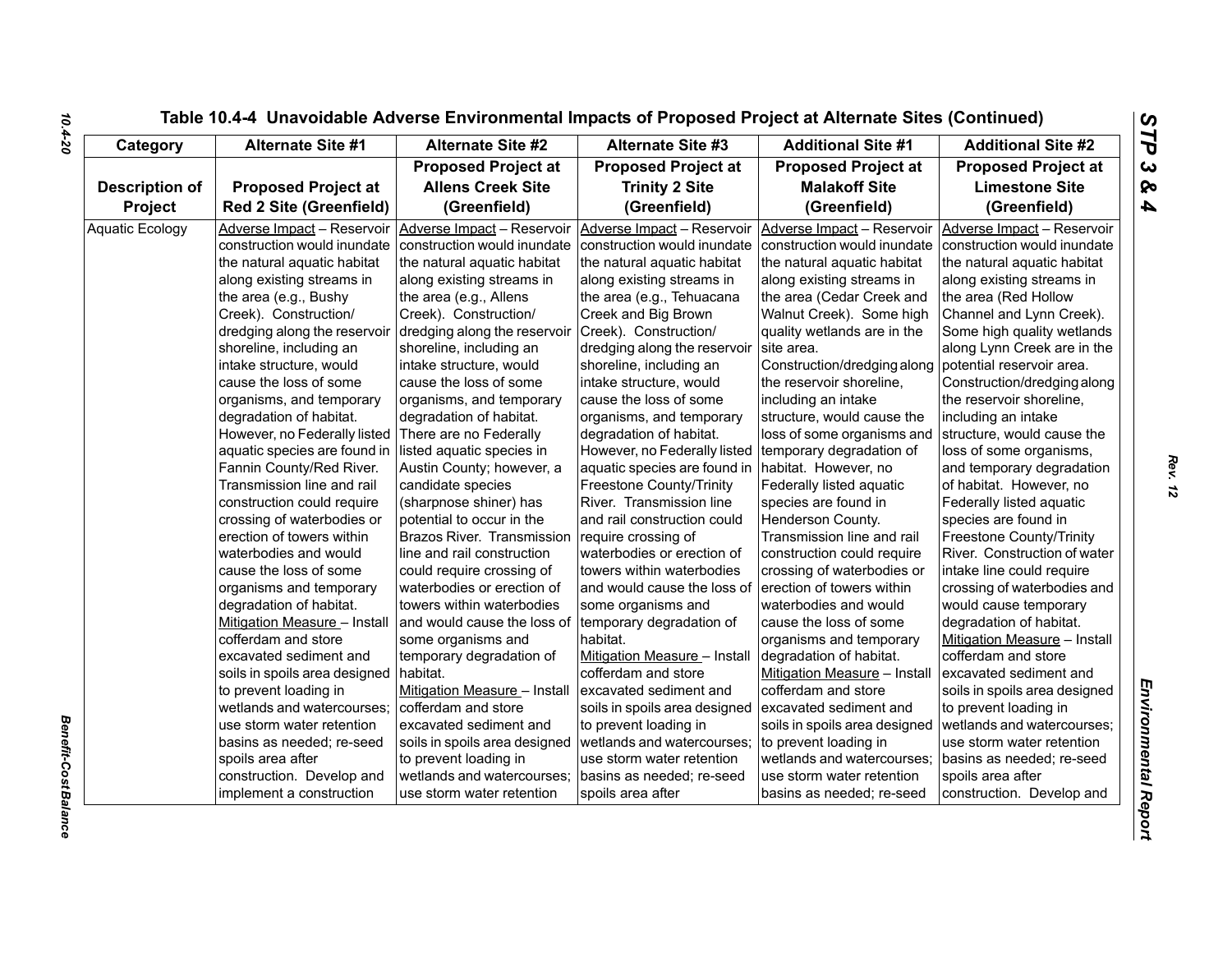| Category               | <b>Alternate Site #1</b>                                       | <b>Alternate Site #2</b>      | <b>Alternate Site #3</b>      | <b>Additional Site #1</b>     | <b>Additional Site #2</b>      |
|------------------------|----------------------------------------------------------------|-------------------------------|-------------------------------|-------------------------------|--------------------------------|
|                        |                                                                | <b>Proposed Project at</b>    | <b>Proposed Project at</b>    | <b>Proposed Project at</b>    | <b>Proposed Project at</b>     |
| <b>Description of</b>  | <b>Proposed Project at</b>                                     | <b>Allens Creek Site</b>      | <b>Trinity 2 Site</b>         | <b>Malakoff Site</b>          | <b>Limestone Site</b>          |
| Project                | <b>Red 2 Site (Greenfield)</b><br>(Greenfield)<br>(Greenfield) |                               | (Greenfield)                  | (Greenfield)                  |                                |
| <b>Aquatic Ecology</b> | SWPPP; conduct                                                 | basins as needed; re-seed     | construction. Develop and     | spoils area after             | implement a construction       |
| (continued)            | monitoring as required by                                      | spoils area after             | implement a construction      | construction. Develop and     | SWPPP; conduct                 |
|                        | the storm water general                                        | construction. Develop and     | SWPPP; conduct                | implement a construction      | monitoring as required by      |
|                        | permit. Stabilize upslope                                      | implement a construction      | monitoring as required by     | SWPPP; conduct                | the storm water general        |
|                        | areas and adjacent to                                          | SWPPP; conduct                | the storm water general       | monitoring as required by     | permit. Stabilize upslope      |
|                        | shoreline construction sites                                   | monitoring as required by     | permit. Stabilize upslope     | the storm water general       | areas and adjacent to          |
|                        | with erosion control devices                                   | the storm water general       | areas and adjacent to         | permit. Stabilize upslope     | shoreline construction sites   |
|                        | and after construction, re-                                    | permit. Stabilize upslope     | shoreline construction sites  | areas and adjacent to         | with erosion control devices   |
|                        | seed the areas.                                                | areas and adjacent to         | with erosion control devices  | shoreline construction sites  | and after construction, re-    |
|                        | Avoid wetlands and water                                       | shoreline construction sites  | and after construction, re-   | with erosion control devices  | seed the areas.                |
|                        | bodies and sensitive areas                                     | with erosion control devices  | seed the areas.               | and after construction, re-   | Avoid wetlands and water       |
|                        | when possible; plan                                            | and after construction, re-   | Avoid wetlands and water      | seed the areas.               | bodies and sensitive areas     |
|                        | transmission routes to                                         | seed the areas.               | bodies and sensitive areas    | Avoid wetlands and water      | when possible; plan water      |
|                        | minimize impacts to                                            | Avoid wetlands and water      | when possible; plan           | bodies and sensitive areas    | intake pipeline routes to      |
|                        | wetlands and water bodies                                      | bodies and sensitive areas    | transmission routes to        | when possible; plan           | minimize impacts to            |
|                        | that must be crossed; use                                      | when possible; plan           | minimize impacts to           | transmission routes to        | wetlands and water bodies      |
|                        | equipment specifically                                         | Itransmission routes to       | wetlands and water bodies     | minimize impacts to           | that must be crossed: use      |
|                        | designed for work around                                       | minimize impacts to           | that must be crossed; use     | wetlands and water bodies     | equipment specifically         |
|                        | wetlands and streams,                                          | wetlands and water bodies     | equipment specifically        | that must be crossed; use     | designed for work around       |
|                        | install erosion controls, and                                  | that must be crossed; use     | designed for work around      | equipment specifically        | wetlands and streams,          |
|                        | implement best                                                 | equipment specifically        | wetlands and streams.         | designed for work around      | install erosion controls, and  |
|                        | management practices to                                        | designed for work around      | install erosion controls, and | wetlands and streams,         | implement best                 |
|                        | minimize impacts to aquatic                                    | wetlands and streams,         | implement best                | install erosion controls, and | management practices to        |
|                        | systems. Before                                                | install erosion controls, and | management practices to       | implement best                | minimize impacts to aquatic    |
|                        | transmission line                                              | implement best                | minimize impacts to aquatic   | management practices to       | systems. Before water          |
|                        | construction, conduct                                          | management practices to       | systems. Before               | minimize impacts to aquatic   | intake line construction,      |
|                        | ecological surveys and                                         | minimize impacts to aquatic   | transmission line             | systems. Before               | conduct ecological surveys     |
|                        | determine site-specific                                        | systems. Before               | construction, conduct         | transmission line             | and determine site-specific    |
|                        | erosion control measures.                                      | transmission line             | ecological surveys and        | construction, conduct         | erosion control measures.      |
|                        | If there is potential for                                      | construction, conduct         | determine site-specific       | ecological surveys and        | If there is potential for      |
|                        | construction of a new                                          | ecological surveys and        | erosion control measures.     | determine site-specific       | construction of new pipeline   |
|                        | transmission line to degrade                                   | determine site-specific       | If there is potential for     | erosion control measures.     | to degrade habitat of a listed |
|                        | habitat of a listed aquatic                                    | erosion control measures.     | construction of a new         | If there is potential for     | aquatic species, work          |
|                        | species, work closely with                                     | If there is potential for     | transmission line to degrade  | construction of a new         | closely with the state         |
|                        | the state agency to develop                                    | construction of a new         | habitat of a listed aquatic   | transmission line to degrade  | agency to develop a            |

 $10.4 - 21$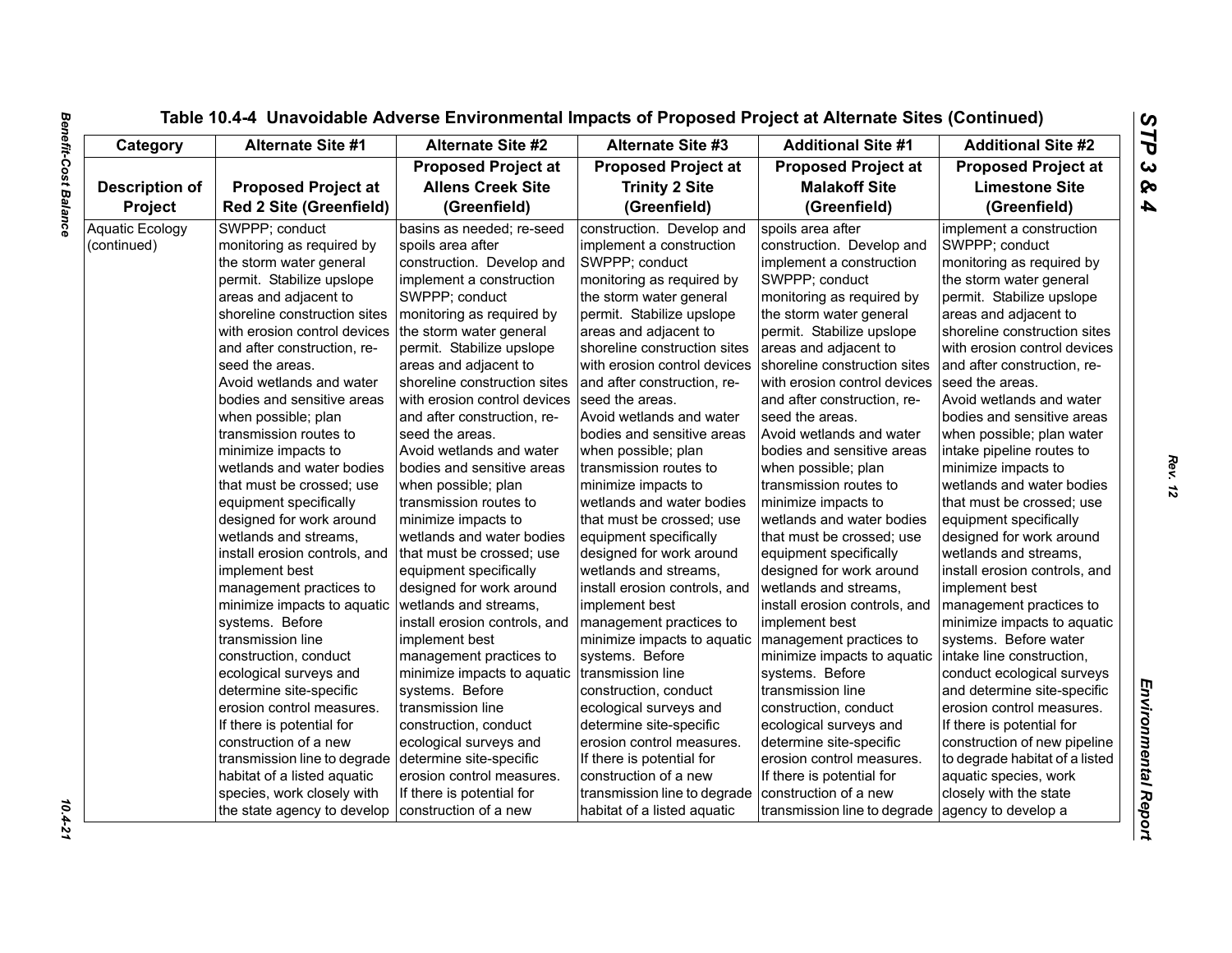| Category                              | <b>Alternate Site #1</b>                                                                                                                                                                                                                                                                                                                                                                                                                                   | <b>Alternate Site #2</b>                                                                                                                                                                                                                                                                                                                                                                                                                       | <b>Alternate Site #3</b>                                                                                                                                                                                                                                                                                                                                                                                                                                     | <b>Additional Site #1</b>                                                                                                                                                                                                                                                                                                                                                                                                                                     | <b>Additional Site #2</b>                                                                                                                                                                                                                                                                                                                                                                                                                       |
|---------------------------------------|------------------------------------------------------------------------------------------------------------------------------------------------------------------------------------------------------------------------------------------------------------------------------------------------------------------------------------------------------------------------------------------------------------------------------------------------------------|------------------------------------------------------------------------------------------------------------------------------------------------------------------------------------------------------------------------------------------------------------------------------------------------------------------------------------------------------------------------------------------------------------------------------------------------|--------------------------------------------------------------------------------------------------------------------------------------------------------------------------------------------------------------------------------------------------------------------------------------------------------------------------------------------------------------------------------------------------------------------------------------------------------------|---------------------------------------------------------------------------------------------------------------------------------------------------------------------------------------------------------------------------------------------------------------------------------------------------------------------------------------------------------------------------------------------------------------------------------------------------------------|-------------------------------------------------------------------------------------------------------------------------------------------------------------------------------------------------------------------------------------------------------------------------------------------------------------------------------------------------------------------------------------------------------------------------------------------------|
| <b>Description of</b><br>Project      | <b>Proposed Project at</b><br><b>Red 2 Site (Greenfield)</b>                                                                                                                                                                                                                                                                                                                                                                                               | <b>Proposed Project at</b><br><b>Allens Creek Site</b><br>(Greenfield)                                                                                                                                                                                                                                                                                                                                                                         | <b>Proposed Project at</b><br><b>Trinity 2 Site</b><br>(Greenfield)                                                                                                                                                                                                                                                                                                                                                                                          | <b>Proposed Project at</b><br><b>Malakoff Site</b><br>(Greenfield)                                                                                                                                                                                                                                                                                                                                                                                            | <b>Proposed Project at</b><br><b>Limestone Site</b><br>(Greenfield)                                                                                                                                                                                                                                                                                                                                                                             |
| <b>Aquatic Ecology</b><br>(continued) | a construction schedule and transmission line to degrade<br>construction techniques that   habitat of a listed aquatic<br>are protective of the habitat species, work closely with<br>and species in question.<br>Unavoidable Adverse<br>Environmental Impacts -<br>Moderate unavoidable<br>adverse impacts.                                                                                                                                               | the state agency to develop<br>a construction schedule and<br>construction techniques that<br>are protective of the habitat<br>and species in question.<br>Unavoidable Adverse<br>Environmental Impacts -<br>Large unavoidable adverse<br>impacts (considering<br>cumulative impacts of larger<br>reservoir compared to other<br>sites; and potentially more<br>waterbody crossings due to<br>longer transmission line<br>length).             | species, work closely with<br>the state agency to develop<br>a construction schedule and the state agency to develop<br>construction techniques that a construction schedule and<br>are protective of the habitat<br>and species in question.<br>Unavoidable Adverse<br>Environmental Impacts -<br>Moderate unavoidable<br>adverse impacts.                                                                                                                  | habitat of a listed aquatic<br>species, work closely with<br>construction techniques that<br>are protective of the habitat<br>and species in question.<br>Unavoidable Adverse<br>Environmental Impacts -<br>Moderate unavoidable<br>adverse impacts at the<br>reservoir location; small<br>unavoidable adverse<br>impacts at power plant site.                                                                                                                | construction schedule and<br>construction techniques that<br>are protective of the habitat<br>and species in question.<br>Unavoidable Adverse<br>Environmental Impacts -<br>Moderate unavoidable<br>adverse impacts at the<br>reservoir location; small<br>unavoidable adverse<br>impacts at power plant site.                                                                                                                                  |
| <b>Terrestrial Ecology</b>            | Adverse Impact - Habitat<br>loss, and potential impacts<br>to threatened or<br>endangered animals at the<br>site or in the vicinity.<br><b>Construction activities</b><br>would result in a permanent<br>loss of 2,000 acres of<br>habitat, including the<br>proposed reservoir.<br>Displacement of animals<br>from the construction site,<br>loss of less mobile<br>individual animals, and the<br>potential degradation of<br>wetlands could also occur. | Adverse Impact - Habitat<br>loss, and potential impacts<br>to threatened or<br>endangered animals at the<br>site or in the vicinity.<br>Construction activities<br>would result in a permanent<br>loss of up to 9,800<br>cumulative acres of habitat,<br>including the proposed<br>reservoir(s) (to support the<br>plant and provide public<br>water supply).<br>Displacement of animals<br>from the construction site,<br>loss of less mobile | Adverse Impact - Habitat<br>loss, and potential impacts<br>to threatened or<br>endangered plants or<br>animals at the site or in the<br>vicinity. Construction<br>activities would result in a<br>permanent loss of 2,000<br>acres of habitat, including<br>the proposed reservoir.<br>There would also be a<br>potential loss of over 300<br>acres of high quality habitat<br>at reservoir site. Moderate<br>to large (permanent)<br>impacts to habitat and | Adverse Impact - Habitat<br>loss, and potential impacts<br>to threatened or<br>endangered animals at the<br>site or in the vicinity.<br><b>Construction activities</b><br>would result in a permanent<br>loss of up to 2,600 acres of<br>habitat, including the<br>proposed reservoir.<br>Displacement of animals<br>from the construction site,<br>loss of less mobile<br>individual animals, and the<br>potential degradation of<br>forested lands and high | Adverse Impact - Habitat<br>loss, and potential impacts<br>to threatened or<br>endangered plants or<br>animals at the site or in the<br>vicinity. Construction<br>activities would result in<br>permanent loss of up to<br>3,500 acres of habitat,<br>including the proposed<br>reservoir. Displacement of<br>animals from the<br>construction site, loss of<br>less mobile individual<br>animals, and the potential<br>degradation of forested |

*Rev. 12*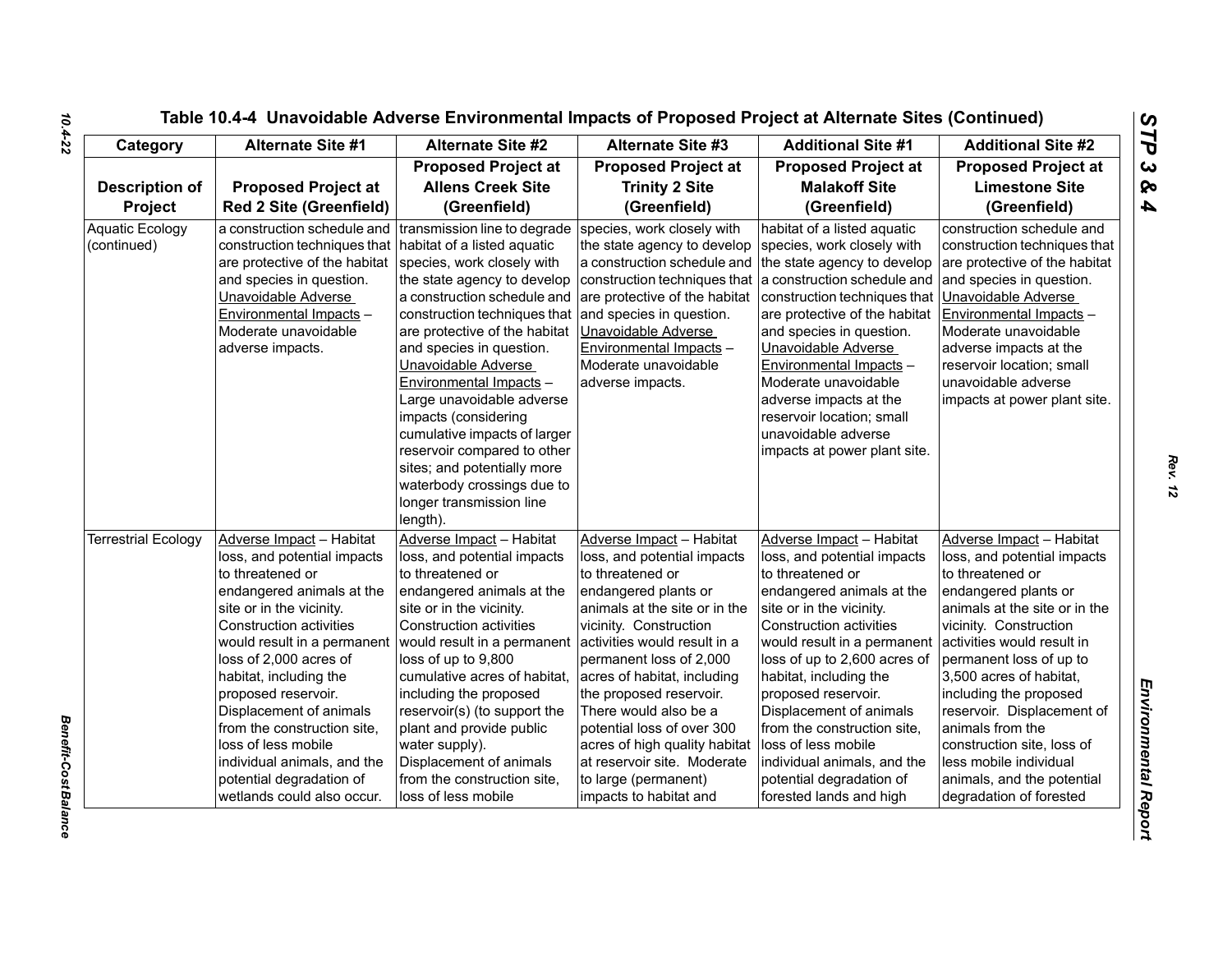| Category                   | Alternate Site #1                                        | <b>Alternate Site #2</b>     | <b>Alternate Site #3</b>      | <b>Additional Site #1</b>      | <b>Additional Site #2</b>     |
|----------------------------|----------------------------------------------------------|------------------------------|-------------------------------|--------------------------------|-------------------------------|
|                            |                                                          | <b>Proposed Project at</b>   | <b>Proposed Project at</b>    | <b>Proposed Project at</b>     | <b>Proposed Project at</b>    |
| <b>Description of</b>      | <b>Proposed Project at</b>                               | <b>Allens Creek Site</b>     | <b>Trinity 2 Site</b>         | <b>Malakoff Site</b>           | <b>Limestone Site</b>         |
| <b>Project</b>             | <b>Red 2 Site (Greenfield)</b>                           | (Greenfield)                 | (Greenfield)                  | (Greenfield)                   | (Greenfield)                  |
| <b>Terrestrial Ecology</b> | Mitigation Measures - Land   individual animals, and the |                              | wildlife at reservoir site    | quality wetlands could also    | lands and high quality        |
| (continued)                | clearing would be                                        | potential degradation of     | given potential for impacting | occur.                         | wetlands could also occur.    |
|                            | conducted according to                                   | wetlands could also occur.   | high quality habitat during   | Mitigation Measures - Land     | Mitigation Measures - Land    |
|                            | federal and state                                        | Mitigation Measures - Land   | the construction phase of     | clearing would be              | clearing would be             |
|                            | regulations and permits,                                 | clearing would be            | the project. Displacement     | conducted according to         | conducted according to        |
|                            | zoning requirements, good                                | conducted according to       | of animals from the           | federal and state              | federal and state             |
|                            | construction practices, and                              | federal and state            | construction site, loss of    | regulations and permits,       | regulations and permits,      |
|                            | established best                                         | regulations and permits,     | less mobile individual        | zoning requirements, good      | zoning requirements, good     |
|                            | management practices.                                    | zoning requirements, good    | animals, and the potential    | construction practices, and    | construction practices, and   |
|                            | Schedule equipment                                       | construction practices, and  | degradation of wetlands       | established best               | established best              |
|                            | maintenance procedures to                                | established best             | could also occur.             | management practices.          | management practices.         |
|                            | minimize emission and                                    | management practices.        | Mitigation Measures - Land    | Schedule equipment             | Schedule equipment            |
|                            | spills. Minimize fugitive                                | Schedule equipment           | clearing would be             | maintenance procedures to      | maintenance procedures to     |
|                            | dust by watering. Delineate                              | maintenance procedures to    | conducted according to        | minimize emission and          | minimize emission and         |
|                            | wetlands and determine                                   | minimize emission and        | federal and state             | spills. Minimize fugitive      | spills. Minimize fugitive     |
|                            | impacts and mitigation prior                             | spills. Minimize fugitive    | regulations and permits,      | dust by watering. Delineate    | dust by watering. Delineate   |
|                            | to beginning construction                                | dust by watering. Delineate  | zoning requirements, good     | wetlands and determine         | wetlands and determine        |
|                            | activities (no high quality                              | wetlands and determine       | construction practices, and   | impacts and mitigation prior   | impacts and mitigation prior  |
|                            | wetlands identified).                                    | impacts and mitigation prior | established best              | to beginning construction      | to beginning construction     |
|                            | Restrict construction to                                 | to beginning construction    | management practices.         | activities (no high quality    | activities (no high quality   |
|                            | designated areas.                                        | activities (no high quality  | Schedule equipment            | wetlands identified).          | wetlands identified).         |
|                            | Unavoidable Adverse                                      | wetlands identified).        | maintenance procedures to     | Restrict construction to       | Restrict construction to      |
|                            | Environmental Impacts -                                  | Restrict construction to     | minimize emission and         | designated areas.              | designated areas.             |
|                            | Small temporary impact to                                | designated areas.            | spills. Minimize fugitive     | Unavoidable Adverse            | Unavoidable Adverse           |
|                            | habitat and wildlife at                                  | Unavoidable Adverse          | dust by watering. Delineate   | Environmental Impacts -        | Environmental Impacts -       |
|                            | immediate plant site during                              | Environmental Impacts -      | wetlands and determine        | Small temporary impact to      | Small temporary impact to     |
|                            | the construction phase of                                | Small temporary impact to    | impacts and mitigation prior  | habitat and wildlife at        | habitat and wildlife at       |
|                            | the project. Moderate                                    | habitat and wildlife at      | to beginning construction     | immediate plant site during    | immediate plant site during   |
|                            | (permanent) impacts to                                   | immediate plant site during  | activities (no high quality   | the construction phase of      | the construction phase of     |
|                            | habitat and wildlife at                                  | the construction phase of    | wetlands identified).         | the project. Large             | the project. Moderate to      |
|                            | reservoir site.                                          | the project. Large           | Restrict construction to      | (permanent) impacts to         |                               |
|                            |                                                          |                              |                               |                                | large (permanent) impacts     |
|                            |                                                          | (permanent) impacts to       | designated areas.             | habitat and wildlife at        | to habitat and wildlife at    |
|                            |                                                          | habitat and wildlife at      | Unavoidable Adverse           | reservoir site given potential | reservoir site. Potential for |
|                            |                                                          | reservoir site. Moderate to  | Environmental Impacts -       | to impact high quality         | more forested areas to be     |
|                            |                                                          | large impacts along          | Small temporary impact to     | habitat in Cedar               | disturbed than at Malakoff,   |

10.4-23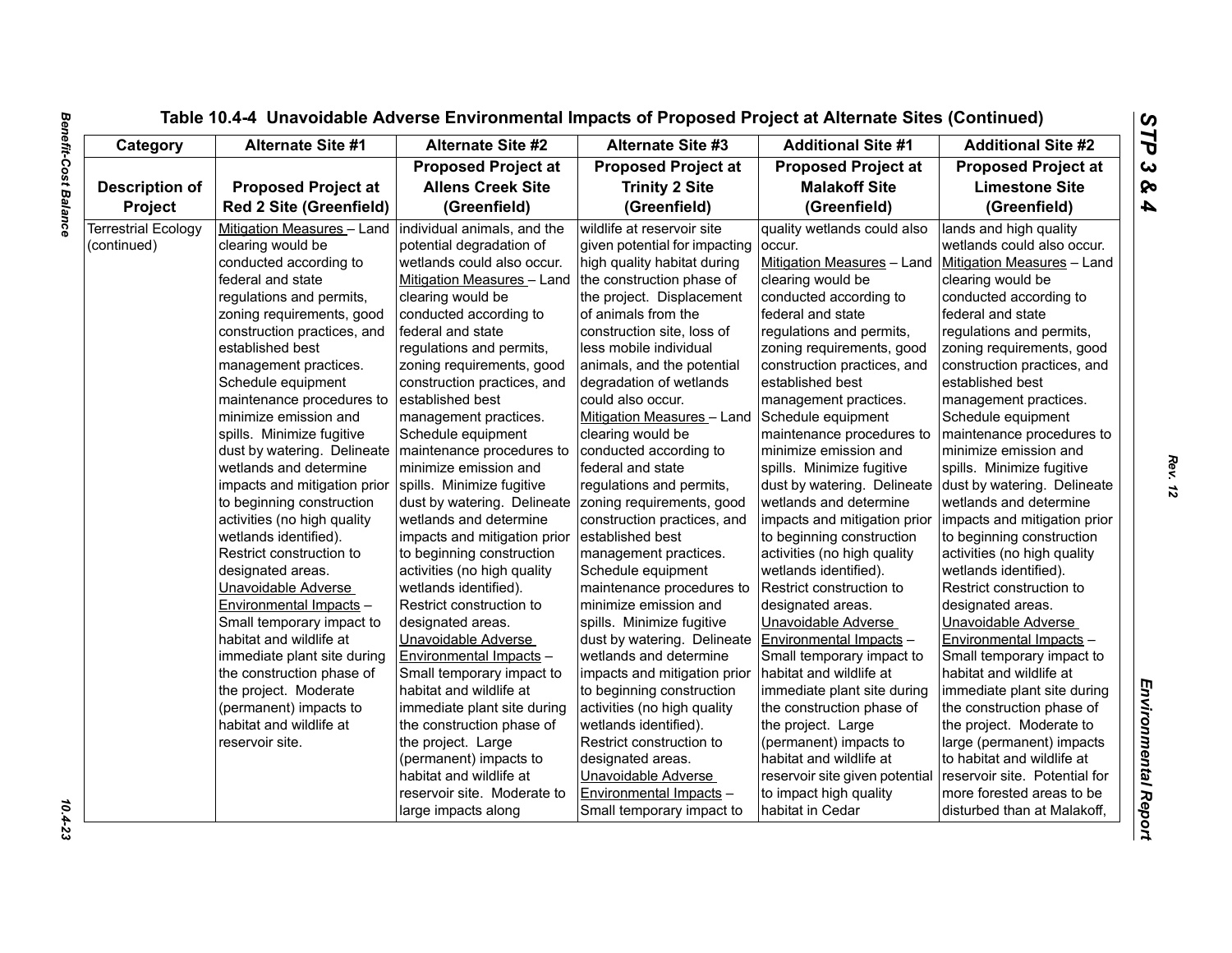| Socioeconomic | <b>Adverse Impa</b><br><b>Construction-</b><br>population in<br>into the regio<br>increase the<br>housing, add<br>enrollment ar<br>need for publ<br>Mitigation Me<br>Project-relate<br>would increas<br>An increased<br>local services<br>classroom sp<br>would be offs<br>increased pro<br>sales/use tax<br>generated by<br>construction<br>counties and<br>use to add st<br>equipment, a |
|---------------|--------------------------------------------------------------------------------------------------------------------------------------------------------------------------------------------------------------------------------------------------------------------------------------------------------------------------------------------------------------------------------------------|

| Category                                  | <b>Alternate Site #1</b>                                                                                                                                                                                            | <b>Alternate Site #2</b>                                                                                                                                                                                            | <b>Alternate Site #3</b>                                                                                                                                                                                                                                                                                                | <b>Additional Site #1</b>                                                                                                                                                                                                                                                                     | <b>Additional Site #2</b>                                                                                                                                                                                                                 |
|-------------------------------------------|---------------------------------------------------------------------------------------------------------------------------------------------------------------------------------------------------------------------|---------------------------------------------------------------------------------------------------------------------------------------------------------------------------------------------------------------------|-------------------------------------------------------------------------------------------------------------------------------------------------------------------------------------------------------------------------------------------------------------------------------------------------------------------------|-----------------------------------------------------------------------------------------------------------------------------------------------------------------------------------------------------------------------------------------------------------------------------------------------|-------------------------------------------------------------------------------------------------------------------------------------------------------------------------------------------------------------------------------------------|
|                                           |                                                                                                                                                                                                                     | <b>Proposed Project at</b>                                                                                                                                                                                          | <b>Proposed Project at</b>                                                                                                                                                                                                                                                                                              | <b>Proposed Project at</b>                                                                                                                                                                                                                                                                    | <b>Proposed Project at</b>                                                                                                                                                                                                                |
| <b>Description of</b>                     | <b>Proposed Project at</b>                                                                                                                                                                                          | <b>Allens Creek Site</b>                                                                                                                                                                                            | <b>Trinity 2 Site</b>                                                                                                                                                                                                                                                                                                   | <b>Malakoff Site</b>                                                                                                                                                                                                                                                                          | <b>Limestone Site</b>                                                                                                                                                                                                                     |
| Project                                   | <b>Red 2 Site (Greenfield)</b>                                                                                                                                                                                      | (Greenfield)                                                                                                                                                                                                        | (Greenfield)                                                                                                                                                                                                                                                                                                            | (Greenfield)                                                                                                                                                                                                                                                                                  | (Greenfield)                                                                                                                                                                                                                              |
| <b>Terrestrial Ecology</b><br>(continued) |                                                                                                                                                                                                                     | transmission depending on<br>percentage of right-of-way<br>that is undisturbed.                                                                                                                                     | habitat and wildlife at<br>immediate plant site during<br>the construction phase of<br>the project. Moderate to<br>large (permanent) impacts<br>to habitat and wildlife at<br>reservoir site. Small<br>impacts are expected at the<br>plant site; and moderate to<br>large impacts at the<br>reservoir site, because of | Creek/Walnut Creek area,<br>and potential for protected<br>species to be present; small<br>impact in area of facility<br>footprint; and large impact<br>from transmission lines<br>assuming a significant<br>portion of the 970 acres<br>would be in previously<br>undisturbed rights-of-way. | but much of site area has<br>been previously disturbed<br>(industrial area that includes<br>lignite mine) with good<br>existing infrastructure (i.e.,<br>minimal to no acreage<br>required for rail,<br>transmission and access<br>road). |
| Socioeconomic                             | Adverse Impact-<br>Construction-related<br>population influx of 9,616<br>into the region would<br>increase the demand for<br>housing, add to school<br>enrollment and increase the                                  | Adverse Impact-<br>Construction-related<br>population influx of 9,616<br>into the region would<br>increase the demand for<br>housing, add to school<br>lenrollment and increase the                                 | high quality habitat.<br>Adverse Impact-<br>Construction-related<br>population influx of 9,616<br>into the region would<br>increase the demand for<br>housing, add to school<br>enrollment and increase the                                                                                                             | Adverse Impact-<br>Construction-related<br>population influx of 9,616<br>into the region would<br>increase the demand for<br>housing, add to school<br>enrollment and increase the                                                                                                            | Adverse Impact-<br>Construction-related<br>population influx of 9,616<br>into the region would<br>increase the demand for<br>housing, add to school<br>enrollment and increase the                                                        |
|                                           | need for public services.<br>Mitigation Measure -<br>Project-related employment<br>would increase gradually.<br>An increased demand for<br>local services and more<br>classroom space/teachers                      | need for public services.<br>Mitigation Measure -<br>Project-related employment<br>would increase gradually.<br>An increased demand for<br>local services and more<br>classroom space/teachers                      | need for public services.<br>Mitigation Measure -<br>Project-related employment<br>would increase gradually.<br>An increased demand for<br>local services and more<br>classroom space/teachers                                                                                                                          | need for public services.<br>Mitigation Measure -<br>Project-related employment<br>would increase gradually.<br>An increased demand for<br>local services and more<br>classroom space/teachers                                                                                                | need for public services.<br>Mitigation Measure -<br>Project-related employment<br>would increase gradually.<br>An increased demand for<br>local services and more<br>classroom space/teachers                                            |
|                                           | would be offset by<br>increased property and<br>sales/use tax revenues<br>generated by the<br>construction project, which<br>counties and cities could<br>use to add staff, facilities,<br>equipment, and services. | would be offset by<br>increased property and<br>sales/use tax revenues<br>generated by the<br>construction project, which<br>counties and cities could<br>use to add staff, facilities,<br>equipment, and services. | would be offset by<br>increased property and<br>sales/use tax revenues<br>generated by the<br>construction project, which<br>counties and cities could<br>use to add staff, facilities,<br>equipment, and services.                                                                                                     | would be offset by<br>increased property and<br>sales/use tax revenues<br>generated by the<br>construction project, which<br>counties and cities could<br>use to add staff, facilities,<br>equipment, and services.                                                                           | would be offset by<br>increased property and<br>sales/use tax revenues<br>generated by the<br>construction project, which<br>counties and cities could<br>use to add staff, facilities,<br>equipment, and services.                       |

*Benefit-Cost Balance* 

Benefit-Cost Balance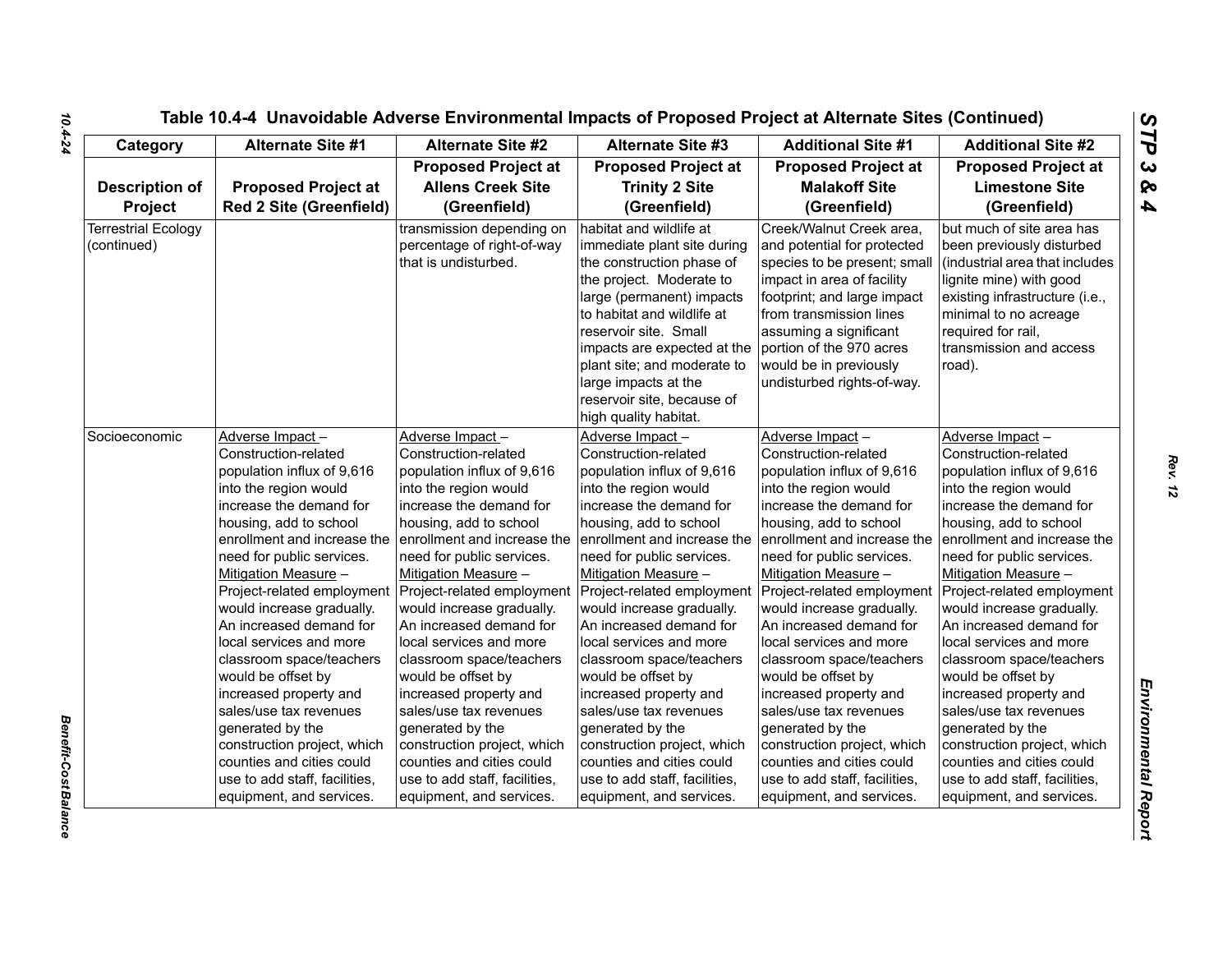|                              |                                                                                                                                                                                                                                                                                    |                                                                                                                                                                                                                                                                                    | Table 10.4-4 Unavoidable Adverse Environmental Impacts of Proposed Project at Alternate Sites (Continued)                                                                                                                                                                          |                                                                                                                                                                                                                                                                                    |                                                                                                                                                                                                                                                                                    |
|------------------------------|------------------------------------------------------------------------------------------------------------------------------------------------------------------------------------------------------------------------------------------------------------------------------------|------------------------------------------------------------------------------------------------------------------------------------------------------------------------------------------------------------------------------------------------------------------------------------|------------------------------------------------------------------------------------------------------------------------------------------------------------------------------------------------------------------------------------------------------------------------------------|------------------------------------------------------------------------------------------------------------------------------------------------------------------------------------------------------------------------------------------------------------------------------------|------------------------------------------------------------------------------------------------------------------------------------------------------------------------------------------------------------------------------------------------------------------------------------|
| Category                     | <b>Alternate Site #1</b>                                                                                                                                                                                                                                                           | <b>Alternate Site #2</b>                                                                                                                                                                                                                                                           | <b>Alternate Site #3</b>                                                                                                                                                                                                                                                           | <b>Additional Site #1</b>                                                                                                                                                                                                                                                          | <b>Additional Site #2</b>                                                                                                                                                                                                                                                          |
|                              |                                                                                                                                                                                                                                                                                    | <b>Proposed Project at</b>                                                                                                                                                                                                                                                         | <b>Proposed Project at</b>                                                                                                                                                                                                                                                         | <b>Proposed Project at</b>                                                                                                                                                                                                                                                         | <b>Proposed Project at</b>                                                                                                                                                                                                                                                         |
| <b>Description of</b>        | <b>Proposed Project at</b>                                                                                                                                                                                                                                                         | <b>Allens Creek Site</b>                                                                                                                                                                                                                                                           | <b>Trinity 2 Site</b>                                                                                                                                                                                                                                                              | <b>Malakoff Site</b>                                                                                                                                                                                                                                                               | <b>Limestone Site</b>                                                                                                                                                                                                                                                              |
| Project                      | <b>Red 2 Site (Greenfield)</b>                                                                                                                                                                                                                                                     | (Greenfield)                                                                                                                                                                                                                                                                       | (Greenfield)                                                                                                                                                                                                                                                                       | (Greenfield)                                                                                                                                                                                                                                                                       | (Greenfield)                                                                                                                                                                                                                                                                       |
| Socioeconomic<br>(continued) | Discuss construction plans<br>and anticipated influx of<br>workers with community<br>leaders. Builders and<br>developers would meet the<br>demand for additional<br>housing. Because the<br>project has a long lead time,<br>it is likely that if the<br>community anticipates the | Discuss construction plans<br>and anticipated influx of<br>workers with community<br>leaders. Builders and<br>developers would meet the<br>demand for additional<br>housing. Because the<br>project has a long lead time,<br>it is likely that if the<br>community anticipates the | Discuss construction plans<br>and anticipated influx of<br>workers with community<br>leaders. Builders and<br>developers would meet the<br>demand for additional<br>housing. Because the<br>project has a long lead time,<br>it is likely that if the<br>community anticipates the | Discuss construction plans<br>and anticipated influx of<br>workers with community<br>leaders. Builders and<br>developers would meet the<br>demand for additional<br>housing. Because the<br>project has a long lead time,<br>it is likely that if the<br>community anticipates the | Discuss construction plans<br>and anticipated influx of<br>workers with community<br>leaders. Builders and<br>developers would meet the<br>demand for additional<br>housing. Because the<br>project has a long lead time,<br>it is likely that if the<br>community anticipates the |
|                              | increase in population,                                                                                                                                                                                                                                                            | increase in population,                                                                                                                                                                                                                                                            | increase in population,                                                                                                                                                                                                                                                            | increase in population,                                                                                                                                                                                                                                                            | increase in population,                                                                                                                                                                                                                                                            |
|                              | adequate affordable                                                                                                                                                                                                                                                                | adequate affordable                                                                                                                                                                                                                                                                | adequate affordable                                                                                                                                                                                                                                                                | adequate affordable                                                                                                                                                                                                                                                                | adequate affordable                                                                                                                                                                                                                                                                |
|                              | housing, classroom space,                                                                                                                                                                                                                                                          | housing, classroom space,                                                                                                                                                                                                                                                          | housing, classroom space,                                                                                                                                                                                                                                                          | housing, classroom space,                                                                                                                                                                                                                                                          | housing, classroom space,                                                                                                                                                                                                                                                          |
|                              | and public services would                                                                                                                                                                                                                                                          | and public services would                                                                                                                                                                                                                                                          | and public services would                                                                                                                                                                                                                                                          | and public services would                                                                                                                                                                                                                                                          | and public services would                                                                                                                                                                                                                                                          |
|                              | be available.                                                                                                                                                                                                                                                                      | be available.                                                                                                                                                                                                                                                                      | be available.                                                                                                                                                                                                                                                                      | be available.                                                                                                                                                                                                                                                                      | be available.                                                                                                                                                                                                                                                                      |
|                              | Unavoidable Adverse                                                                                                                                                                                                                                                                | Unavoidable Adverse                                                                                                                                                                                                                                                                | Unavoidable Adverse                                                                                                                                                                                                                                                                | Unavoidable Adverse                                                                                                                                                                                                                                                                | Unavoidable Adverse                                                                                                                                                                                                                                                                |
|                              | Environmental Impacts -                                                                                                                                                                                                                                                            | Environmental Impacts -                                                                                                                                                                                                                                                            | Environmental Impacts -                                                                                                                                                                                                                                                            | Environmental Impacts -                                                                                                                                                                                                                                                            | Environmental Impacts -                                                                                                                                                                                                                                                            |
|                              | Large impacts to host                                                                                                                                                                                                                                                              | Large impacts to host                                                                                                                                                                                                                                                              | Large impacts to host                                                                                                                                                                                                                                                              | Moderate impacts to host                                                                                                                                                                                                                                                           | Large impacts to host                                                                                                                                                                                                                                                              |
|                              | county if majority of in-                                                                                                                                                                                                                                                          | county if majority of in-                                                                                                                                                                                                                                                          | county if majority of in-                                                                                                                                                                                                                                                          | county if majority of in-                                                                                                                                                                                                                                                          | county if majority of in-                                                                                                                                                                                                                                                          |
|                              | migrating population resides                                                                                                                                                                                                                                                       | migrating population resides                                                                                                                                                                                                                                                       | migrating population resides                                                                                                                                                                                                                                                       | migrating population resides                                                                                                                                                                                                                                                       | migrating population resides                                                                                                                                                                                                                                                       |
|                              | there. Small to moderate                                                                                                                                                                                                                                                           | there. Small impacts to two-                                                                                                                                                                                                                                                       | there. Small to moderate                                                                                                                                                                                                                                                           | there. Small impacts on                                                                                                                                                                                                                                                            | there. Large impacts to                                                                                                                                                                                                                                                            |
|                              | impacts on two-county area,                                                                                                                                                                                                                                                        | county area and region                                                                                                                                                                                                                                                             | impacts on two-county area.                                                                                                                                                                                                                                                        | two-county area, given                                                                                                                                                                                                                                                             | two-county area, since area                                                                                                                                                                                                                                                        |
|                              | given proximity to Sherman-                                                                                                                                                                                                                                                        | given site's proximity to                                                                                                                                                                                                                                                          | Small impacts to region.                                                                                                                                                                                                                                                           | proximity to Dallas                                                                                                                                                                                                                                                                | is very rural; small impacts                                                                                                                                                                                                                                                       |
|                              | Denison metropolitan area                                                                                                                                                                                                                                                          | large metropolitan area of                                                                                                                                                                                                                                                         |                                                                                                                                                                                                                                                                                    | metropolitan area; Ellis                                                                                                                                                                                                                                                           | to the region. Note that                                                                                                                                                                                                                                                           |
|                              | in adjacent Grayson County.                                                                                                                                                                                                                                                        | Houston and the ability of                                                                                                                                                                                                                                                         | Adverse Impact - Increased                                                                                                                                                                                                                                                         | County includes southern                                                                                                                                                                                                                                                           | impacts could be alleviated                                                                                                                                                                                                                                                        |
|                              | Small impacts to region.                                                                                                                                                                                                                                                           | Houston to easily absorb a                                                                                                                                                                                                                                                         | traffic on local roads,                                                                                                                                                                                                                                                            | suburbs of Dallas and can                                                                                                                                                                                                                                                          | to a certain extent if the                                                                                                                                                                                                                                                         |
|                              |                                                                                                                                                                                                                                                                                    | population influx.                                                                                                                                                                                                                                                                 | especially combined with                                                                                                                                                                                                                                                           | readily absorb a population                                                                                                                                                                                                                                                        | construction workforce                                                                                                                                                                                                                                                             |
|                              | Adverse Impact - Increased                                                                                                                                                                                                                                                         |                                                                                                                                                                                                                                                                                    | workers commuting to                                                                                                                                                                                                                                                               | influx.                                                                                                                                                                                                                                                                            | supporting the planned Unit                                                                                                                                                                                                                                                        |
|                              | traffic on local roads.                                                                                                                                                                                                                                                            | Adverse Impact - Increased                                                                                                                                                                                                                                                         | nearby Big Brown coal plant                                                                                                                                                                                                                                                        |                                                                                                                                                                                                                                                                                    | 3 expansion at the                                                                                                                                                                                                                                                                 |
|                              | Mitigation Measure -                                                                                                                                                                                                                                                               | traffic on local roads.                                                                                                                                                                                                                                                            | and lignite mining operation.                                                                                                                                                                                                                                                      | Adverse Impact - Increased                                                                                                                                                                                                                                                         | Limestone coal plant                                                                                                                                                                                                                                                               |
|                              | Develop construction                                                                                                                                                                                                                                                               | Mitigation Measure -                                                                                                                                                                                                                                                               | Mitigation Measure -                                                                                                                                                                                                                                                               | traffic on local roads.                                                                                                                                                                                                                                                            | (estimated at 1,000 workers)                                                                                                                                                                                                                                                       |
|                              | management traffic plan                                                                                                                                                                                                                                                            | Develop construction                                                                                                                                                                                                                                                               | Develop construction                                                                                                                                                                                                                                                               | Mitigation Measure -                                                                                                                                                                                                                                                               | who would already be living                                                                                                                                                                                                                                                        |
|                              | prior to the start of                                                                                                                                                                                                                                                              | management traffic plan                                                                                                                                                                                                                                                            | management traffic plan                                                                                                                                                                                                                                                            | Develop construction                                                                                                                                                                                                                                                               | in the area) would be                                                                                                                                                                                                                                                              |
|                              | construction. Add turn                                                                                                                                                                                                                                                             | prior to the start of                                                                                                                                                                                                                                                              | prior to the start of                                                                                                                                                                                                                                                              | management traffic plan                                                                                                                                                                                                                                                            | available to support                                                                                                                                                                                                                                                               |
|                              | lanes at construction                                                                                                                                                                                                                                                              | construction. Add turn                                                                                                                                                                                                                                                             | construction. Add turn                                                                                                                                                                                                                                                             | prior to the start of                                                                                                                                                                                                                                                              | construction of the new                                                                                                                                                                                                                                                            |
|                              | entrance and possible                                                                                                                                                                                                                                                              | lanes at construction                                                                                                                                                                                                                                                              | lanes at construction                                                                                                                                                                                                                                                              | construction. Add turn                                                                                                                                                                                                                                                             |                                                                                                                                                                                                                                                                                    |

 $\frac{10.4 - 25}{10.4 - 25}$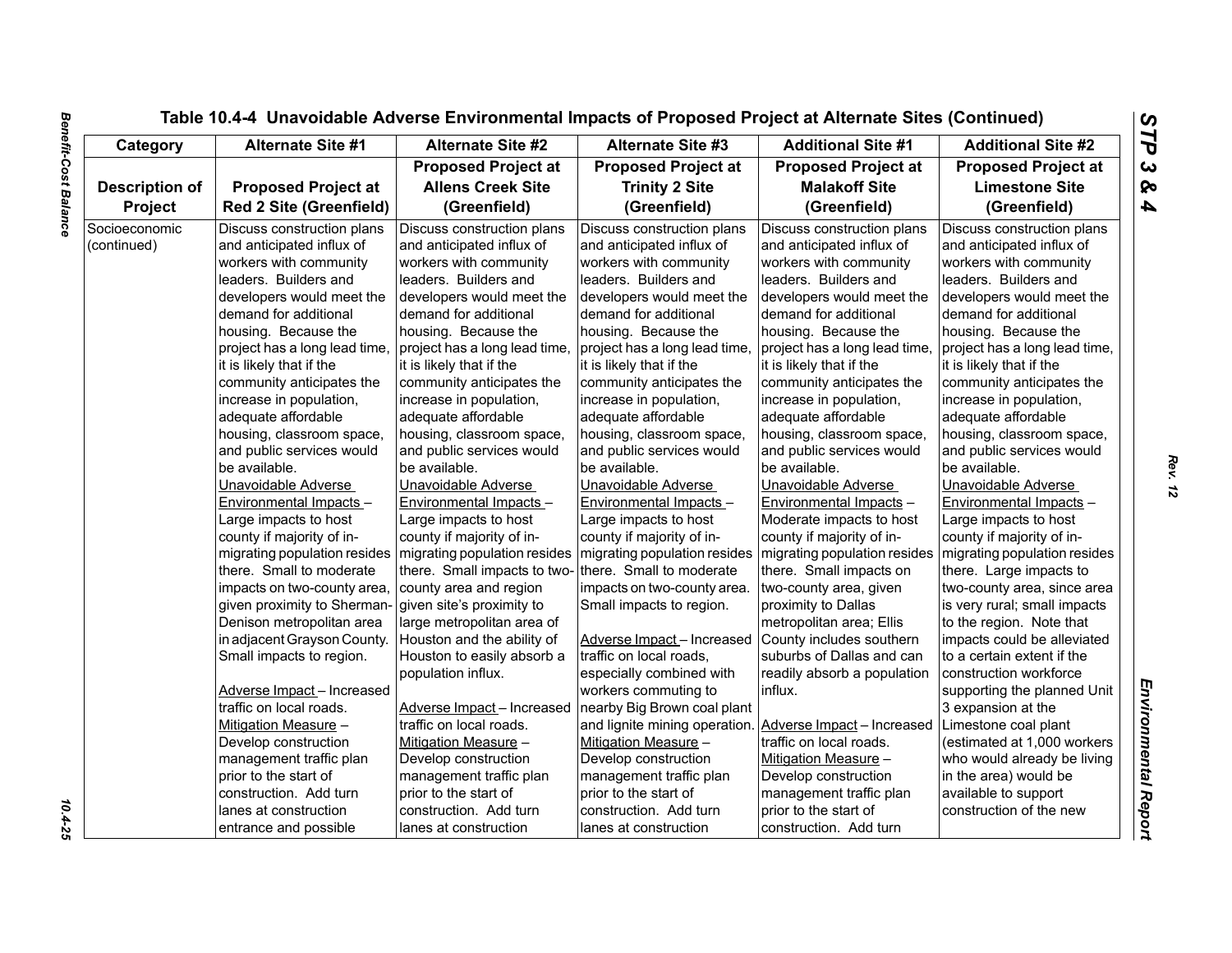| Category                     | <b>Alternate Site #1</b>                                                                                                                                                                                                                                                                                                                                                                                                                                                                                                                         | <b>Alternate Site #2</b>                                                                                                                                                                                                                                                                                                                                                                                                                                                                                                                                                  | <b>Alternate Site #3</b>                                                                                                                                                                                                                                                                                                                                                                                                                                                                                                                                                                             | <b>Additional Site #1</b>                                                                                                                                                                                                                                                                                                                                                                                                                                                                                                                                                                                                                                                                                                                                                                                                        | <b>Additional Site #2</b>                                                                                                                                                                                                                                                                                                                                                                                                                                                                                                                                                                                                                                                                                                                                                                                                                                                                                                                   |
|------------------------------|--------------------------------------------------------------------------------------------------------------------------------------------------------------------------------------------------------------------------------------------------------------------------------------------------------------------------------------------------------------------------------------------------------------------------------------------------------------------------------------------------------------------------------------------------|---------------------------------------------------------------------------------------------------------------------------------------------------------------------------------------------------------------------------------------------------------------------------------------------------------------------------------------------------------------------------------------------------------------------------------------------------------------------------------------------------------------------------------------------------------------------------|------------------------------------------------------------------------------------------------------------------------------------------------------------------------------------------------------------------------------------------------------------------------------------------------------------------------------------------------------------------------------------------------------------------------------------------------------------------------------------------------------------------------------------------------------------------------------------------------------|----------------------------------------------------------------------------------------------------------------------------------------------------------------------------------------------------------------------------------------------------------------------------------------------------------------------------------------------------------------------------------------------------------------------------------------------------------------------------------------------------------------------------------------------------------------------------------------------------------------------------------------------------------------------------------------------------------------------------------------------------------------------------------------------------------------------------------|---------------------------------------------------------------------------------------------------------------------------------------------------------------------------------------------------------------------------------------------------------------------------------------------------------------------------------------------------------------------------------------------------------------------------------------------------------------------------------------------------------------------------------------------------------------------------------------------------------------------------------------------------------------------------------------------------------------------------------------------------------------------------------------------------------------------------------------------------------------------------------------------------------------------------------------------|
|                              |                                                                                                                                                                                                                                                                                                                                                                                                                                                                                                                                                  | <b>Proposed Project at</b>                                                                                                                                                                                                                                                                                                                                                                                                                                                                                                                                                | <b>Proposed Project at</b>                                                                                                                                                                                                                                                                                                                                                                                                                                                                                                                                                                           | <b>Proposed Project at</b>                                                                                                                                                                                                                                                                                                                                                                                                                                                                                                                                                                                                                                                                                                                                                                                                       | <b>Proposed Project at</b>                                                                                                                                                                                                                                                                                                                                                                                                                                                                                                                                                                                                                                                                                                                                                                                                                                                                                                                  |
| <b>Description of</b>        | <b>Proposed Project at</b>                                                                                                                                                                                                                                                                                                                                                                                                                                                                                                                       | <b>Allens Creek Site</b>                                                                                                                                                                                                                                                                                                                                                                                                                                                                                                                                                  | <b>Trinity 2 Site</b>                                                                                                                                                                                                                                                                                                                                                                                                                                                                                                                                                                                | <b>Malakoff Site</b>                                                                                                                                                                                                                                                                                                                                                                                                                                                                                                                                                                                                                                                                                                                                                                                                             | <b>Limestone Site</b>                                                                                                                                                                                                                                                                                                                                                                                                                                                                                                                                                                                                                                                                                                                                                                                                                                                                                                                       |
| <b>Project</b>               | <b>Red 2 Site (Greenfield)</b>                                                                                                                                                                                                                                                                                                                                                                                                                                                                                                                   | (Greenfield)                                                                                                                                                                                                                                                                                                                                                                                                                                                                                                                                                              | (Greenfield)                                                                                                                                                                                                                                                                                                                                                                                                                                                                                                                                                                                         | (Greenfield)                                                                                                                                                                                                                                                                                                                                                                                                                                                                                                                                                                                                                                                                                                                                                                                                                     | (Greenfield)                                                                                                                                                                                                                                                                                                                                                                                                                                                                                                                                                                                                                                                                                                                                                                                                                                                                                                                                |
| Socioeconomic<br>(continued) | second entrance. Install<br>traffic-control lighting and<br>directional signage. Post<br>signs near construction<br>entrances and exists to<br>make the public aware of<br>potentially high construction<br>traffic areas. Encourage<br>carpooling, offer shuttle<br>service to workers to and<br>from site, and stagger shifts<br>to avoid traditional<br>congestion time periods.<br>Unavoidable Adverse<br>Environmental Impacts -<br>Small to moderate adverse<br>impacts during construction<br>due to increased traffic on<br>local roads. | entrance and possible<br>second entrance. Install<br>traffic-control lighting and<br>directional signage. Post<br>signs near construction<br>entrances and exists to<br>make the public aware of<br>potentially high construction<br>traffic areas. Encourage<br>carpooling, offer shuttle<br>service to workers to and<br>from site, and stagger shifts<br>to avoid traditional<br>congestion time periods.<br>Unavoidable Adverse<br>Environmental Impacts -<br>Small to moderate adverse<br>impacts during construction<br>due to increased traffic on<br>local roads. | entrance and possible<br>second entrance. Install<br>traffic-control lighting and<br>directional signage. Post<br>signs near construction<br>entrances and exists to<br>make the public aware of<br>potentially high construction   make the public aware of<br>traffic areas. Encourage<br>carpooling, offer shuttle<br>service to workers to and<br>from site, and stagger shifts<br>to avoid traditional<br>congestion time periods.<br>Unavoidable Adverse<br>Environmental Impacts -<br>Small to moderate adverse<br>impacts during construction<br>due to increased traffic on<br>local roads. | lanes at construction<br>entrance and possible<br>second entrance. Install<br>traffic-control lighting and<br>directional signage. Post<br>signs near construction<br>entrances and exists to<br>potentially high construction<br>traffic areas. Encourage<br>carpooling, offer shuttle<br>service to workers to and<br>from site, and stagger shifts<br>to avoid traditional<br>congestion time periods.<br>Unavoidable Adverse<br>Environmental Impacts -<br>Moderate to large adverse<br>impacts during construction<br>due to increased traffic on<br>local roads which also<br>appear to support area<br>recreation. Primary site<br>access would be SH-31<br>which is also part of the<br>Texas Lakes Heritage Trails<br>System, and also provides<br>access to Cedar Creek and<br><b>Richland Chambers</b><br>Reservoirs. | nuclear facility; this would<br>depend on final scheduling<br>for the two construction<br>projects.<br>Adverse Impact - Increased<br>traffic on local roads,<br>especially combined with<br>workers commuting to<br>nearby Limestone plant<br>(including new Unit 3 which<br>is assumed to be<br>constructed well before<br>peak construction for<br>nuclear plant).<br>Mitigation Measure -<br>Develop construction<br>management traffic plan<br>prior to the start of<br>construction. Add turn<br>lanes at construction<br>entrance and possible<br>second entrance. Install<br>traffic-control lighting and<br>directional signage. Post<br>signs near construction<br>entrances and exists to<br>make the public aware of<br>potentially high construction<br>traffic areas. Encourage<br>carpooling, offer shuttle<br>service to workers to and<br>from site, and stagger shifts<br>to avoid traditional<br>congestion time periods. |

*Benefit-Cost Balance* 

**Benefit-Cost Balance** 

*Rev. 12*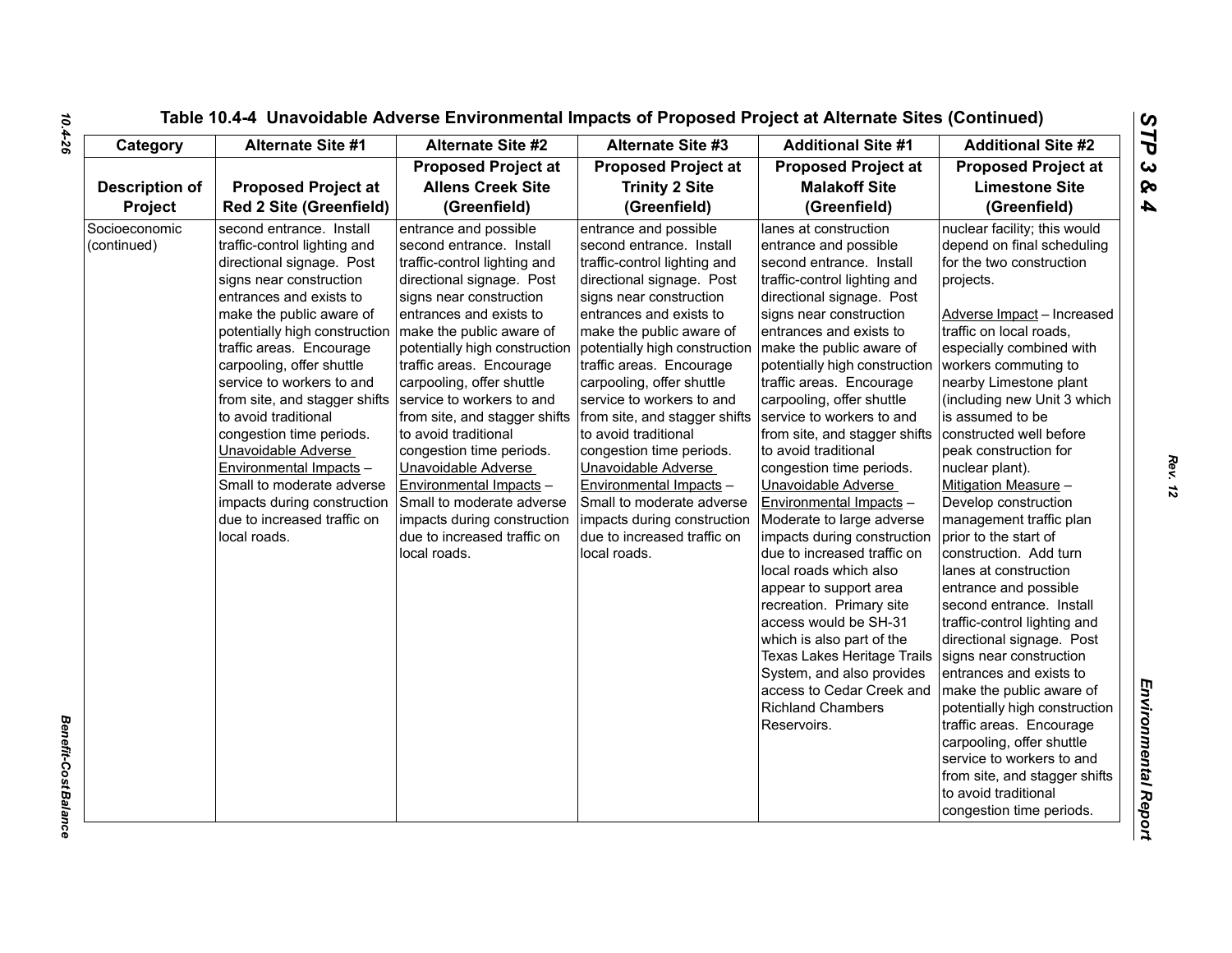|                       | Alternate Site #1                                                                                                                                                                                                                       | <b>Alternate Site #2</b>                                                       | <b>Alternate Site #3</b>   | <b>Additional Site #1</b>  | <b>Additional Site #2</b>   |  |  |
|-----------------------|-----------------------------------------------------------------------------------------------------------------------------------------------------------------------------------------------------------------------------------------|--------------------------------------------------------------------------------|----------------------------|----------------------------|-----------------------------|--|--|
|                       |                                                                                                                                                                                                                                         | <b>Proposed Project at</b>                                                     | <b>Proposed Project at</b> | <b>Proposed Project at</b> | <b>Proposed Project at</b>  |  |  |
| <b>Description of</b> | <b>Proposed Project at</b>                                                                                                                                                                                                              | <b>Allens Creek Site</b>                                                       | <b>Trinity 2 Site</b>      | <b>Malakoff Site</b>       | <b>Limestone Site</b>       |  |  |
| Project               | <b>Red 2 Site (Greenfield)</b>                                                                                                                                                                                                          | (Greenfield)                                                                   | (Greenfield)               | (Greenfield)               | (Greenfield)                |  |  |
| Socioeconomic         |                                                                                                                                                                                                                                         |                                                                                |                            |                            | Unavoidable Adverse         |  |  |
| (continued)           |                                                                                                                                                                                                                                         |                                                                                |                            |                            | Environmental Impacts -     |  |  |
|                       |                                                                                                                                                                                                                                         |                                                                                |                            |                            | Large unavoidable adverse   |  |  |
|                       |                                                                                                                                                                                                                                         |                                                                                |                            |                            | impacts during construction |  |  |
|                       |                                                                                                                                                                                                                                         |                                                                                |                            |                            | due to increased traffic on |  |  |
|                       |                                                                                                                                                                                                                                         |                                                                                |                            |                            | local roads.                |  |  |
| Environmental         | The following description applies to all alternate/additional sites.                                                                                                                                                                    |                                                                                |                            |                            |                             |  |  |
| Justice               | Adverse Impact - No disproportionately high or adverse impact on minority or low-income populations from construction of the proposed new units                                                                                         |                                                                                |                            |                            |                             |  |  |
|                       | have been identified.                                                                                                                                                                                                                   |                                                                                |                            |                            |                             |  |  |
|                       | Mitigation Measure - None required.                                                                                                                                                                                                     |                                                                                |                            |                            |                             |  |  |
|                       |                                                                                                                                                                                                                                         | Unavoidable Adverse Environmental Impacts - Small unavoidable adverse impacts. |                            |                            |                             |  |  |
| Physical and          | The following description applies to all alternate/additional sites.                                                                                                                                                                    |                                                                                |                            |                            |                             |  |  |
| Non-Radiological      | Adverse Impact – Temporary and localized noise, fugitive dust, and exhaust emissions during construction.                                                                                                                               |                                                                                |                            |                            |                             |  |  |
|                       | Mitigation Measure - Train and appropriately protect construction workers to reduce the risk of potential exposure to noise, dust and exhaust                                                                                           |                                                                                |                            |                            |                             |  |  |
|                       | emissions. Make public announcements or prior notification of atypically loud construction activities. Regularly inspect and maintain equipment to                                                                                      |                                                                                |                            |                            |                             |  |  |
|                       | include exhaust and noise aspects. Operate equipment in accordance with federal, state and local emission requirements. Phase construction to                                                                                           |                                                                                |                            |                            |                             |  |  |
|                       | minimize daily emissions. Restrict noise-related activities to daylight hours. Restrict delivery times to daylight hours. Develop and implement a                                                                                       |                                                                                |                            |                            |                             |  |  |
|                       | dust control plan that includes mitigation measures such as watering unpaved roads, stabilizing construction roads, phasing grading activities and                                                                                      |                                                                                |                            |                            |                             |  |  |
|                       | ceasing them during high winds, etc.                                                                                                                                                                                                    |                                                                                |                            |                            |                             |  |  |
|                       | Unavoidable Adverse Environmental Impacts - Small temporary and localized noise, fugitive dust, and exhaust emissions during construction.                                                                                              |                                                                                |                            |                            |                             |  |  |
|                       |                                                                                                                                                                                                                                         |                                                                                |                            |                            |                             |  |  |
|                       | Adverse Impact - Construction workers could experience occupational illnesses, injuries, or death.                                                                                                                                      |                                                                                |                            |                            |                             |  |  |
|                       | Mitigation Measure - Train contractors on safety requirements. Require construction contractors and subcontractors to develop and implement                                                                                             |                                                                                |                            |                            |                             |  |  |
|                       | safety procedures. Provide onsite services for emergency first aid; conduct regular health and safety monitoring.<br>Unavoidable Adverse Environmental Impacts - Small, temporary impacts during the construction phase of the project. |                                                                                |                            |                            |                             |  |  |
|                       |                                                                                                                                                                                                                                         |                                                                                |                            |                            |                             |  |  |
| Radiological          | The following description applies to all alternate/additional sites.                                                                                                                                                                    |                                                                                |                            |                            |                             |  |  |
|                       | Adverse Impact - None.                                                                                                                                                                                                                  |                                                                                |                            |                            |                             |  |  |
|                       | Mitigation Measure - No mitigation required.                                                                                                                                                                                            |                                                                                |                            |                            |                             |  |  |
|                       |                                                                                                                                                                                                                                         | Unavoidable Adverse Environmental Impacts - No unavoidable adverse impacts.    |                            |                            |                             |  |  |
|                       |                                                                                                                                                                                                                                         |                                                                                |                            |                            |                             |  |  |
|                       |                                                                                                                                                                                                                                         |                                                                                |                            |                            |                             |  |  |
|                       |                                                                                                                                                                                                                                         |                                                                                |                            |                            |                             |  |  |
|                       |                                                                                                                                                                                                                                         |                                                                                |                            |                            |                             |  |  |
|                       |                                                                                                                                                                                                                                         |                                                                                |                            |                            |                             |  |  |
|                       |                                                                                                                                                                                                                                         |                                                                                |                            |                            |                             |  |  |

10.4-27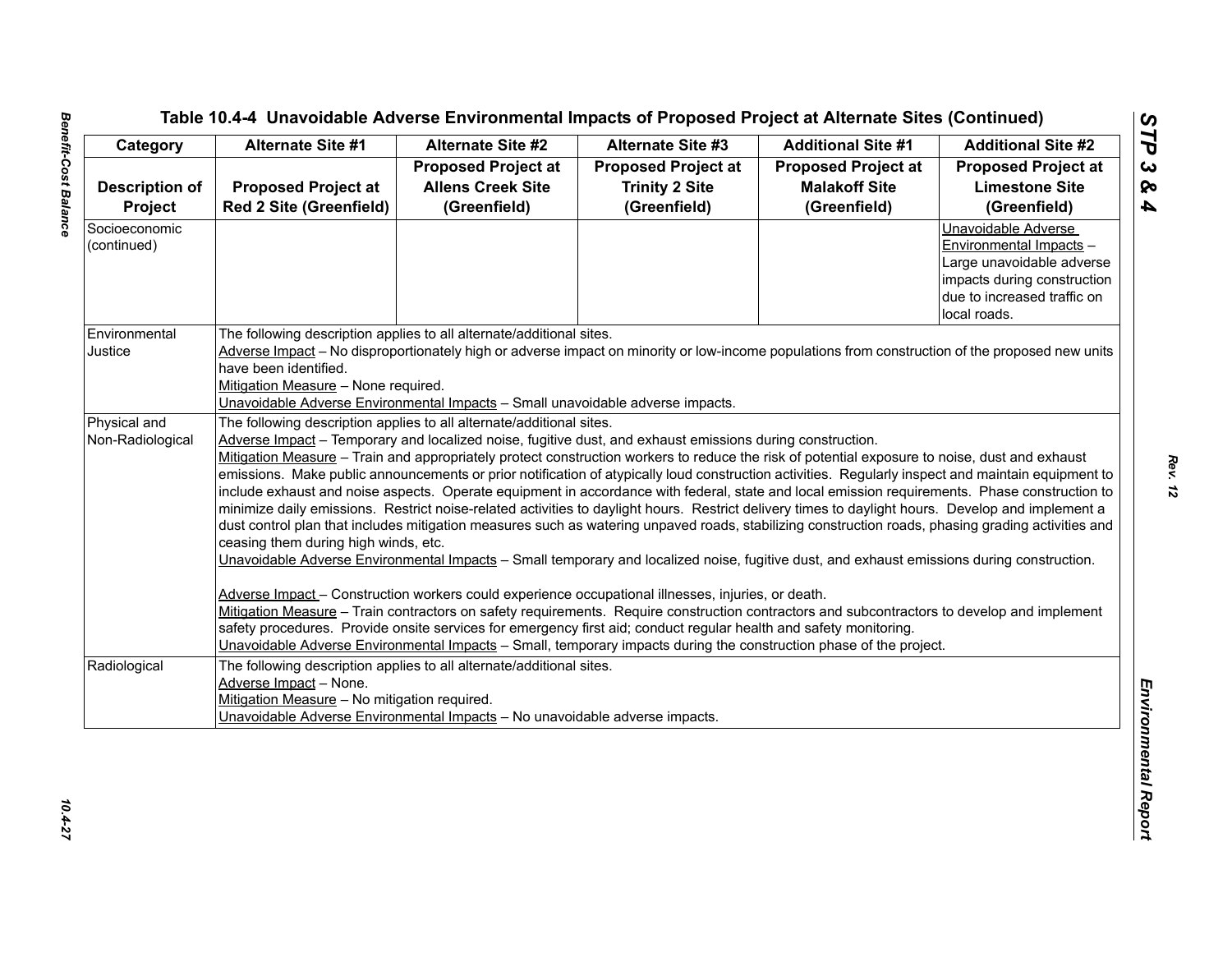| Category              | <b>Alternate Site #1</b>                                  | Alternate Site #2                                                    | <b>Alternate Site #3</b>                                                                                                                         | <b>Additional Site #1</b>                                 | <b>Additional Site #2</b>                                 |
|-----------------------|-----------------------------------------------------------|----------------------------------------------------------------------|--------------------------------------------------------------------------------------------------------------------------------------------------|-----------------------------------------------------------|-----------------------------------------------------------|
|                       |                                                           | <b>Proposed Project at</b>                                           | <b>Proposed Project at</b>                                                                                                                       | <b>Proposed Project at</b>                                | <b>Proposed Project at</b>                                |
| <b>Description of</b> | <b>Proposed Project at</b>                                | <b>Allens Creek Site</b>                                             | <b>Trinity 2 Site</b>                                                                                                                            | <b>Malakoff Site</b>                                      | <b>Limestone Site</b>                                     |
| <b>Project</b>        | <b>Red 2 Site (Greenfield)</b>                            | (Greenfield)                                                         | (Greenfield)                                                                                                                                     | (Greenfield)                                              | (Greenfield)                                              |
| Atmospheric and       |                                                           | The following description applies to all alternate/additional sites. |                                                                                                                                                  |                                                           |                                                           |
| Meteorological        |                                                           |                                                                      | Adverse Impact - Temporary and localized noise, fugitive dust, and exhaust emissions during construction.                                        |                                                           |                                                           |
|                       |                                                           |                                                                      | Mitigation Measures - Regularly inspect and maintain equipment. Phase construction to minimize daily emissions. Develop and implement a dust     |                                                           |                                                           |
|                       |                                                           |                                                                      | control plan that includes mitigation measures such as watering unpaved roads, stabilizing construction roads, phasing grading activities, and   |                                                           |                                                           |
|                       |                                                           |                                                                      | suspending grading/earthmoving during high winds and extreme air pollution events, covering truck loads and debris stockpiles, reducing material |                                                           |                                                           |
|                       |                                                           |                                                                      | handling, limiting vehicle speed, re-vegetating medians and slopes, visually inspecting emission control equipment, etc.                         |                                                           |                                                           |
|                       |                                                           |                                                                      | Unavoidable Adverse Environmental Impacts - Small, temporary impacts from localized noise, fugitive dust, and exhaust emissions during           |                                                           |                                                           |
|                       | construction.                                             |                                                                      |                                                                                                                                                  |                                                           |                                                           |
|                       |                                                           |                                                                      | <b>Operations-Related</b>                                                                                                                        |                                                           |                                                           |
| Land Use              | Adverse Impact - Land                                     | Adverse Impact - Land                                                | Adverse Impact - Land                                                                                                                            | Adverse Impact - Land                                     | Adverse Impact - Land                                     |
|                       | occupied by plant facility                                | occupied by plant facility                                           | occupied by plant facility                                                                                                                       | occupied by plant facility                                | occupied by plant facility                                |
|                       | and associated reservoir                                  | and associated reservoir(s)                                          | and associated reservoir                                                                                                                         | and associated reservoir                                  | and associated reservoir                                  |
|                       | would be permanently                                      | would be permanently                                                 | would be permanently                                                                                                                             | would be permanently                                      | would be permanently                                      |
|                       | dedicated to the plant until                              | dedicated until                                                      | dedicated to the plant until                                                                                                                     | dedicated to the plant until                              | dedicated to the plant until                              |
|                       | decommissioning.                                          | decommissioning.                                                     | decommissioning.                                                                                                                                 | decommissioning.                                          | decommissioning.                                          |
|                       | Operation and maintenance                                 | Operation and maintenance                                            |                                                                                                                                                  | Operation and maintenance Operation and maintenance       | Operation and maintenance                                 |
|                       | of transmission line and<br>corridors would restrict land | of transmission line and<br>corridors would restrict land            | of transmission line and<br>corridors would restrict land                                                                                        | of transmission line and<br>corridors would restrict land | of transmission line and<br>corridors would restrict land |
|                       | use within the transmission                               | use within the transmission                                          | use within the transmission                                                                                                                      | use within the transmission                               | use within the transmission                               |
|                       | rights-of-way, but                                        | rights-of-way, but                                                   | rights-of-way, but                                                                                                                               | rights-of-way, but                                        | rights-of-way, but                                        |
|                       | transmission operation                                    | transmission operation                                               | transmission operation                                                                                                                           | transmission operation                                    | transmission operation                                    |
|                       | would be potentially                                      | would be potentially                                                 | would be potentially                                                                                                                             | would be potentially                                      | would be potentially                                      |
|                       | compatible with cultivation,                              | compatible with cultivation,                                         | compatible with cultivation,                                                                                                                     | compatible with cultivation,                              | compatible with cultivation,                              |
|                       | grazing and hunting but                                   | grazing and hunting but                                              | grazing and hunting but                                                                                                                          | grazing and hunting but                                   | grazing and hunting but                                   |
|                       | preclude residential and                                  | preclude residential and                                             | preclude residential and                                                                                                                         | preclude residential and                                  | preclude residential and                                  |
|                       | industrial use.                                           | industrial use.                                                      | industrial use.                                                                                                                                  | industrial use.                                           | industrial use.                                           |
|                       | Mitigation Measure - No                                   | Mitigation Measure - No                                              | Mitigation Measure - No                                                                                                                          | Mitigation Measure - No                                   | Mitigation Measure - No                                   |
|                       | mitigation would be required                              | mitigation would be required                                         | mitigation would be required                                                                                                                     | mitigation would be required                              | mitigation would be required                              |
|                       | for continued land use post                               | for continued land use post                                          | for continued land use post                                                                                                                      | for continued land use post                               | for continued land use post                               |
|                       | construction.                                             | construction.                                                        | construction.                                                                                                                                    | construction.                                             | construction.                                             |
|                       | Unavoidable Adverse                                       | Unavoidable Adverse                                                  | Unavoidable Adverse                                                                                                                              | Unavoidable Adverse                                       | Unavoidable Adverse                                       |
|                       | Environmental Impact -                                    | Environmental Impact -                                               | Environmental Impact-                                                                                                                            | <b>Environmental Impact-</b>                              | Environmental Impact -                                    |
|                       | Small impacts: land will not                              | Small impacts: land will not                                         | Small impacts: land will not                                                                                                                     | Small impacts: land will not                              | Small impacts: land will not                              |
|                       | be                                                        | be available until                                                   | be available until                                                                                                                               | be available until                                        | be available until                                        |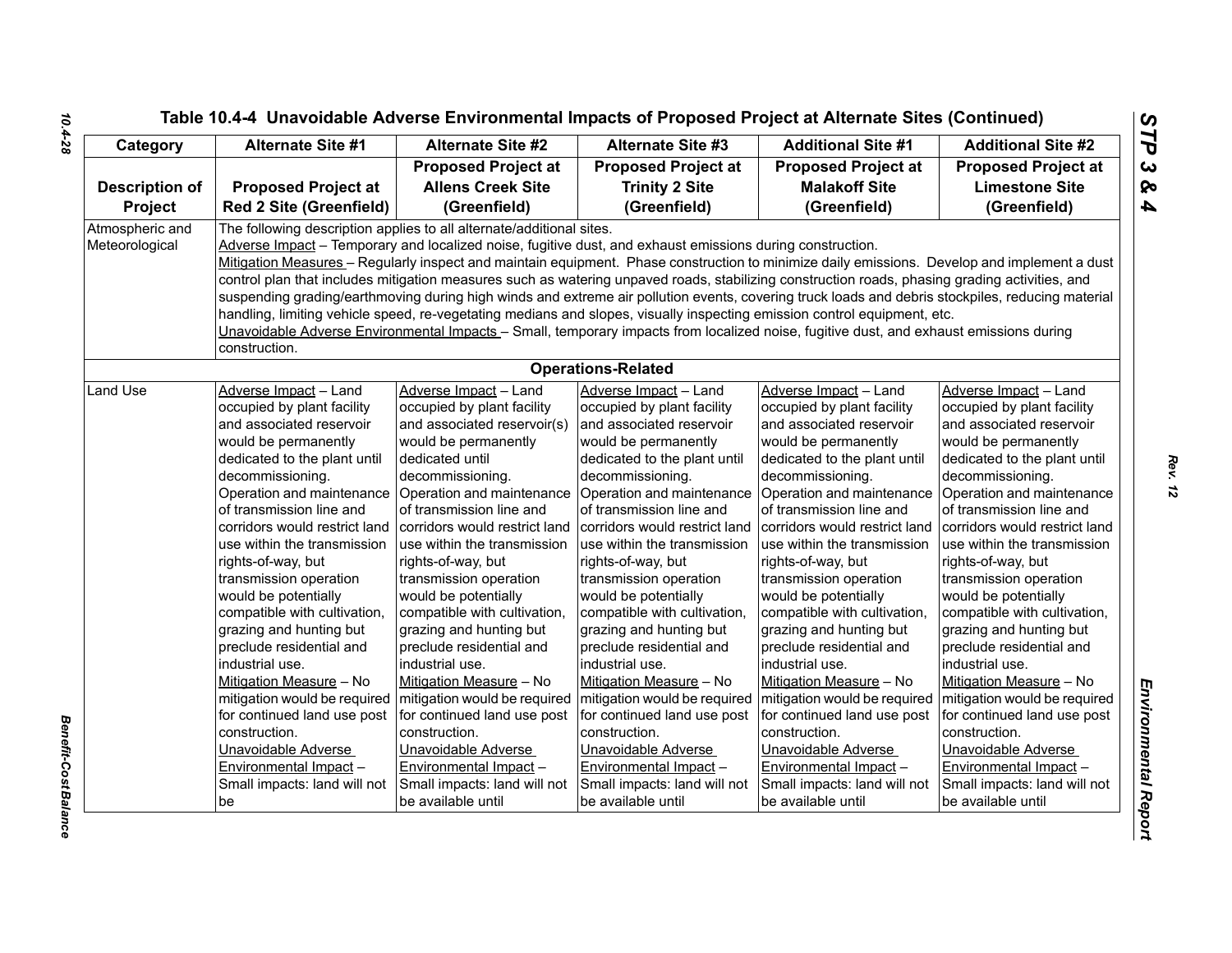| Category              | <b>Alternate Site #1</b>                                                                                                                                                                                 | <b>Alternate Site #2</b>                                                       | <b>Alternate Site #3</b>                                                                                                                                                                                                                                                                         | <b>Additional Site #1</b>  | <b>Additional Site #2</b>  |  |  |
|-----------------------|----------------------------------------------------------------------------------------------------------------------------------------------------------------------------------------------------------|--------------------------------------------------------------------------------|--------------------------------------------------------------------------------------------------------------------------------------------------------------------------------------------------------------------------------------------------------------------------------------------------|----------------------------|----------------------------|--|--|
|                       |                                                                                                                                                                                                          | <b>Proposed Project at</b>                                                     | <b>Proposed Project at</b>                                                                                                                                                                                                                                                                       | <b>Proposed Project at</b> | <b>Proposed Project at</b> |  |  |
| <b>Description of</b> | <b>Proposed Project at</b>                                                                                                                                                                               | <b>Allens Creek Site</b>                                                       | <b>Trinity 2 Site</b>                                                                                                                                                                                                                                                                            | <b>Malakoff Site</b>       | <b>Limestone Site</b>      |  |  |
| Project               | <b>Red 2 Site (Greenfield)</b>                                                                                                                                                                           | (Greenfield)                                                                   | (Greenfield)                                                                                                                                                                                                                                                                                     | (Greenfield)               | (Greenfield)               |  |  |
| Land Use              | available until                                                                                                                                                                                          | decommissioning of the                                                         | decommissioning of the                                                                                                                                                                                                                                                                           | decommissioning of the     | decommissioning of the     |  |  |
| (continued)           | decommissioning of the                                                                                                                                                                                   | plant.                                                                         | plant.                                                                                                                                                                                                                                                                                           | plant.                     | plant.                     |  |  |
|                       | plant.                                                                                                                                                                                                   |                                                                                |                                                                                                                                                                                                                                                                                                  |                            |                            |  |  |
| Land Use (Waste       |                                                                                                                                                                                                          | The following description applies to all alternate/additional sites.           |                                                                                                                                                                                                                                                                                                  |                            |                            |  |  |
| Management)           |                                                                                                                                                                                                          |                                                                                | Adverse Impact - Operating the new units would generate radioactive and non-radioactive wastes that are required to be disposed in permitted                                                                                                                                                     |                            |                            |  |  |
|                       |                                                                                                                                                                                                          |                                                                                | disposal facilities or permitted landfills. Generation of spent fuel will require disposal in accordance with federal requirements.                                                                                                                                                              |                            |                            |  |  |
|                       |                                                                                                                                                                                                          |                                                                                | Mitigation Measure - Implement waste minimization program. Disposal area(s) would be permitted waste disposal facility(ies) with a land use<br>designated for such activities. Temporary spent fuel storage facilities would be operated under appropriate regulations and guidelines until such |                            |                            |  |  |
|                       |                                                                                                                                                                                                          |                                                                                | time a NRC licensed high-level waste disposal facility is constructed. At that time, the storage facility area could be restored for other uses.                                                                                                                                                 |                            |                            |  |  |
|                       |                                                                                                                                                                                                          |                                                                                |                                                                                                                                                                                                                                                                                                  |                            |                            |  |  |
|                       | Unavoidable Adverse Environmental Impacts - Small unavoidable impacts. Some land would be dedicated to permitted landfills or licensed<br>disposal facilities and would not be available for other uses. |                                                                                |                                                                                                                                                                                                                                                                                                  |                            |                            |  |  |
| Hydrology and         |                                                                                                                                                                                                          | The following description applies to all alternate/additional sites.           |                                                                                                                                                                                                                                                                                                  |                            |                            |  |  |
| <b>Water Use</b>      | Adverse Impact - The site is assumed to require construction of a cooling water reservoir. Makeup water would be withdrawn from the cooling                                                              |                                                                                |                                                                                                                                                                                                                                                                                                  |                            |                            |  |  |
|                       | water source to replace water lost to evaporation, drift, seepage, and blowdown.                                                                                                                         |                                                                                |                                                                                                                                                                                                                                                                                                  |                            |                            |  |  |
|                       | Mitigation Measure - Comply with surface water rights and water withdrawal requirements and restrictions. Design and operate intake structures                                                           |                                                                                |                                                                                                                                                                                                                                                                                                  |                            |                            |  |  |
|                       |                                                                                                                                                                                                          |                                                                                | based on best available technology. Monitor hydrological impacts as required by water permit(s).                                                                                                                                                                                                 |                            |                            |  |  |
|                       | Unavoidable Adverse Environmental Impacts - Small unavoidable adverse impacts.                                                                                                                           |                                                                                |                                                                                                                                                                                                                                                                                                  |                            |                            |  |  |
|                       |                                                                                                                                                                                                          |                                                                                |                                                                                                                                                                                                                                                                                                  |                            |                            |  |  |
|                       | Adverse Impact - Operations would result in discharge of small amounts of chemicals to Texas waters. Water would be added back to the river                                                              |                                                                                |                                                                                                                                                                                                                                                                                                  |                            |                            |  |  |
|                       | through the blowdown discharge.<br>Mitigation Measure - All discharges would comply with TPDES permit and applicable water quality standards. Prepare and implement a SWPPP                              |                                                                                |                                                                                                                                                                                                                                                                                                  |                            |                            |  |  |
|                       | to avoid/minimize releases of contaminated storm water. Prepare and implement a SPCC plan to prevent/minimize contamination from spills.                                                                 |                                                                                |                                                                                                                                                                                                                                                                                                  |                            |                            |  |  |
|                       |                                                                                                                                                                                                          |                                                                                |                                                                                                                                                                                                                                                                                                  |                            |                            |  |  |
|                       |                                                                                                                                                                                                          |                                                                                |                                                                                                                                                                                                                                                                                                  |                            |                            |  |  |
|                       |                                                                                                                                                                                                          | Unavoidable Adverse Environmental Impacts - Small unavoidable adverse impacts. |                                                                                                                                                                                                                                                                                                  |                            |                            |  |  |
|                       |                                                                                                                                                                                                          |                                                                                | Adverse Impact - Operations may result in a small thermal plume discharged to Texas waters.                                                                                                                                                                                                      |                            |                            |  |  |
|                       |                                                                                                                                                                                                          |                                                                                | Mitigation Measure - The differences between plume temperature and ambient water temperature would be maintained within limits set in the                                                                                                                                                        |                            |                            |  |  |
|                       | TPDES permit.                                                                                                                                                                                            |                                                                                |                                                                                                                                                                                                                                                                                                  |                            |                            |  |  |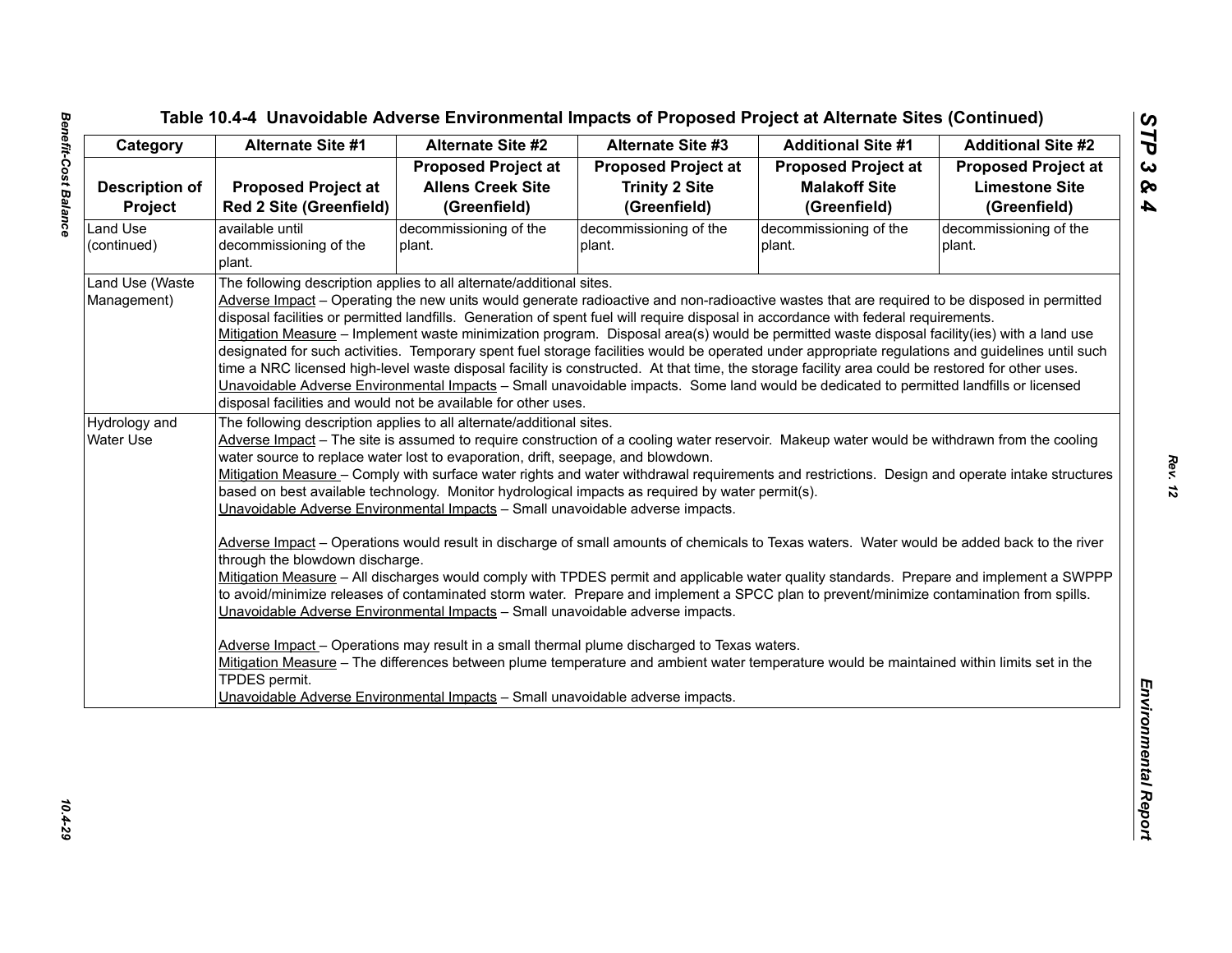| <b>Alternate Site #1</b><br><b>Alternate Site #2</b><br><b>Alternate Site #3</b><br><b>Additional Site #1</b><br>Category<br><b>Proposed Project at</b><br><b>Proposed Project at</b><br><b>Proposed Project at</b><br><b>Allens Creek Site</b><br><b>Trinity 2 Site</b><br><b>Malakoff Site</b><br><b>Description of</b><br><b>Proposed Project at</b><br>Project<br><b>Red 2 Site (Greenfield)</b><br>(Greenfield)<br>(Greenfield)<br>(Greenfield)<br>Aquatic Ecology<br>The following description applies to all alternate/additional sites.<br>Adverse Impact - Impacts to aquatic biota from impingement, entrainment and thermal discharges.<br>cooling towers that minimize withdrawal of river water for plant operation.<br>Unavoidable Adverse Environmental Impacts - Small unavoidable adverse impacts.<br>Adverse Impact - Operations would result in discharge of small amounts of chemicals to Texas waters.<br>Unavoidable Adverse Environmental Impacts - Small unavoidable adverse impacts on aquatic ecology.<br>Adverse Impact - Potential impacts to aquatic ecology due to petroleum spills from routine maintenance activities near water.<br>Mitigation Measure - Prepare and implement a SPCC Plan to avoid/minimize contamination from spills.<br>Unavoidable Adverse Environmental Impacts - Small unavoidable adverse impacts.<br><b>Terrestrial Ecology</b><br>The following description applies to all alternate/additional sites.<br>Adverse Impact - No adverse impacts from cooling towers are anticipated.<br>Mitigation Measures - None required.<br>Unavoidable Adverse Environmental Impacts - No unavoidable adverse impacts.<br>Adverse Impact - Episodic loud noises at the site or along lines could frighten animals.<br>Mitigation Measure - Animal displacement due to noise would be temporary in nature.<br>Unavoidable Adverse Environmental Impacts - Small temporary unavoidable adverse impacts.<br>Adverse Impact - Potential impacts to vegetation and habitat within the transmission line rights-of-way from routine maintenance of woody<br>vegetative growth by manual and mechanical methods and herbicides.<br>Mitigation Measure - Implement existing procedures for transmission line maintenance designed to protect flora and fauna. Train personnel in the<br>handling of fuel and lubricants and the clean-up and reporting of any incidental spills. Have adequate spill response equipment on hand during | Table 10.4-4 Unavoidable Adverse Environmental Impacts of Proposed Project at Alternate Sites (Continued)                                                                                                                                                                                                                                                                                                                             |  |  |  |  |  |  |
|-----------------------------------------------------------------------------------------------------------------------------------------------------------------------------------------------------------------------------------------------------------------------------------------------------------------------------------------------------------------------------------------------------------------------------------------------------------------------------------------------------------------------------------------------------------------------------------------------------------------------------------------------------------------------------------------------------------------------------------------------------------------------------------------------------------------------------------------------------------------------------------------------------------------------------------------------------------------------------------------------------------------------------------------------------------------------------------------------------------------------------------------------------------------------------------------------------------------------------------------------------------------------------------------------------------------------------------------------------------------------------------------------------------------------------------------------------------------------------------------------------------------------------------------------------------------------------------------------------------------------------------------------------------------------------------------------------------------------------------------------------------------------------------------------------------------------------------------------------------------------------------------------------------------------------------------------------------------------------------------------------------------------------------------------------------------------------------------------------------------------------------------------------------------------------------------------------------------------------------------------------------------------------------------------------------------------------------------------------------------------------------------------------------------------------------------------------------------------------|---------------------------------------------------------------------------------------------------------------------------------------------------------------------------------------------------------------------------------------------------------------------------------------------------------------------------------------------------------------------------------------------------------------------------------------|--|--|--|--|--|--|
|                                                                                                                                                                                                                                                                                                                                                                                                                                                                                                                                                                                                                                                                                                                                                                                                                                                                                                                                                                                                                                                                                                                                                                                                                                                                                                                                                                                                                                                                                                                                                                                                                                                                                                                                                                                                                                                                                                                                                                                                                                                                                                                                                                                                                                                                                                                                                                                                                                                                             | <b>Additional Site #2</b>                                                                                                                                                                                                                                                                                                                                                                                                             |  |  |  |  |  |  |
|                                                                                                                                                                                                                                                                                                                                                                                                                                                                                                                                                                                                                                                                                                                                                                                                                                                                                                                                                                                                                                                                                                                                                                                                                                                                                                                                                                                                                                                                                                                                                                                                                                                                                                                                                                                                                                                                                                                                                                                                                                                                                                                                                                                                                                                                                                                                                                                                                                                                             | <b>Proposed Project at</b>                                                                                                                                                                                                                                                                                                                                                                                                            |  |  |  |  |  |  |
|                                                                                                                                                                                                                                                                                                                                                                                                                                                                                                                                                                                                                                                                                                                                                                                                                                                                                                                                                                                                                                                                                                                                                                                                                                                                                                                                                                                                                                                                                                                                                                                                                                                                                                                                                                                                                                                                                                                                                                                                                                                                                                                                                                                                                                                                                                                                                                                                                                                                             | <b>Limestone Site</b>                                                                                                                                                                                                                                                                                                                                                                                                                 |  |  |  |  |  |  |
|                                                                                                                                                                                                                                                                                                                                                                                                                                                                                                                                                                                                                                                                                                                                                                                                                                                                                                                                                                                                                                                                                                                                                                                                                                                                                                                                                                                                                                                                                                                                                                                                                                                                                                                                                                                                                                                                                                                                                                                                                                                                                                                                                                                                                                                                                                                                                                                                                                                                             | (Greenfield)                                                                                                                                                                                                                                                                                                                                                                                                                          |  |  |  |  |  |  |
|                                                                                                                                                                                                                                                                                                                                                                                                                                                                                                                                                                                                                                                                                                                                                                                                                                                                                                                                                                                                                                                                                                                                                                                                                                                                                                                                                                                                                                                                                                                                                                                                                                                                                                                                                                                                                                                                                                                                                                                                                                                                                                                                                                                                                                                                                                                                                                                                                                                                             | Mitigation Measure - Intake structure designed to minimize impingement and entrainment mortality with the "Best Technology Available".<br>Discharges would comply with USEPA and Texas regulations (e.g., TPDES permit conditions) addressing discharges to surface water. Use of<br>Mitigation Measure - The TPDES permit limits are set to ensure that discharges do not significantly affect aquatic populations or water quality. |  |  |  |  |  |  |
|                                                                                                                                                                                                                                                                                                                                                                                                                                                                                                                                                                                                                                                                                                                                                                                                                                                                                                                                                                                                                                                                                                                                                                                                                                                                                                                                                                                                                                                                                                                                                                                                                                                                                                                                                                                                                                                                                                                                                                                                                                                                                                                                                                                                                                                                                                                                                                                                                                                                             |                                                                                                                                                                                                                                                                                                                                                                                                                                       |  |  |  |  |  |  |
|                                                                                                                                                                                                                                                                                                                                                                                                                                                                                                                                                                                                                                                                                                                                                                                                                                                                                                                                                                                                                                                                                                                                                                                                                                                                                                                                                                                                                                                                                                                                                                                                                                                                                                                                                                                                                                                                                                                                                                                                                                                                                                                                                                                                                                                                                                                                                                                                                                                                             |                                                                                                                                                                                                                                                                                                                                                                                                                                       |  |  |  |  |  |  |
| maintenance activities in the corridors.<br>Unavoidable Adverse Environmental Impacts - Small unavoidable adverse impacts during the life of the plant.                                                                                                                                                                                                                                                                                                                                                                                                                                                                                                                                                                                                                                                                                                                                                                                                                                                                                                                                                                                                                                                                                                                                                                                                                                                                                                                                                                                                                                                                                                                                                                                                                                                                                                                                                                                                                                                                                                                                                                                                                                                                                                                                                                                                                                                                                                                     |                                                                                                                                                                                                                                                                                                                                                                                                                                       |  |  |  |  |  |  |
| Socioeconomic<br>Adverse Impact-<br>Adverse Impact-<br>Adverse Impact-<br>Adverse Impact-<br>Adverse Impact-                                                                                                                                                                                                                                                                                                                                                                                                                                                                                                                                                                                                                                                                                                                                                                                                                                                                                                                                                                                                                                                                                                                                                                                                                                                                                                                                                                                                                                                                                                                                                                                                                                                                                                                                                                                                                                                                                                                                                                                                                                                                                                                                                                                                                                                                                                                                                                |                                                                                                                                                                                                                                                                                                                                                                                                                                       |  |  |  |  |  |  |
| Operations-related direct<br>Operations-related direct<br>Operations-related direct<br>Operations-related direct                                                                                                                                                                                                                                                                                                                                                                                                                                                                                                                                                                                                                                                                                                                                                                                                                                                                                                                                                                                                                                                                                                                                                                                                                                                                                                                                                                                                                                                                                                                                                                                                                                                                                                                                                                                                                                                                                                                                                                                                                                                                                                                                                                                                                                                                                                                                                            | Operations-related direct                                                                                                                                                                                                                                                                                                                                                                                                             |  |  |  |  |  |  |
| and indirect workers (and<br>and indirect workers (and<br>and indirect workers (and<br>and indirect workers (and<br>their families) would<br>their families) would                                                                                                                                                                                                                                                                                                                                                                                                                                                                                                                                                                                                                                                                                                                                                                                                                                                                                                                                                                                                                                                                                                                                                                                                                                                                                                                                                                                                                                                                                                                                                                                                                                                                                                                                                                                                                                                                                                                                                                                                                                                                                                                                                                                                                                                                                                          | and indirect workers (and                                                                                                                                                                                                                                                                                                                                                                                                             |  |  |  |  |  |  |
| their families) would<br>their families) would<br>their families) would<br>increase demand for<br>increase demand for<br>increase demand for<br>increase demand for<br>increase demand for                                                                                                                                                                                                                                                                                                                                                                                                                                                                                                                                                                                                                                                                                                                                                                                                                                                                                                                                                                                                                                                                                                                                                                                                                                                                                                                                                                                                                                                                                                                                                                                                                                                                                                                                                                                                                                                                                                                                                                                                                                                                                                                                                                                                                                                                                  |                                                                                                                                                                                                                                                                                                                                                                                                                                       |  |  |  |  |  |  |
| housing, classroom space,<br>housing, classroom space,<br>housing, classroom space,<br>housing, classroom space,                                                                                                                                                                                                                                                                                                                                                                                                                                                                                                                                                                                                                                                                                                                                                                                                                                                                                                                                                                                                                                                                                                                                                                                                                                                                                                                                                                                                                                                                                                                                                                                                                                                                                                                                                                                                                                                                                                                                                                                                                                                                                                                                                                                                                                                                                                                                                            | housing, classroom space,                                                                                                                                                                                                                                                                                                                                                                                                             |  |  |  |  |  |  |

*Benefit-Cost Balance* 

**Benefit-Cost Balance**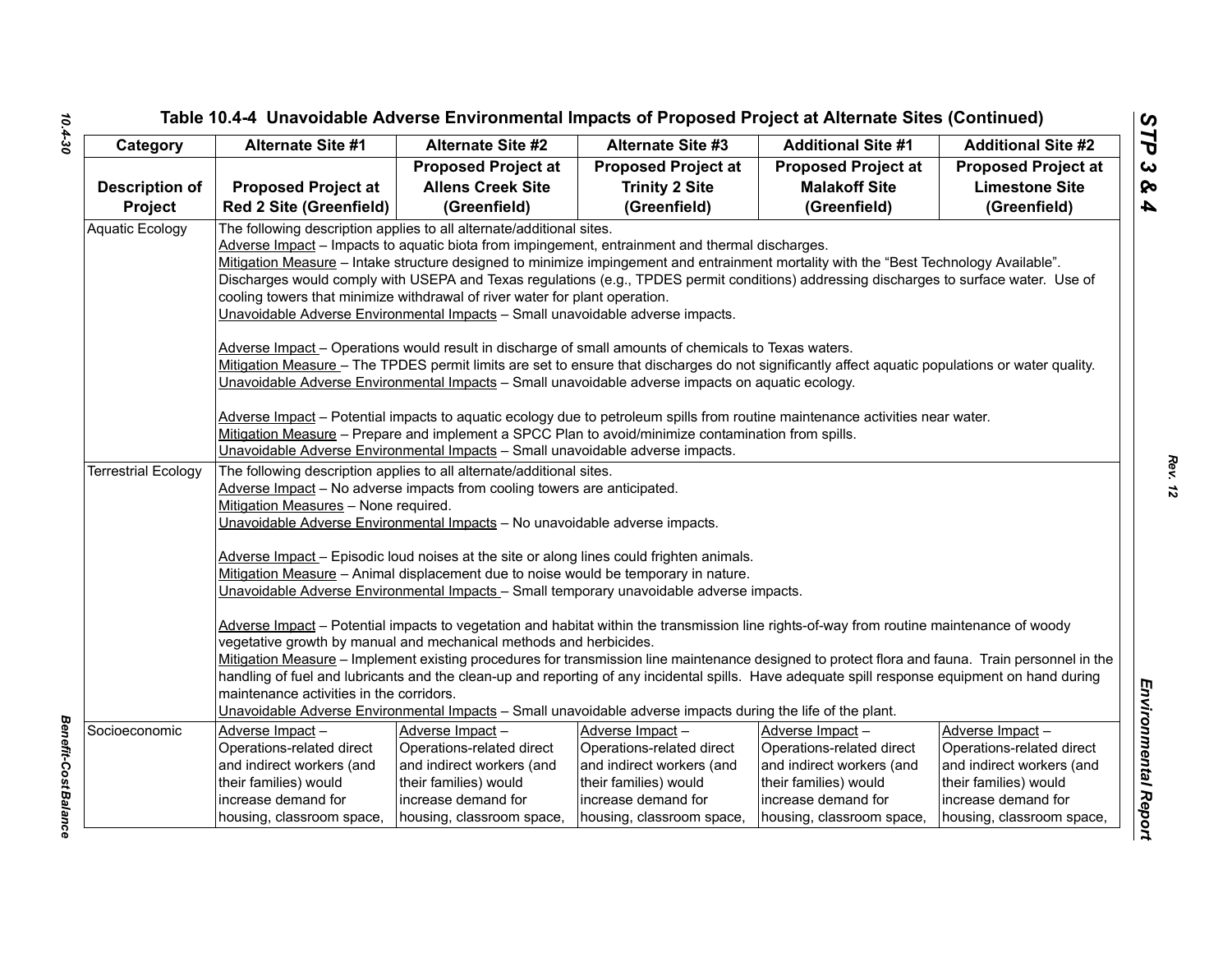| Category              | <b>Alternate Site #1</b>               | <b>Alternate Site #2</b>                                                                      | <b>Alternate Site #3</b>               | <b>Additional Site #1</b>              | <b>Additional Site #2</b>                   |
|-----------------------|----------------------------------------|-----------------------------------------------------------------------------------------------|----------------------------------------|----------------------------------------|---------------------------------------------|
|                       |                                        | <b>Proposed Project at</b>                                                                    | <b>Proposed Project at</b>             | <b>Proposed Project at</b>             | <b>Proposed Project at</b>                  |
| <b>Description of</b> | <b>Proposed Project at</b>             | <b>Allens Creek Site</b>                                                                      | <b>Trinity 2 Site</b>                  | <b>Malakoff Site</b>                   | <b>Limestone Site</b>                       |
| Project               | <b>Red 2 Site (Greenfield)</b>         | (Greenfield)                                                                                  | (Greenfield)                           | (Greenfield)                           | (Greenfield)                                |
| Socioeconomic         | and public services within             | and public services within                                                                    | and public services within             | and public services within             | and public services within                  |
| (continued)           | Fannin and Grayson                     | Austin and Fort Bend                                                                          | Freestone and Henderson                | Henderson and Ellis                    | <b>Henderson and Ellis</b>                  |
|                       | Counties and the ROI over              | Counties and the ROI over                                                                     | Counties and the ROI over              | Counties and the ROI over              | Counties and the ROI over                   |
|                       | pre-construction conditions,           | pre-construction conditions,                                                                  | pre-construction conditions,           | pre-construction conditions,           | pre-construction conditions,                |
|                       | but much less than the                 | but much less than the                                                                        | but much less than the                 | but much less than the                 | but much less than the                      |
|                       | construction-related                   | construction-related                                                                          | construction-related                   | construction-related                   | construction-related                        |
|                       | population.                            | population.                                                                                   | population.                            | population.                            | population.                                 |
|                       | Mitigation Measure -                   | Mitigation Measure -                                                                          | Mitigation Measure -                   | Mitigation Measure -                   | Mitigation Measure -                        |
|                       | Discuss anticipated influx of          | Discuss anticipated influx of                                                                 | Discuss anticipated influx of          | Discuss anticipated influx of          | Discuss anticipated influx of               |
|                       | workers and schedule with              | workers and schedule with                                                                     | workers and schedule with              | workers and schedule with              | workers and schedule with                   |
|                       | community leaders,                     | community leaders,                                                                            | community leaders,                     | community leaders,                     | community leaders,                          |
|                       | allowing local and regional            | allowing local and regional                                                                   | allowing local and regional            | allowing local and regional            | allowing local and regional                 |
|                       | officials the opportunity to           | officials the opportunity to                                                                  | officials the opportunity to           | officials the opportunity to           | officials the opportunity to                |
|                       | plan for the influx. Builders          | plan for the influx. Builders                                                                 | plan for the influx. Builders          | plan for the influx. Builders          | plan for the influx. Builders               |
|                       | and developers would meet              | and developers would meet                                                                     | and developers would meet              | and developers would meet              | and developers would meet                   |
|                       | the demand for additional              | the demand for additional                                                                     | the demand for additional              | the demand for additional              | the demand for additional                   |
|                       | housing. Increased tax                 | housing. Increased tax                                                                        | housing. Increased tax                 | housing. Increased tax                 | housing. Increased tax                      |
|                       | revenues as a result of the            | revenues as a result of the                                                                   | revenues as a result of the            | revenues as a result of the            | revenues as a result of the                 |
|                       | project would fund                     | project would fund                                                                            | project would fund                     | project would fund                     | project would fund                          |
|                       | additional school resources,           | additional school resources,                                                                  | additional school resources,           | additional school resources,           | additional school resources,                |
|                       | and could be used to                   | and could be used to                                                                          | and could be used to                   | and could be used to                   | and could be used to                        |
|                       | purchase additional                    | purchase additional                                                                           | purchase additional                    | purchase additional                    | purchase additional                         |
|                       |                                        | facilities/equipment and hire   facilities/equipment and hire   facilities/equipment and hire |                                        | facilities/equipment and hire          | facilities/equipment and hire               |
|                       | train additional public                | train additional public                                                                       | train additional public                | train additional public                | train additional public                     |
|                       | service staff if necessary.            | service staff if necessary.                                                                   | service staff if necessary.            | service staff if necessary.            | service staff if necessary.                 |
|                       | Because the project has a              | Because the project has a                                                                     | Because the project has a              | Because the project has a              | Because the project has a                   |
|                       | long lead time, it is likely           | long lead time, it is likely                                                                  | long lead time, it is likely           | long lead time, it is likely           | long lead time, it is likely                |
|                       | that if the community                  | that if the community                                                                         | that if the community                  | that if the community                  | that if the community                       |
|                       | anticipates the increase in            | anticipates the increase in                                                                   | anticipates the increase in            | anticipates the increase in            | anticipates the increase in                 |
|                       |                                        |                                                                                               |                                        |                                        |                                             |
|                       | population, adequate                   | population, adequate<br>affordable housing,                                                   | population, adequate                   | population, adequate                   | population, adequate<br>affordable housing, |
|                       | affordable housing,                    |                                                                                               | affordable housing,                    | affordable housing,                    |                                             |
|                       | classroom space, and                   | classroom space, and                                                                          | classroom space, and                   | classroom space, and                   | classroom space, and                        |
|                       | public services would be<br>available. | public services would be<br>available.                                                        | public services would be<br>available. | public services would be<br>available. | public services would be<br>available.      |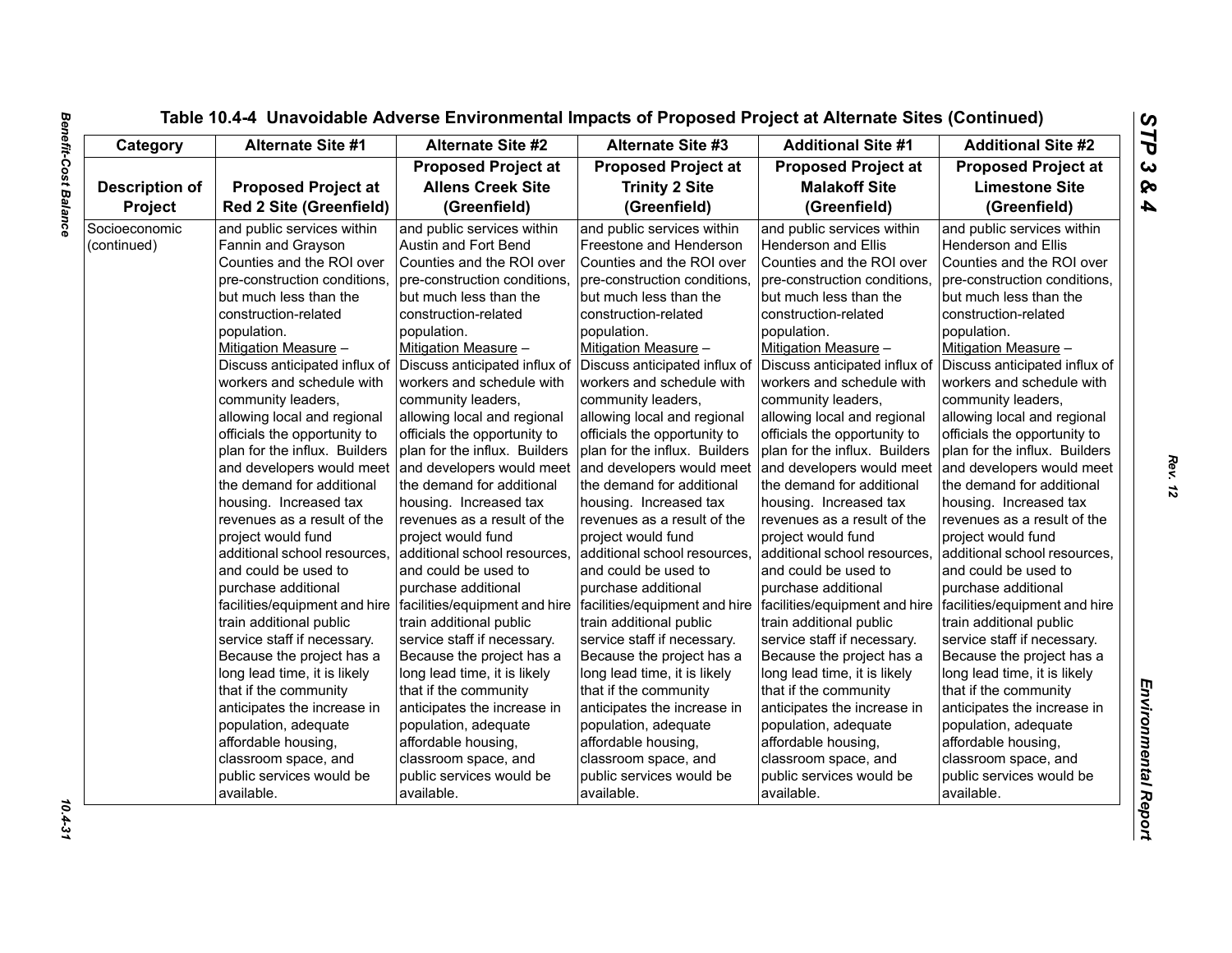| Category              |                                    | <b>Alternate Site #2</b><br><b>Alternate Site #1</b>      | <b>Alternate Site #3</b>      | <b>Additional Site #1</b>      | <b>Additional Site #2</b>      |
|-----------------------|------------------------------------|-----------------------------------------------------------|-------------------------------|--------------------------------|--------------------------------|
|                       |                                    | <b>Proposed Project at</b>                                | <b>Proposed Project at</b>    | <b>Proposed Project at</b>     | <b>Proposed Project at</b>     |
| <b>Description of</b> | <b>Proposed Project at</b>         | <b>Allens Creek Site</b>                                  | <b>Trinity 2 Site</b>         | <b>Malakoff Site</b>           | <b>Limestone Site</b>          |
| Project               | <b>Red 2 Site (Greenfield)</b>     | (Greenfield)                                              | (Greenfield)                  | (Greenfield)                   | (Greenfield)                   |
| Socioeconomic         | Unavoidable Adverse                | Unavoidable Adverse                                       | Unavoidable Adverse           | Unavoidable Adverse            | Unavoidable Adverse            |
| (continued)           | Environmental Impacts -            | Environmental Impacts -                                   | Environmental Impacts -       | Environmental Impacts -        | Environmental Impacts -        |
|                       | Small to moderate                  | Small unavoidable adverse                                 | Small to moderate             | Small unavoidable adverse      | Small to moderate              |
|                       | unavoidable adverse                | impacts given proximity to                                | unavoidable adverse           | impacts given site proximity   | unavoidable adverse            |
|                       | impacts.                           | metropolitan area of                                      | impacts.                      | to Dallas suburbs, which is    | impacts, given site's rural    |
|                       |                                    | Houston, which is expected                                |                               | expected to readily absorb     | location.                      |
|                       | <b>Adverse Impact - Operation</b>  | to readily absorb population   Adverse Impact - Operation |                               | population influx.             |                                |
|                       | of two units would increase        | influx.                                                   | of two units would increase   |                                | Adverse Impact - Operation     |
|                       | the traffic on local roads         |                                                           | the traffic on local roads    | Adverse Impact - Operation     | of two units would increase    |
|                       | during shift change. Valley        | Adverse Impact - Operation                                | during shift change,          | of two units would increase    | the traffic on local roads     |
|                       | power plant is located             | of two units would increase                               | especially if they coincided  | the traffic on local roads     | during shift change,           |
|                       | adjacent to the site,              | the traffic on local roads                                | with operating shifts of      | during shift change; Trinidad  | especially given site's close  |
|                       | although its workforce is          | during shift change.                                      | workers at nearby Big         | power plant is nearby          | proximity to the existing      |
|                       | expected to be significantly       | Outages at the site would                                 | Brown plant and lignite       | although its workforce is      | Limestone coal plant and       |
|                       | smaller given type of plant.       | increase traffic even further. mining operations. Outages |                               | expected to be significantly   | lignite mining operations.     |
|                       | Outages at the site would          | Mitigation Measure -                                      | at the site would increase    | smaller given type of plant.   | Outages at the site would      |
|                       | increase traffic even further.     | Consider staggering outage                                | traffic even further.         | Outages at the site would      | increase traffic even further. |
|                       | Mitigation Measure -               | shifts to reduce plant-                                   | Mitigation Measure -          | increase traffic even further. | Mitigation Measure -           |
|                       | Consider staggering outage         | associated traffic on local                               | Encourage                     | Mitigation Measure -           | Consider staggering outage     |
|                       | shifts to reduce plant-            | roads during shift changes;                               | carpooling/vanpooling, offer  | Consider staggering outage     | shifts to reduce plant-        |
|                       | associated traffic on local        | vanpooling and travel                                     | shuttle service to workers to | shifts to reduce plant-        | associated traffic on local    |
|                       | roads during shift changes;        | reduction incentives                                      | and from site, and travel     | associated traffic on local    | roads during shift changes;    |
|                       | vanpooling and travel              | (currently in use at STP                                  | reduction incentives          | roads during shift changes;    | vanpooling and travel          |
|                       | reduction incentives               | Units 1 & 2).                                             | (currently in use at STP      | vanpooling and travel          | reduction incentives           |
|                       | (currently in use at STP           | Unavoidable Adverse                                       | Units 1 & 2). Consider        | reduction incentives           | (currently in use at STP       |
|                       | Units 1 & 2).                      | Environmental Impacts -                                   | staggering outage shifts to   | (currently in use at STP       | Units 1 & 2).                  |
|                       | Unavoidable Adverse                | Small unavoidable adverse                                 | reduce plant-associated       | Units 1 & 2).                  | Unavoidable Adverse            |
|                       | Environmental Impacts -            | impacts.                                                  | traffic on local roads during | Unavoidable Adverse            | Environmental Impacts -        |
|                       | Small unavoidable adverse          |                                                           | shift changes.                | Environmental Impacts -        | Small to moderate              |
|                       | impacts.                           | Adverse Impact-Additional                                 | Unavoidable Adverse           | Small to moderate              | unavoidable adverse            |
|                       |                                    | cooling towers may impact                                 | Environmental Impacts -       | unavoidable adverse            | impacts.                       |
|                       | <b>Adverse Impact - Additional</b> | existing viewscape.                                       | Small unavoidable adverse     | impacts.                       |                                |
|                       | cooling towers may impact          | Mitigation Measure - During   impacts.                    |                               |                                | Adverse Impact - Additional    |
|                       | existing viewscape.                | plant layout, attempt to                                  |                               | Adverse Impact - Additional    | cooling towers may impact      |
|                       | Mitigation Measure - During        | locate towers in an area                                  | Adverse Impact - Additional   | cooling towers may impact      | existing viewscape.            |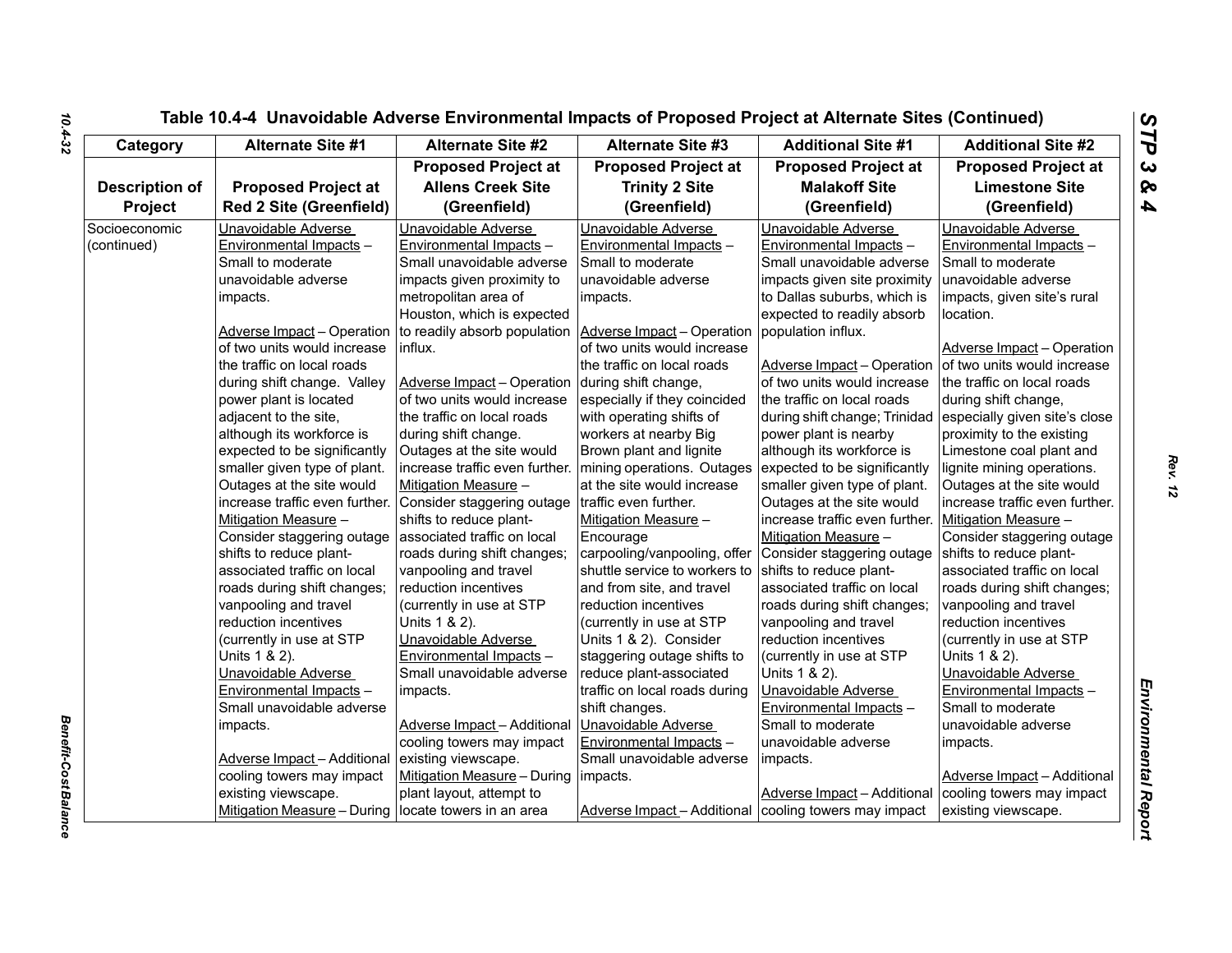| Category              | <b>Alternate Site #1</b>       | Alternate Site #2           | <b>Alternate Site #3</b>      | <b>Additional Site #1</b>   | <b>Additional Site #2</b>     |
|-----------------------|--------------------------------|-----------------------------|-------------------------------|-----------------------------|-------------------------------|
|                       |                                | <b>Proposed Project at</b>  | <b>Proposed Project at</b>    | <b>Proposed Project at</b>  | <b>Proposed Project at</b>    |
| <b>Description of</b> | <b>Proposed Project at</b>     | <b>Allens Creek Site</b>    | <b>Trinity 2 Site</b>         | <b>Malakoff Site</b>        | <b>Limestone Site</b>         |
| Project               | <b>Red 2 Site (Greenfield)</b> | (Greenfield)                | (Greenfield)                  | (Greenfield)                | (Greenfield)                  |
| Socioeconomic         | plant layout, attempt to       | isolated from area view     | cooling towers may impact     | existing viewscape,         | Mitigation Measure - During   |
| (continued)           | locate towers in an area       | points to maximum extent    | existing viewscape.           | especially given heavy      | plant layout, attempt to      |
|                       | isolated from area view        | possible.                   | Mitigation Measure - During   | recreational use in the     | locate towers in an area      |
|                       | points to maximum extent       | Unavoidable Adverse         | plant layout, attempt to      | general area.               | isolated from area view       |
|                       | possible.                      | Environmental Impacts -     | locate towers in an area      | Mitigation Measure - During | points to maximum extent      |
|                       | Unavoidable Adverse            | Small to moderate           | isolated from area view       | plant layout, attempt to    | possible.                     |
|                       | Environmental Impacts -        | unavoidable adverse         | points to maximum extent      | locate towers in an area    | Unavoidable Adverse           |
|                       | Small to moderate              | impacts.                    | possible.                     | isolated from area view     | Environmental Impacts -       |
|                       | unavoidable adverse            |                             | Unavoidable Adverse           | points to maximum extent    | Site is located in an         |
|                       | impacts.                       | Adverse Impact-             | Environmental Impacts -       | possible.                   | industrialized area. Small    |
|                       |                                | Consumption of fossil fuels | Small to moderate             | Unavoidable Adverse         | unavoidable adverse           |
|                       | Adverse Impact-                | during the fuel-cycle       | unavoidable adverse           | Environmental Impacts -     | impacts.                      |
|                       | Consumption of fossil fuels    | process would be small      | impacts.                      | Small to moderate           |                               |
|                       | during the fuel-cycle          | relative to the power       | Adverse Impact-               | unavoidable adverse         | Adverse Impact-               |
|                       | process would be small         | production.                 | Consumption of fossil fuels   | impacts.                    | Consumption of fossil fuels   |
|                       | relative to the power          | Mitigation Measure - No     | during the fuel-cycle         |                             | during the fuel-cycle         |
|                       | production.                    | mitigation needed.          | process would be small        | Adverse Impact-             | process would be small        |
|                       | Mitigation Measure - No        | Unavoidable Adverse         | relative to the power         | Consumption of fossil fuels | relative to the power         |
|                       | mitigation needed.             | Environmental Impacts -     | production.                   | during the fuel-cycle       | production.                   |
|                       | Unavoidable Adverse            | Small unavoidable adverse   | Mitigation Measure - No       | process would be small      | Mitigation Measure - No       |
|                       | Environmental Impacts -        | impacts.                    | mitigation needed.            | relative to the power       | mitigation needed.            |
|                       | Small unavoidable adverse      |                             | Unavoidable Adverse           | production.                 | Unavoidable Adverse           |
|                       | impacts.                       |                             | Environmental Impacts -       | Mitigation Measure - No     | Environmental Impacts -       |
|                       |                                |                             | Small unavoidable adverse     | mitigation needed.          | Small unavoidable adverse     |
|                       |                                |                             | impacts.                      | Unavoidable Adverse         | impacts.                      |
|                       |                                |                             |                               | Environmental Impacts -     |                               |
|                       |                                |                             | Adverse Impact - Site is in   | Small unavoidable adverse   | Adverse Impact - Site is in   |
|                       |                                |                             | an area of historic and       | impacts.                    | an area of historic and       |
|                       |                                |                             | potential mineral             |                             | potential mineral             |
|                       |                                |                             | development (evidence of      | Adverse Impact - Site is in | development (evidence of      |
|                       |                                |                             | oil and gas drilling and      | an area of historic and     | oil and gas drilling and      |
|                       |                                |                             | lignite mining operation      | potential mineral           | lignite mining operation      |
|                       |                                |                             | nearby). Purchase of          | development (evidence of    | nearby). Purchase of          |
|                       |                                |                             | mineral rights to develop     | oil and gas drilling and    | mineral rights to develop     |
|                       |                                |                             | site for nuclear would result | lignite mining operation    | site for nuclear would result |

 $10.4 - 33$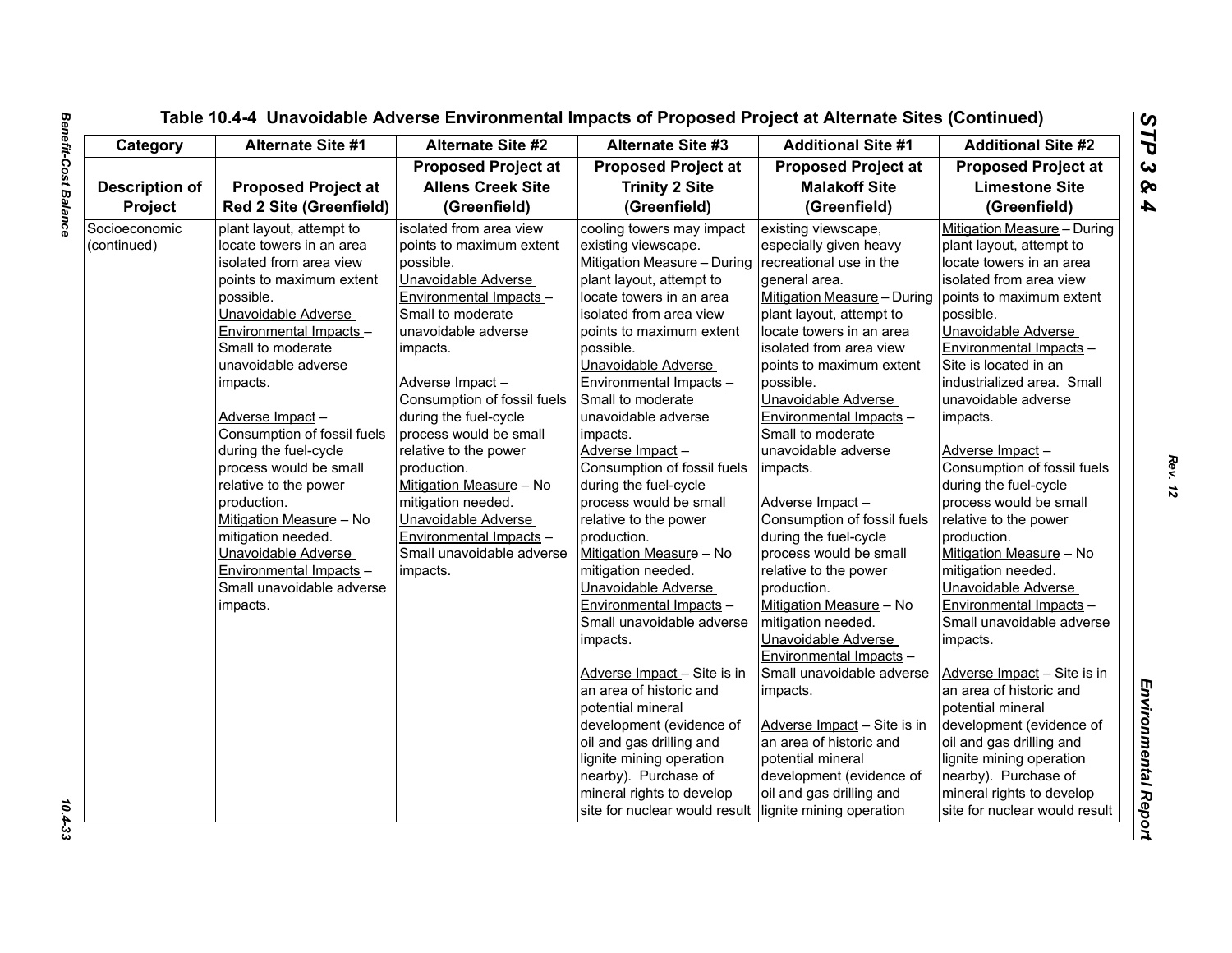| Category                         | <b>Alternate Site #1</b>                                                                                                                                                                                                            | <b>Alternate Site #2</b>                                               | <b>Alternate Site #3</b>                                                                                                                                                                                                                                                                                                                                                                                                                                                                                                                                                                                                       | <b>Additional Site #1</b>                                                                                                                                                                                                                                                                                                                                                                                                                                                                                                                                                                                                                                                      | <b>Additional Site #2</b>                                                                                                                                                                                                                                                                                                                                                                                                                                                                                                                                                                                                               |
|----------------------------------|-------------------------------------------------------------------------------------------------------------------------------------------------------------------------------------------------------------------------------------|------------------------------------------------------------------------|--------------------------------------------------------------------------------------------------------------------------------------------------------------------------------------------------------------------------------------------------------------------------------------------------------------------------------------------------------------------------------------------------------------------------------------------------------------------------------------------------------------------------------------------------------------------------------------------------------------------------------|--------------------------------------------------------------------------------------------------------------------------------------------------------------------------------------------------------------------------------------------------------------------------------------------------------------------------------------------------------------------------------------------------------------------------------------------------------------------------------------------------------------------------------------------------------------------------------------------------------------------------------------------------------------------------------|-----------------------------------------------------------------------------------------------------------------------------------------------------------------------------------------------------------------------------------------------------------------------------------------------------------------------------------------------------------------------------------------------------------------------------------------------------------------------------------------------------------------------------------------------------------------------------------------------------------------------------------------|
| <b>Description of</b><br>Project | <b>Proposed Project at</b><br><b>Red 2 Site (Greenfield)</b>                                                                                                                                                                        | <b>Proposed Project at</b><br><b>Allens Creek Site</b><br>(Greenfield) | <b>Proposed Project at</b><br><b>Trinity 2 Site</b><br>(Greenfield)                                                                                                                                                                                                                                                                                                                                                                                                                                                                                                                                                            | <b>Proposed Project at</b><br><b>Malakoff Site</b><br>(Greenfield)                                                                                                                                                                                                                                                                                                                                                                                                                                                                                                                                                                                                             | <b>Proposed Project at</b><br><b>Limestone Site</b><br>(Greenfield)                                                                                                                                                                                                                                                                                                                                                                                                                                                                                                                                                                     |
| Socioeconomic<br>(continued)     |                                                                                                                                                                                                                                     |                                                                        | in displacement or loss of<br>active oil/gas wells; lost<br>potential to expand lignite<br>mining operations (if<br>needed for nearby Big<br>Brown coal plant); and<br>potential loss of oil and gas<br>exploration jobs.<br>Mitigation Measure -<br>Sufficient lead time for<br>current mineral rights<br>owners will allow them to<br>plan for loss of mineral<br>rights; workers could<br>presumably find<br>construction work at new<br>nuclear plant.<br>Unavoidable Adverse<br>Environmental Impacts -<br>Small unavoidable impact,<br>including loss of access to<br>potentially valuable<br>minerals (coal, oil, gas). | nearby). Purchase of<br>mineral rights to develop<br>site for nuclear would result<br>in displacement or loss of<br>active oil/gas wells (or<br>possible reopening of<br>historic lignite mine at<br>Malakoff); and potential loss<br>of oil and gas exploration<br>jobs.<br>Mitigation Measure -<br>Sufficient lead time for<br>current mineral rights<br>owners will allow them to<br>plan for loss of mineral<br>rights; workers could<br>presumably find<br>construction work at new<br>nuclear plant.<br>Unavoidable Adverse<br>Environmental Impacts -<br>Small unavoidable impact,<br>including loss of access to<br>potentially valuable<br>minerals (coal, oil, gas). | in displacement or loss of<br>active oil/gas wells; or<br>prevent potential plans to<br>expand existing lignite<br>mining operations (if<br>needed for Limestone<br>plant); and potential loss of<br>oil and gas exploration jobs.<br>Mitigation Measure -<br>Sufficient lead time for<br>current mineral rights<br>owners will allow them to<br>plan for loss of mineral<br>rights; workers could<br>presumably find<br>construction work at new<br>nuclear plant.<br>Unavoidable Adverse<br>Environmental Impacts -<br>Small unavoidable impact,<br>including loss of access to<br>potentially valuable<br>minerals (coal, oil, gas). |
| Environmental<br>Justice         | The following description applies to all alternate/additional sites.<br>new units have been identified.<br>Mitigation Measure - No mitigation needed.<br>Unavoidable Adverse Environmental Impact - No unavoidable adverse impacts. |                                                                        | Adverse Impact - No disproportionately high or adverse impacts on minority or low-income populations resulting from operation of the proposed                                                                                                                                                                                                                                                                                                                                                                                                                                                                                  |                                                                                                                                                                                                                                                                                                                                                                                                                                                                                                                                                                                                                                                                                |                                                                                                                                                                                                                                                                                                                                                                                                                                                                                                                                                                                                                                         |

*Rev. 12*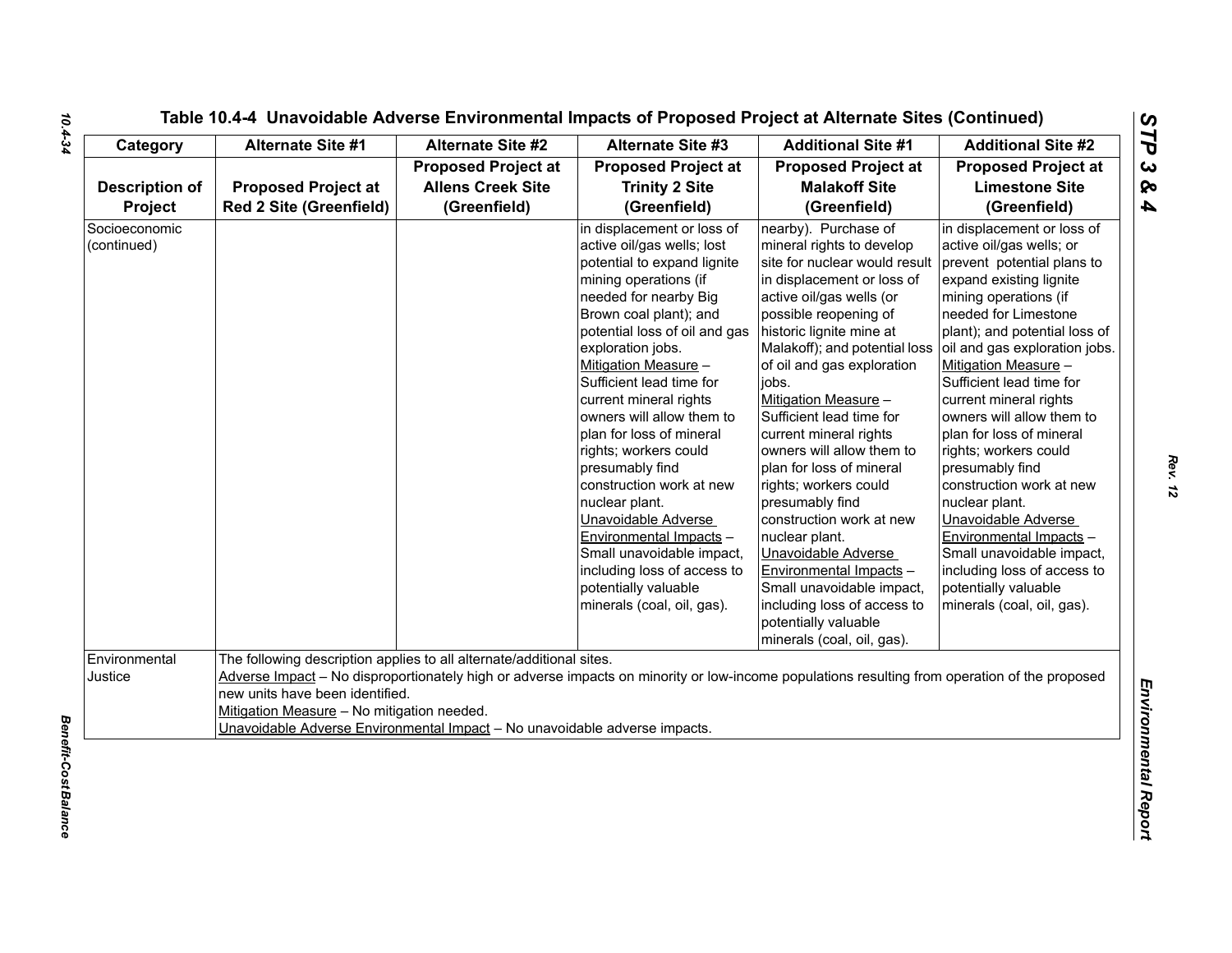| Category              | <b>Alternate Site #1</b>       | <b>Alternate Site #2</b>                                  | <b>Alternate Site #3</b>      | <b>Additional Site #1</b>     | <b>Additional Site #2</b>     |
|-----------------------|--------------------------------|-----------------------------------------------------------|-------------------------------|-------------------------------|-------------------------------|
|                       |                                | <b>Proposed Project at</b>                                | <b>Proposed Project at</b>    | <b>Proposed Project at</b>    | <b>Proposed Project at</b>    |
| <b>Description of</b> | <b>Proposed Project at</b>     | <b>Allens Creek Site</b>                                  | <b>Trinity 2 Site</b>         | <b>Malakoff Site</b>          | <b>Limestone Site</b>         |
| Project               | <b>Red 2 Site (Greenfield)</b> | (Greenfield)                                              | (Greenfield)                  | (Greenfield)                  | (Greenfield)                  |
| Physical and          | Adverse Impact - Potential     | Adverse Impact - Potential                                | Adverse Impact - Potential    | Adverse Impact - Potential    | Adverse Impact - Potential    |
| Non-Radiological      | for occupational injuries and  | for occupational injuries and                             | for occupational injuries and | for occupational injuries and | for occupational injuries and |
|                       | lillnesses.                    | lillnesses.                                               | illnesses.                    | illnesses.                    | illnesses.                    |
|                       | Mitigation Measure -           | Mitigation Measure -                                      | Mitigation Measure -          | Mitigation Measure -          | Mitigation Measure -          |
|                       | Implement industrial safety    | Implement industrial safety                               | Implement industrial safety   | Implement industrial safety   | Implement industrial safety   |
|                       | program.                       | program.                                                  | program.                      | program.                      | program.                      |
|                       | Unavoidable Adverse            | Unavoidable Adverse                                       | Unavoidable Adverse           | Unavoidable Adverse           | Unavoidable Adverse           |
|                       | Environmental Impacts -        | Environmental Impacts -                                   | Environmental Impacts -       | Environmental Impacts -       | Environmental Impacts -       |
|                       | Small unavoidable adverse      | Small unavoidable adverse                                 | Small to moderate             | Small unavoidable adverse     | Small unavoidable adverse     |
|                       | impacts.                       | impacts.                                                  | unavoidable adverse           | impacts.                      | impacts.                      |
|                       |                                |                                                           | impacts, depending on         |                               |                               |
|                       | Adverse Impact - The           | Adverse Impact - The                                      | mineral reserves found        | Adverse Impact - The          | Adverse Impact - The          |
|                       | plants emit low noise.         | plants emit low noise.                                    | beneath the site.             | plants emit low noise.        | plants emit low noise.        |
|                       | Mitigation Measure - Noise     | Mitigation Measure - Noise                                |                               | Mitigation Measure - Noise    | Mitigation Measure - Noise    |
|                       | levels would normally not be   | levels would normally not be Adverse Impact - The         |                               | levels would normally not be  | levels would normally not be  |
|                       | above background at the        | above background at the                                   | plants emit low noise.        | above background at the       | above background at the       |
|                       | site boundary. No mitigation   | site boundary. No mitigation   Mitigation Measure - Noise |                               | site boundary. No mitigation  | site boundary. No mitigation  |
|                       | is necessary.                  | is necessary.                                             | levels would normally not be  | is necessary.                 | is necessary.                 |
|                       | Unavoidable Adverse            | Unavoidable Adverse                                       | above background at the       | Unavoidable Adverse           | Unavoidable Adverse           |
|                       | Environmental Impacts -        | Environmental Impacts -                                   | site boundary. No mitigation  | Environmental Impacts -       | Environmental Impacts -       |
|                       | Small unavoidable adverse      | Small unavoidable adverse                                 | is necessary.                 | Small unavoidable adverse     | Small unavoidable adverse     |
|                       | impacts.                       | impacts.                                                  | Unavoidable Adverse           | impacts.                      | impacts.                      |
|                       |                                |                                                           | Environmental Impacts -       |                               |                               |
|                       | Adverse Impact - Episodic      | Adverse Impact - Episodic                                 | Small unavoidable adverse     | Adverse Impact - Episodic     | Adverse Impact - Episodic     |
|                       | loud noises could annoy        | loud noises could annoy                                   | impacts.                      | loud noises could annoy       | loud noises could annoy       |
|                       | nearby residents.              | nearby residents.                                         |                               | nearby residents.             | nearby residents.             |
|                       | Mitigation Measure -           | Mitigation Measure -                                      | Adverse Impact - Episodic     | Mitigation Measure -          | <b>Mitigation Measure -</b>   |
|                       | Handle incidents on a case-    | Handle incidents on a case-                               | loud noises could annoy       | Handle incidents on a case-   | Handle incidents on a case-   |
|                       | by-case basis.                 | by-case basis.                                            | nearby residents.             | by-case basis.                | by-case basis.                |
|                       | Unavoidable Adverse            | Unavoidable Adverse                                       | Mitigation Measure -          | Unavoidable Adverse           | Unavoidable Adverse           |
|                       | Environmental Impacts -        | Environmental Impacts -                                   | Handle incidents on a case-   | Environmental Impacts -       | Environmental Impacts -       |
|                       | Small temporary                | Small temporary                                           | by-case basis.                | Small temporary               | Small temporary               |
|                       | unavoidable adverse            | unavoidable adverse                                       | Unavoidable Adverse           | unavoidable adverse           | unavoidable adverse           |
|                       | impacts.                       | impacts.                                                  | Environmental Impacts -       | impacts.                      | impacts.                      |
|                       |                                |                                                           | Small temporary               |                               |                               |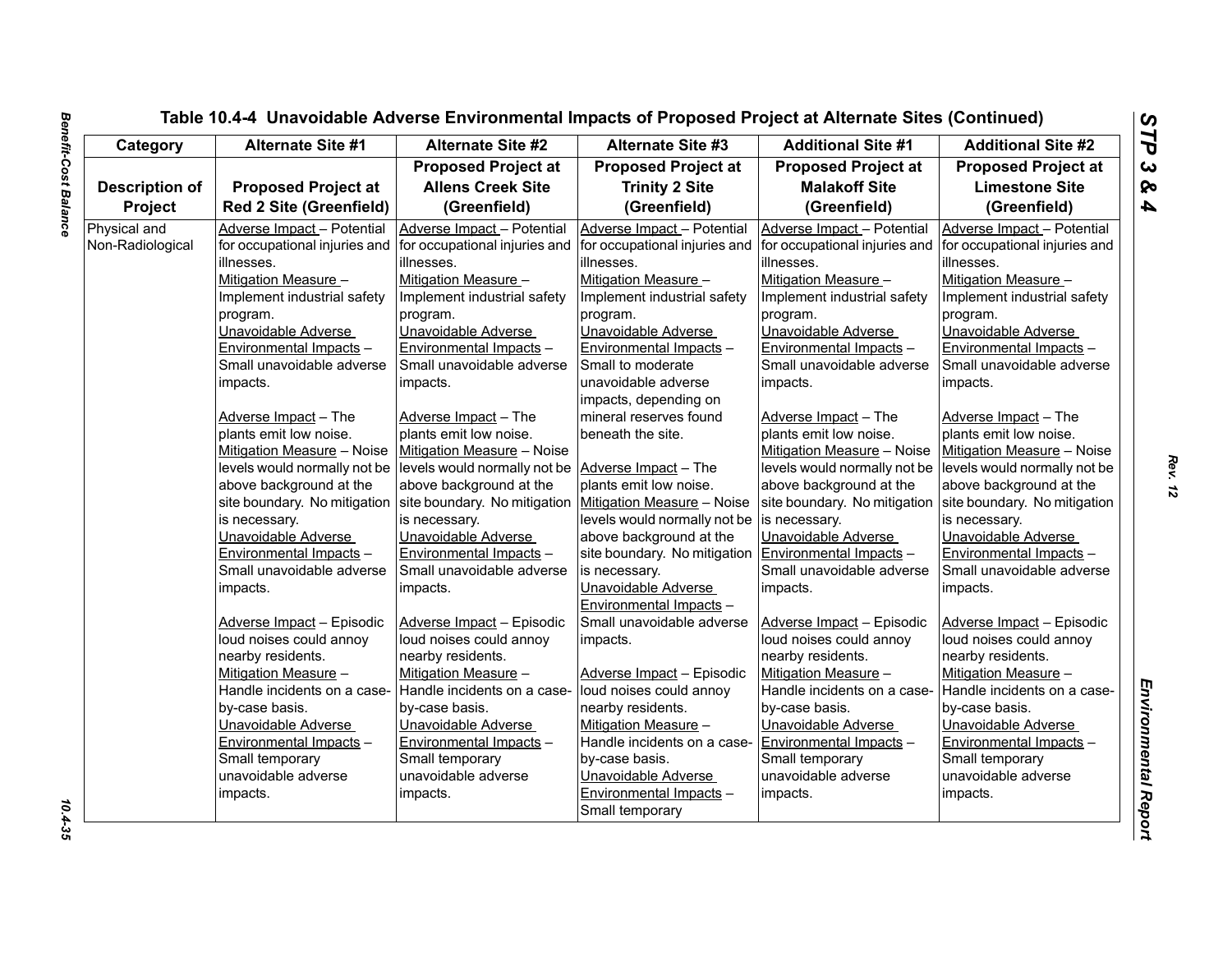| Category                                        | Alternate Site #1                                                                                                                                                                                                                                                                                                                  | <b>Alternate Site #2</b>                                                                                                                                                                                                                                                                                                           | <b>Alternate Site #3</b>                                                                                                                                                                                                                                                                                                                                              | <b>Additional Site #1</b>                                                                                                                                                                                                                                                                                                                                                                                                                                                                                                                                                                 | <b>Additional Site #2</b>                                                                                                                                                                                                                                                                                                          |
|-------------------------------------------------|------------------------------------------------------------------------------------------------------------------------------------------------------------------------------------------------------------------------------------------------------------------------------------------------------------------------------------|------------------------------------------------------------------------------------------------------------------------------------------------------------------------------------------------------------------------------------------------------------------------------------------------------------------------------------|-----------------------------------------------------------------------------------------------------------------------------------------------------------------------------------------------------------------------------------------------------------------------------------------------------------------------------------------------------------------------|-------------------------------------------------------------------------------------------------------------------------------------------------------------------------------------------------------------------------------------------------------------------------------------------------------------------------------------------------------------------------------------------------------------------------------------------------------------------------------------------------------------------------------------------------------------------------------------------|------------------------------------------------------------------------------------------------------------------------------------------------------------------------------------------------------------------------------------------------------------------------------------------------------------------------------------|
|                                                 |                                                                                                                                                                                                                                                                                                                                    | <b>Proposed Project at</b>                                                                                                                                                                                                                                                                                                         | <b>Proposed Project at</b>                                                                                                                                                                                                                                                                                                                                            | <b>Proposed Project at</b>                                                                                                                                                                                                                                                                                                                                                                                                                                                                                                                                                                | <b>Proposed Project at</b>                                                                                                                                                                                                                                                                                                         |
| <b>Description of</b>                           | <b>Proposed Project at</b>                                                                                                                                                                                                                                                                                                         | <b>Allens Creek Site</b>                                                                                                                                                                                                                                                                                                           | <b>Trinity 2 Site</b>                                                                                                                                                                                                                                                                                                                                                 | <b>Malakoff Site</b>                                                                                                                                                                                                                                                                                                                                                                                                                                                                                                                                                                      | <b>Limestone Site</b>                                                                                                                                                                                                                                                                                                              |
| Project                                         | <b>Red 2 Site (Greenfield)</b>                                                                                                                                                                                                                                                                                                     | (Greenfield)                                                                                                                                                                                                                                                                                                                       | (Greenfield)                                                                                                                                                                                                                                                                                                                                                          | (Greenfield)                                                                                                                                                                                                                                                                                                                                                                                                                                                                                                                                                                              | (Greenfield)                                                                                                                                                                                                                                                                                                                       |
| Physical and<br>Non-Radiological<br>(continued) | Adverse Impact - New<br>transmission line has<br>potential to induce electric<br>shock in people standing<br>near the line.<br>Mitigation Measure - Build<br>transmission line to NESC<br>code to minimize noise and<br>electric shock.<br>Unavoidable Adverse<br>Environmental Impacts -<br>Small unavoidable adverse<br>impacts. | Adverse Impact - New<br>transmission line has<br>potential to induce electric<br>shock in people standing<br>near the line.<br>Mitigation Measure - Build<br>transmission line to NESC<br>code to minimize noise and<br>electric shock.<br>Unavoidable Adverse<br>Environmental Impacts -<br>Small unavoidable adverse<br>impacts. | unavoidable adverse<br>impacts.<br>Adverse Impact - New<br>transmission line has<br>potential to induce electric<br>shock in people standing<br>near the line.<br>Mitigation Measure - Build<br>transmission line to NESC<br>code to minimize noise and<br>electric shock.<br>Unavoidable Adverse<br>Environmental Impacts -<br>Small unavoidable adverse<br>impacts. | Adverse Impact - New<br>transmission line has<br>potential to induce electric<br>shock in people standing<br>near the line.<br>Mitigation Measure - Build<br>transmission line to NESC<br>code to minimize noise and<br>electric shock.<br>Unavoidable Adverse<br>Environmental Impacts -<br>Small unavoidable adverse<br>impacts.                                                                                                                                                                                                                                                        | Adverse Impact - New<br>transmission line has<br>potential to induce electric<br>shock in people standing<br>near the line.<br>Mitigation Measure - Build<br>transmission line to NESC<br>code to minimize noise and<br>electric shock.<br>Unavoidable Adverse<br>Environmental Impacts -<br>Small unavoidable adverse<br>impacts. |
| Radiological                                    | nuclear fuel.<br>limits. No further mitigation required.                                                                                                                                                                                                                                                                           | The following description applies to all alternate/additional sites.<br>Unavoidable Adverse Environmental Impact - Small unavoidable adverse impacts.<br>Adverse Impact - Fuel cycle activities would have liquid discharges.<br>Unavoidable Adverse Environmental Impact - Small unavoidable adverse impacts.                     |                                                                                                                                                                                                                                                                                                                                                                       | Adverse Impact - Potential doses to workers and members of the public from releases to air and surface water. Dose to terrestrial and aquatic<br>ecosystems from chronic radiation exposure caused by the small discharges of radioactive liquids. Dose to public and workers due to transport of<br>Mitigation Measure - Monitor radiological releases as required by radiological monitoring program. All releases would be well below regulatory<br>Mitigation Measure - Monitor radiological releases as required by radiological monitoring program. No further mitigation required. |                                                                                                                                                                                                                                                                                                                                    |

*Rev. 12*